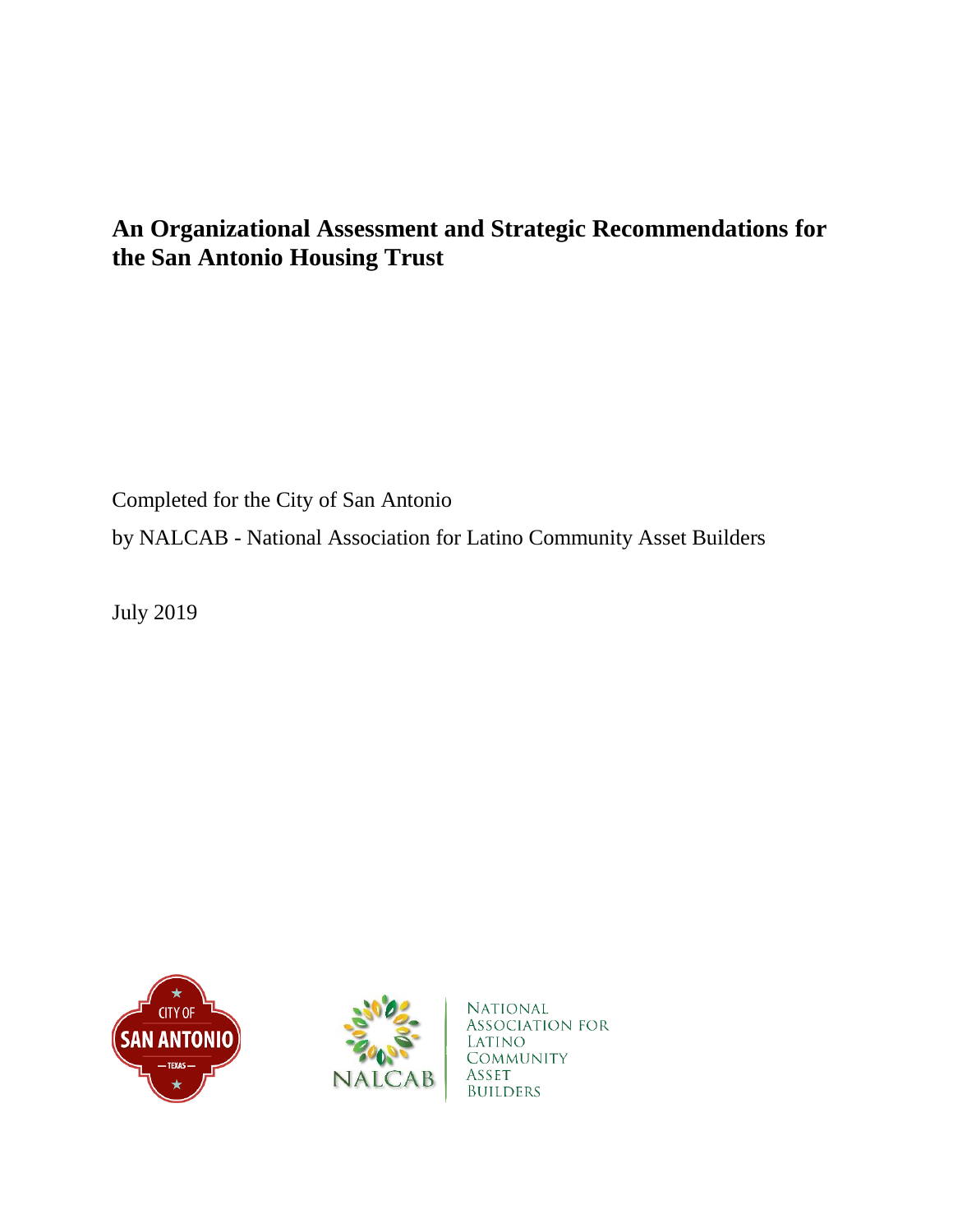| Public-Private Partnerships: Structured Funds for Affordable Housing  10                  |  |
|-------------------------------------------------------------------------------------------|--|
|                                                                                           |  |
|                                                                                           |  |
|                                                                                           |  |
|                                                                                           |  |
|                                                                                           |  |
|                                                                                           |  |
|                                                                                           |  |
|                                                                                           |  |
|                                                                                           |  |
|                                                                                           |  |
|                                                                                           |  |
|                                                                                           |  |
|                                                                                           |  |
|                                                                                           |  |
|                                                                                           |  |
|                                                                                           |  |
|                                                                                           |  |
|                                                                                           |  |
|                                                                                           |  |
|                                                                                           |  |
|                                                                                           |  |
|                                                                                           |  |
|                                                                                           |  |
|                                                                                           |  |
|                                                                                           |  |
|                                                                                           |  |
|                                                                                           |  |
|                                                                                           |  |
|                                                                                           |  |
|                                                                                           |  |
|                                                                                           |  |
| A.                                                                                        |  |
| <b>B.</b>                                                                                 |  |
| Selection Criteria for SAHTF Community Representative Board Members 47<br>$\mathcal{C}$ . |  |
| D.                                                                                        |  |
|                                                                                           |  |

# **Table of Contents**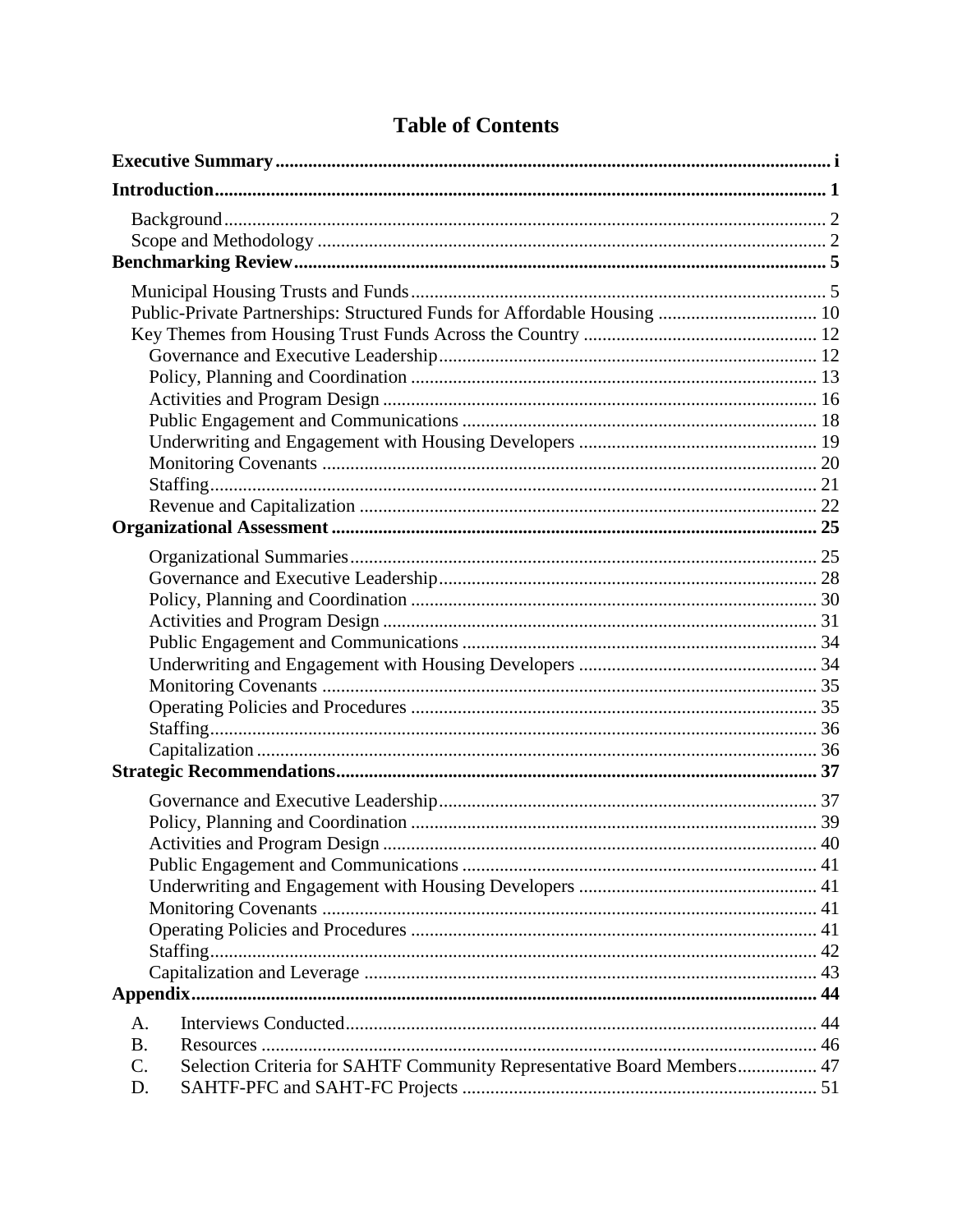# **Executive Summary**

In January 2019, the City of San Antonio engaged NALCAB – National Association for Latino Community Asset Builders to undertake an assessment of the San Antonio Housing Trust (SAHT) and to provide strategic recommendations for strengthening the Trust and associated entities. Undertaking this assessment was a key recommendation of the Mayor's Housing Policy Task Force (MHPTF). Appointed in the summer of 2017, the MHPTF undertook a broad public engagement process and in-depth technical examination of housing affordability in San Antonio. The report resulting San Antonio's Housing Policy Framework was accepted by the City Council in August 2018 and the City's Neighborhood and Housing Services Department (NHSD) immediately began implementing the recommendations of the MHPTF.

The SAHT is critical to the City of San Antonio's strategy for the production, preservation, and rehabilitation of housing affordable to low- and moderate-income families. It is made up of four legal entities (sometimes collectively referred to herein as "the housing trust entities"):

- San Antonio Housing Trust (SAHT);
- San Antonio Housing Trust Foundation (SAHTF);
- San Antonio Housing Trust Finance Corporation (SAHT-FC); and,
- San Antonio Housing Trust Public Facility Corporation (SAHT-PFC).

The SAHT was established in 1988 with a \$10 million contribution from the City of San Antonio. The SAHTF was established soon thereafter as a separate legal entity to hire staff and administer the resources of the SAHT. Since its founding, the SAHTF's primary activities have been making low-interest loans to support non-profit housing organizations and providing administrative support to the housing trust entities and other city housing programs. The SAHTF holds approximately \$2.3 million in outstanding loans to non-profit housing providers. The Boards of Directors of these two organizations are made up of the same eleven individuals appointed by the Mayor and Council.

The SAHT-FC was established in 1997 under the Texas Housing Finance Corporation Act and, a dozen years later, the SAHT-PFC was established under the Texas Public Facility Corporation Act. The primary activity of the SAHT-FC is to issue multi-family housing revenue bonds and the primary activity of the SAHT-PFC is to serve as the general partner in housing development projects, thereby conferring tax-exempt status on the project. The Boards of Directors of the SAHT-FC and SAHT-PFC are made up of the same five members of City Council. Both entities rely on the administrative support of the SAHTF but have a separate legal counsel. Since 2010, the SAHT-FC has issued over \$150 million in bonds and the SAHT-PFC has served as the general partner on at least 14 projects that are completed or under construction, with total development costs exceeding \$500 million. Both entities realize significant revenues from housing transactions and have made grants to the City of San Antonio to support housing programs.

This examination of the SAHT and its associated entities is divided into three sections, including *a benchmarking review* of other housing agencies around the country; *an assessment* of the SAHT based on a review of extensive documentation and interviews with staff, board and external stakeholders; and *strategic recommendations* for strengthening the agency, based on the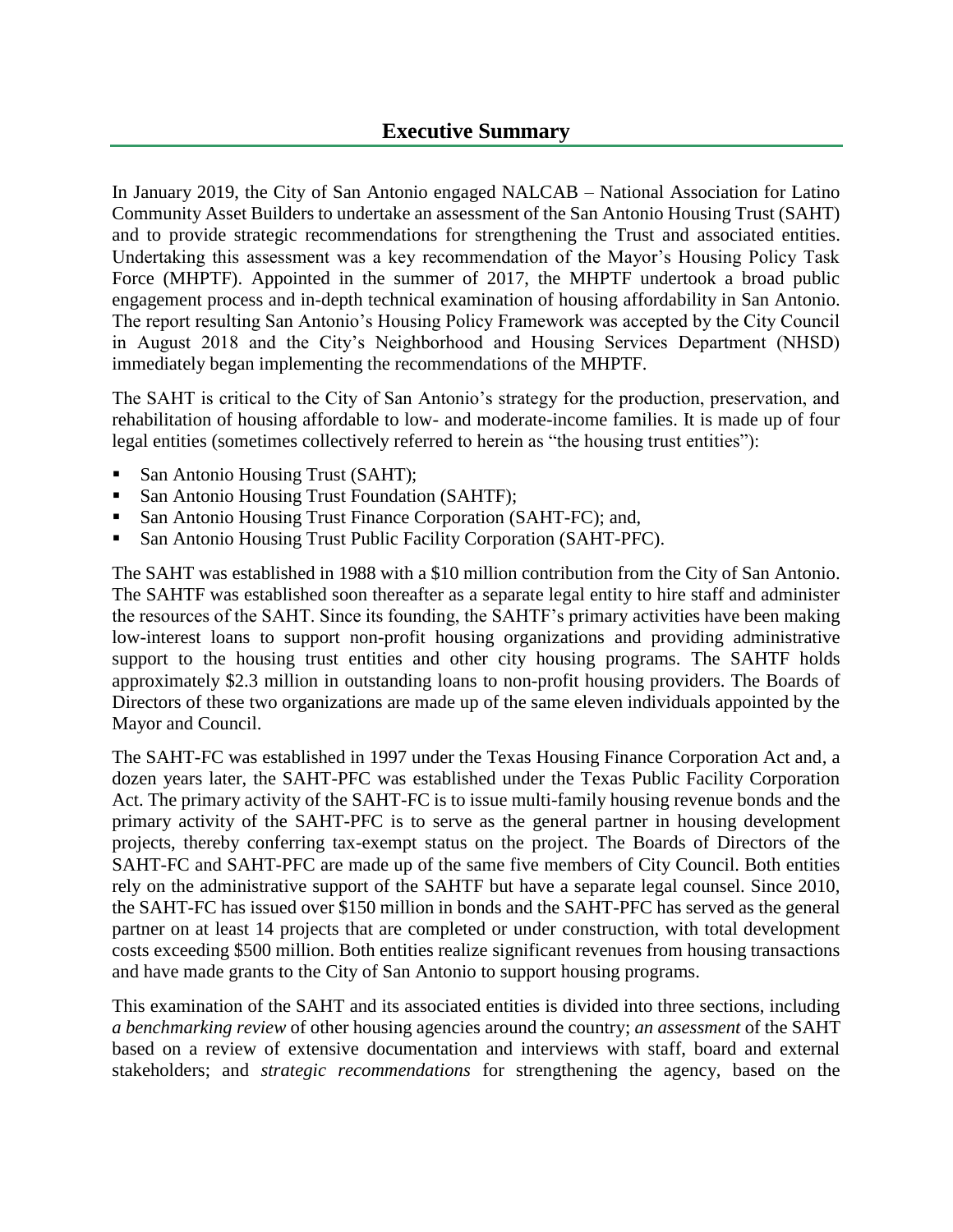observations from the assessment and contextualized by the findings of the benchmarking report. The following is a summary of the key observations and recommendations of this report.

# **Realign the SAHT Governance Structure to Ensure Greater Coordination and Efficiency**

*Observation*: There is little coordination between the eleven members of the SAHT and SAHTF Boards of Directors and the five City Council Members that make up the Boards of Directors of the SAHT-FC and the SAHT-PFC. Each governing group operates competently, but with limited understanding of the other's roles and activities. They rely on different third-party legal counsel and the SAHTF staff has limited engagement with the SAHT-FC and SAHT-PFC. Currently there is no policy that guides collective action amongst entities which prevents them from efficiently prioritizing and pursuing common goals. Given that one group is made up of elected officials and the other is not, there is a real and perceived imbalance of authority between the two groups. Further, the five members of Council that make up the Boards of the SAHT-FC and SAHT-PFC are currently asked to make significant financial decisions about complex housing projects without sufficient advice and support.

Recommendation: Achieving greater coordination and efficiency among the housing trust entities must begin with alignment at the governance level. The composition of the SAHTF Board of Directors should be changed to better integrate the governance of the four entities as well as to better balance the collective skills, interests and authorities of the Board members. The composition of the SAHTF Board of Directors should include the five (5) City Council Members that make up the SAHT-FC/SAHT-PFC, three (3) members with expertise in banking/finance and/or housing development/management, and three (3) community representatives. Initially, some of the current members of the SAHTF should remain on the board to provide continuity. A delegate of the City Manager should fill a non-voting advisory seat to ensure coordination with other City agencies.

The five Council Members should be appointed by the Mayor and approved by the full Council consistent with the electoral cycle, as is currently the case, and the six non-Council members should be nominated by the Mayor to staggered terms and approved by the full Council. As with most governing boards, a well-developed committee structure would help to ensure appropriate consideration of matters brought to the board. Having six non-Council members will support a robust committee structure and could help to ensure quorum given the inevitable demands on the time of Councilmembers.

Under a re-aligned governance structure, programs and projects that require governance-level approval of the SAHT, the SAHT-FC, or the SAHT-PFC should first be reviewed and recommended for action by the SAHTF Board where Council members will be surrounded, on the Board itself and at the staff level, by individuals with the technical knowledge and community perspectives necessary for a robust decision-making process. A formal policy should be adopted by the boards of the four entities to reflect this progression of decision-making. The SAHTF Board can thereby ensure alignment and coordination of the resources and authorities of the SAHT, the SAHT-FC and the SAHT-PFC with one another and with COSA's overarching housing policy goals and resources.

Recommendation: The SAHT is similar to the SAHT-FC and the SAHT-PFC in that each holds significant public resources and/or authorities. It is appropriate for the elected representatives of the people of San Antonio – a subset of the Council – to be the individuals charged with utilizing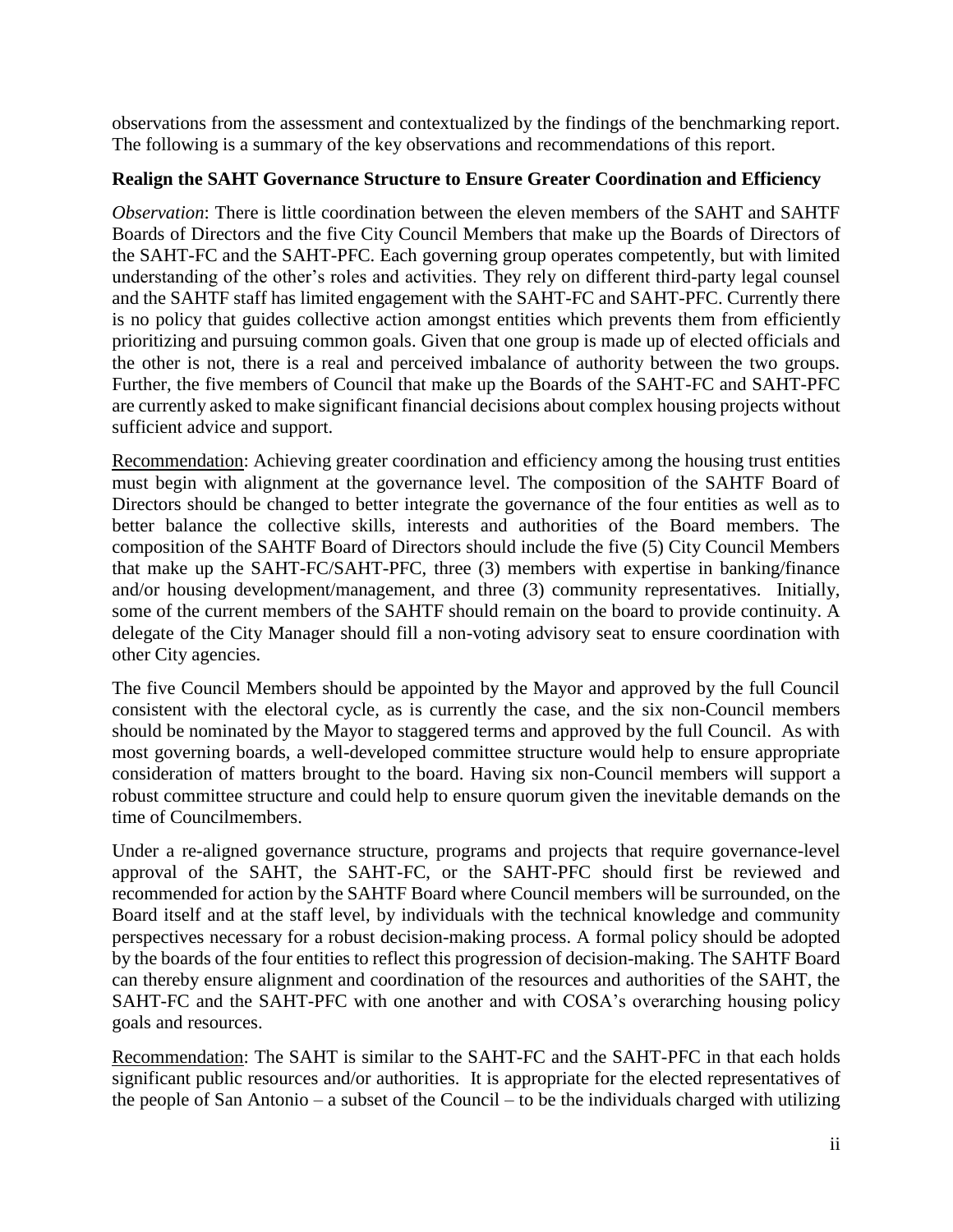these resources and authorities. Under a re-aligned governance structure, the Trustees of the SAHT should mirror the Boards of the SAHT-FC and the SAHT-PFC. After review and recommendation from the SAHTF Board, Council members can deploy the resources and authorities of the SAHT, the SAHT-FC, and the SAHT-PFC confident that these actions have been vetted by the full SAHTF Board.

*Observation*: The City Council has traditionally appointed only Council Members that represent Districts 1, 2, 3, 4, and 5 to serve on the Boards of Directors of the SAHT-FC and SAHT-PFC. This is not required in the bylaws of these entities.

Recommendation: The City Council should not limit participation on the Boards of the housing trust entities to Councilmembers representing Districts 1, 2, 3, 4, and 5. In the past, concern for housing affordability was more commonly raised by the representatives of these Districts, however today there is no compelling reason for the trust entities to only include representatives of certain districts without regard to the expertise or interests of Council Members.



# **Exhibit 1**. **Current Governance Structure**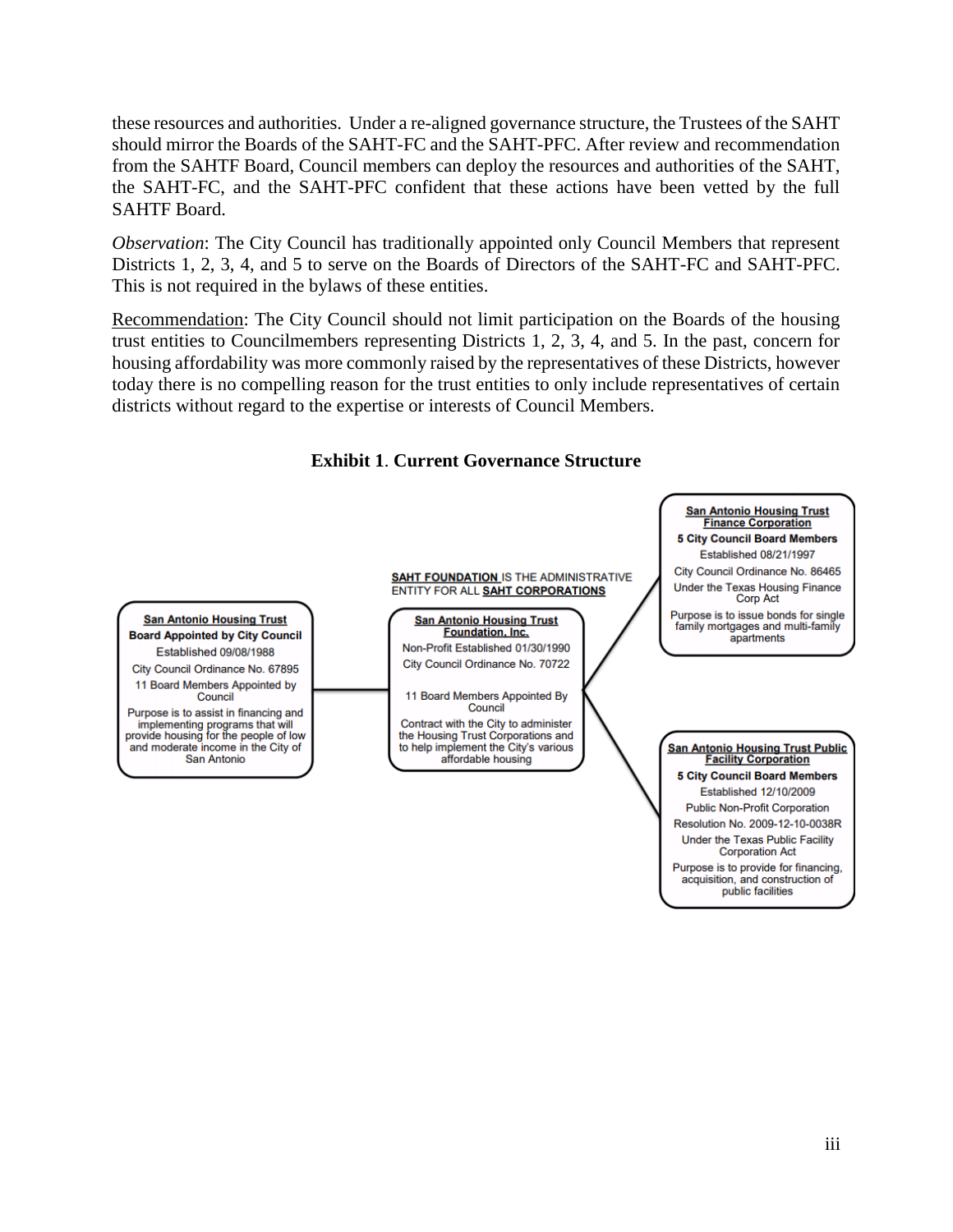

### **Exhibit 2. Recommended Governance Structure**

# **Hire a New Executive Director to Lead Organizational Change**

*Observation*: The long-time Executive Director of the SAHTF recently retired. Filling this position presents an opportunity to attract a high-level expert in housing development and finance.

Recommendation: Revise the Executive Director job description to reflect high-level expertise in housing development and finance. Develop a competitive compensation package and conduct a national search to fill the new position. The new Executive Director is expected to oversee a large portfolio of assets across all entities and manage SAHTF staff that should grow in the years to come. The recommended Executive Director position should be commensurate to other CEO positions within the City's structure, such as the existing Pre-K 4 SA model. Once hired, the new Executive Director should lead a strategic planning process with the re-aligned Board of Directors and update the organizational chart and staffing to meet the needs of the organization.

# **Clarify Public Policy Goals and Actively Coordinate with Other City Agencies to Achieve a Coordinated Housing System**

*Observation*: There is a lack of clarity about what public policy objectives the housing trust entities currently prioritize as well as how they strategically align with one another and with other housing resources in the City of San Antonio. The SAHTF's most recent written rules and regulations appear to have been adopted in 2004. The SAHT-FC and SAHT-PFC have not adopted policy to guide their operations beyond the basic statements of purpose in their bylaws. They are currently focused primarily on closing financing gaps in housing deals brought by developers, which are not evaluated in the context of an overarching policy that could ensure consistency with the rest of the City's affordable housing resources. There is limited and largely informal consultation between COSA staff, the San Antonio Housing Authority (SAHA) and the housing trust entities. The City of San Antonio does not have an overarching housing policy from which to begin this coordination. While the Council *accepted* the MHPTF's report, it has not *adopted* a statement of housing policy.

Recommendation: In order to advance a coordinated housing system, the City of San Antonio should adopt a substantive statement of housing policy to guide all City departments and delegate agencies, including the housing trust entities, in shaping their own specific policies and procedures. The policy guidance should be distilled from the policy recommendations of the Mayor's Housing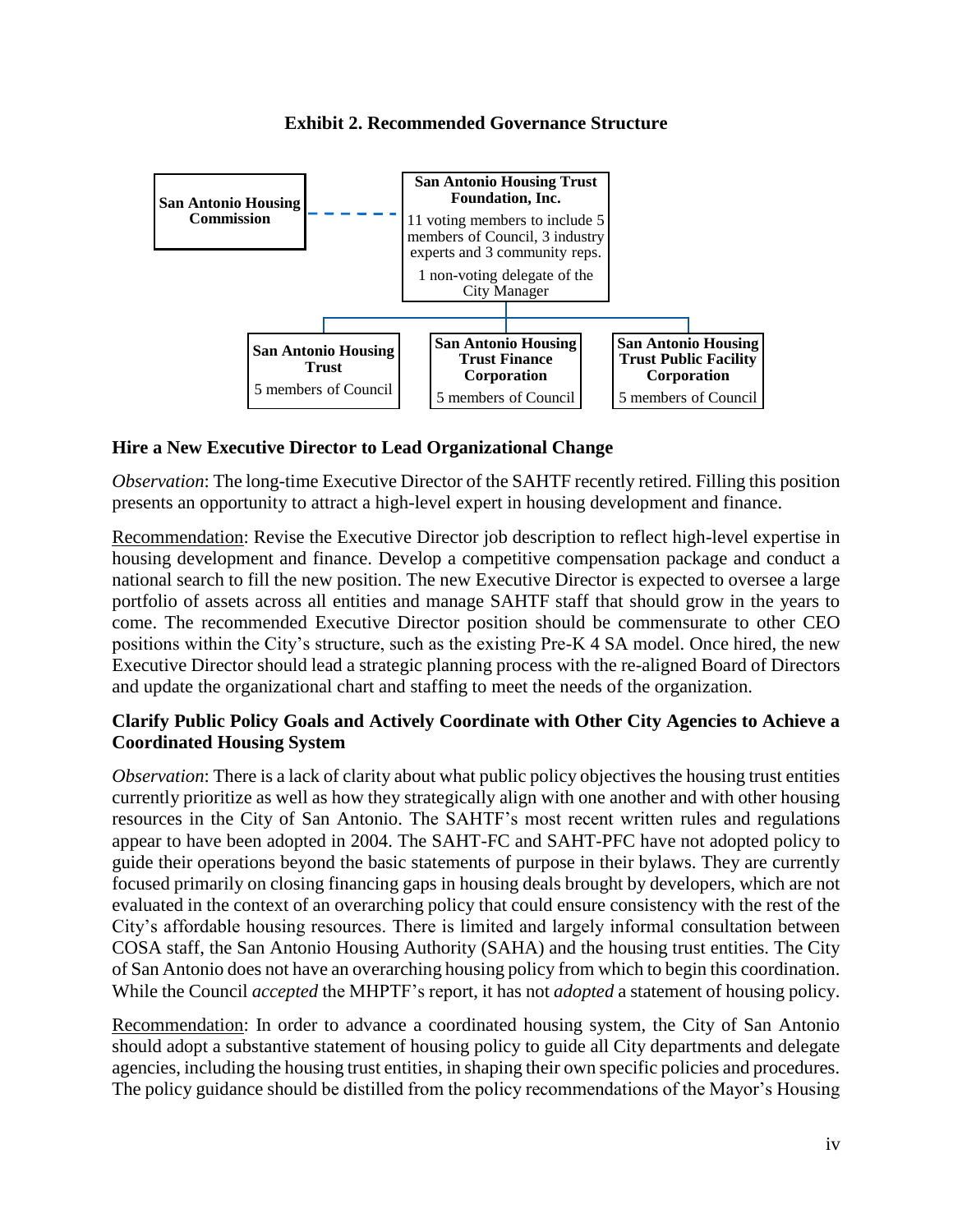Policy Task Force and the goals of the SA Tomorrow Comprehensive Plan. Thereafter, the newly re-aligned SAHTF should develop aligned policies that apply to all of the housing trust entities, including prioritizing the use of their legal authorities and the investment of affordable housing resources (e.g. land, funding, debt, bond authority, tax-exempt status, etc.).

Policy guidance at all levels should be communicated to the private and non-profit development and finance community so there is an industry-wide understanding of COSA's policy goals. Policy guidance can be implemented through the selection criteria in competitive notices of funding availability and developer/ project selection processes. Further, the City's NHSD, the SAHTF, and SAHA should develop a memorandum of understanding, or other coordinating document, that defines the appropriate roles of the agencies in the housing market, guidelines for joint participation in housing deals and a process of coordination and consultation with regard to the use of their respective authorities and resources.

# **Enhance Public Engagement and Communication**

*Observation*: There is limited public understanding of the housing trust entities and widespread perception that they operate without sufficient transparency for public institutions. As the administrative arm, the SAHTF has not regularly published annual reports for all entities and little information is presented on the SAHT's website. This perception limits the ability of COSA to invest additional public dollars in the SAHT and fully utilize the potential of the agency.

Recommendation: The SAHTF should establish a regular process for public engagement and communication, on behalf of all of the SAHT entities, in order to strengthen public trust in the institution's capacity and priorities. In a re-aligned governance structure, there should be community representatives on the Board of the SAHTF.

# **Leverage Broader Engagement with Housing Developers through Greater Clarity Regarding Underwriting Criteria and Transparency in the Selection of Developer Partners**

*Observation*: Underwriting criteria are the roadmap for developers to learn the priorities and limits of a funder. The SAHT-FC and SAHT-PFC rely on the financial underwriting of other entities, including the State of Texas and investors, and do not have their own clearly defined financial and policy underwriting criteria. As a result, it is difficult to assess whether individual deals or deal structures meet an appropriate public purpose. The SAHTF does not have any staff with significant experience conducting financial and policy underwriting of affordable housing development projects.

Recommendation: The SAHTF should establish written financial and policy underwriting criteria for all of its programs and financial products so potential developer partners and members of the public understand the terms on which these public resources can be accessed and the public benefit they are expected to create. The SAHTF should ensure at least one staff member has the capacity to financially underwrite an affordable housing development project. Additionally, the Executive Director to be hired should also possess experience in financially underwriting affordable housing projects.

*Observation*: Over the past ten years, the housing trust entities have engaged housing developers primarily through an informal process that lacks transparency. The result has been a significant concentration of deals with a few developers.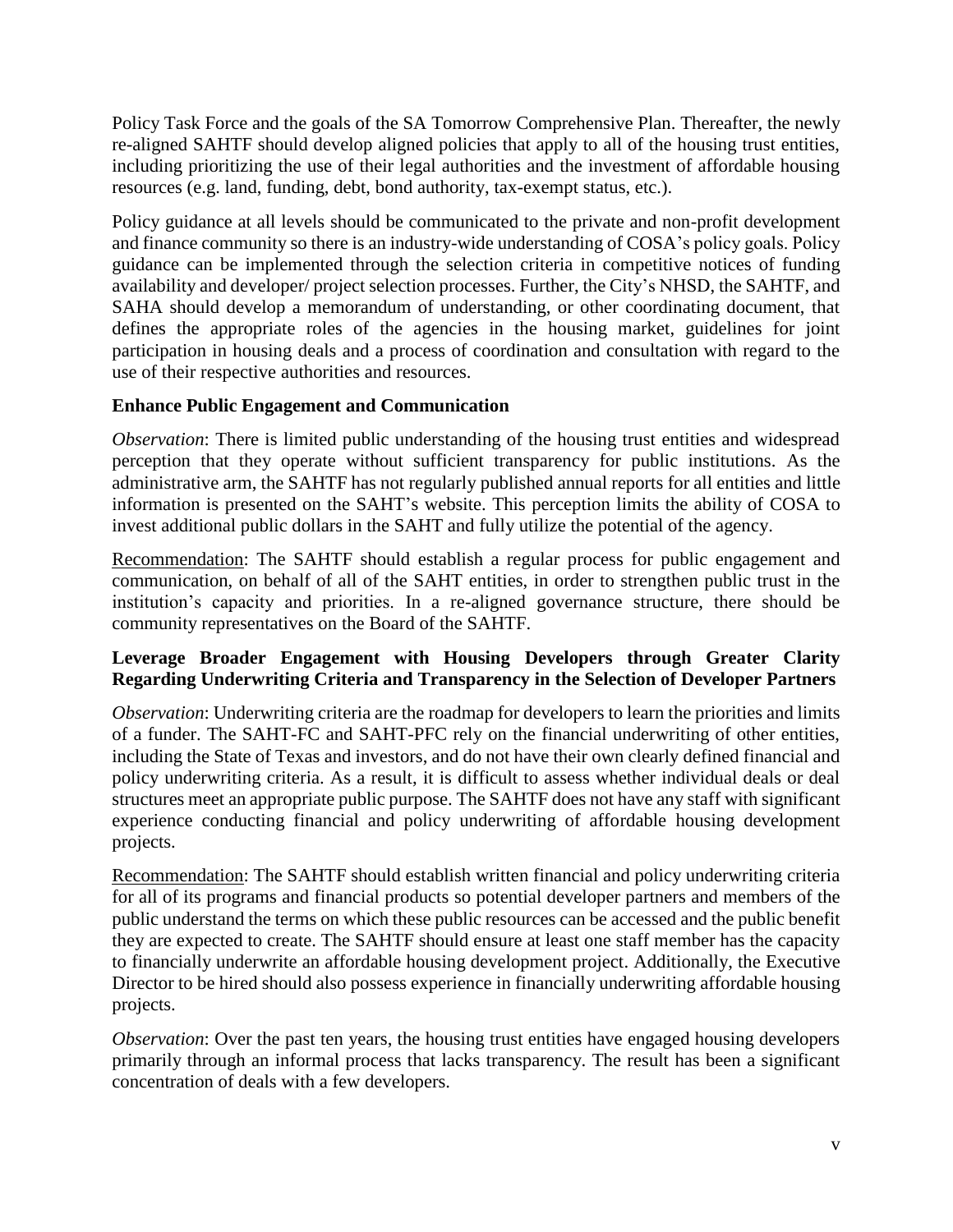Recommendation: In order to maximize engagement with for-profit and non-profit housing developers, the SAHT should utilize a published Request for Proposals (RFP) or other public process to communicate policy goals, underwriting criteria, acceptable deal structures and the SAHT's methods for prioritizing resources. The SAHT should design an RFQ or RFP that is flexible and that allows the SAHT to capitalize on opportunities that are presented by for-profit and non-profit developers. It will be crucial to align the selected public process with the fluctuating flow and speed of real estate projects. The SAHT should consider a product like a loan fund with term sheets that also align with established policy goals and prioritized resources.

### **Monitor Covenants**

*Observation*: The SAHTF does not maintain comprehensive records to substantiate that housing projects in which the housing trust entities have invested adequately protect the public interest and are managed in compliance the applicable affordability covenants. The large majority of housing projects in which the housing trust entities have invested are subject to third party audits which perform some level of validation that covenants are being complied with, and/or they have covenant compliance reports required for the Texas Department of Housing and Community Affairs (TDHCA) as a result of having 4% Housing Tax Credits.

Recommendation: SAHTF should establish an internal monitoring function to ensure the covenants are compliant in a manner that most effectively meets the agency's mission and policy priorities. Establishing a monitoring system will allow SAHT to identify projects with a significant number of units with expiring covenants that may require additional action by housing trust entities, COSA or other partner organizations to preserve affordability.

### **Establish Organizational Policies and Procedures**

*Observation*: The SAHTF operates with few written policies and procedures in critical areas of internal activity including finance, human resources, and procurement. The primary third-party contractors engaged by the housing trust entities have provided services for a decade or more without any formal procurement process.

Recommendation: The SAHTF should immediately establish written policies for personnel, financial operations and procurement. All third-party contractors should be procured through a competitive process, including bond counsel, general counsel and independent auditors.

### **Increase the Capitalization of the SAHT**

*Observation*: The corpus of the SAHT has not grown significantly over the thirty years since it was established, nor has it been utilized to leverage private capital.

Recommendation: After strengthening the capacity of the SAHTF with appropriate changes to governance, organization and staffing, policy and procedural development, the City of San Antonio should consider the appropriateness of contributing to the SAHT financial corpus. Further, the SAHTF should explore utilizing the resources in the SAHT to leverage private capital in a structured housing investment fund.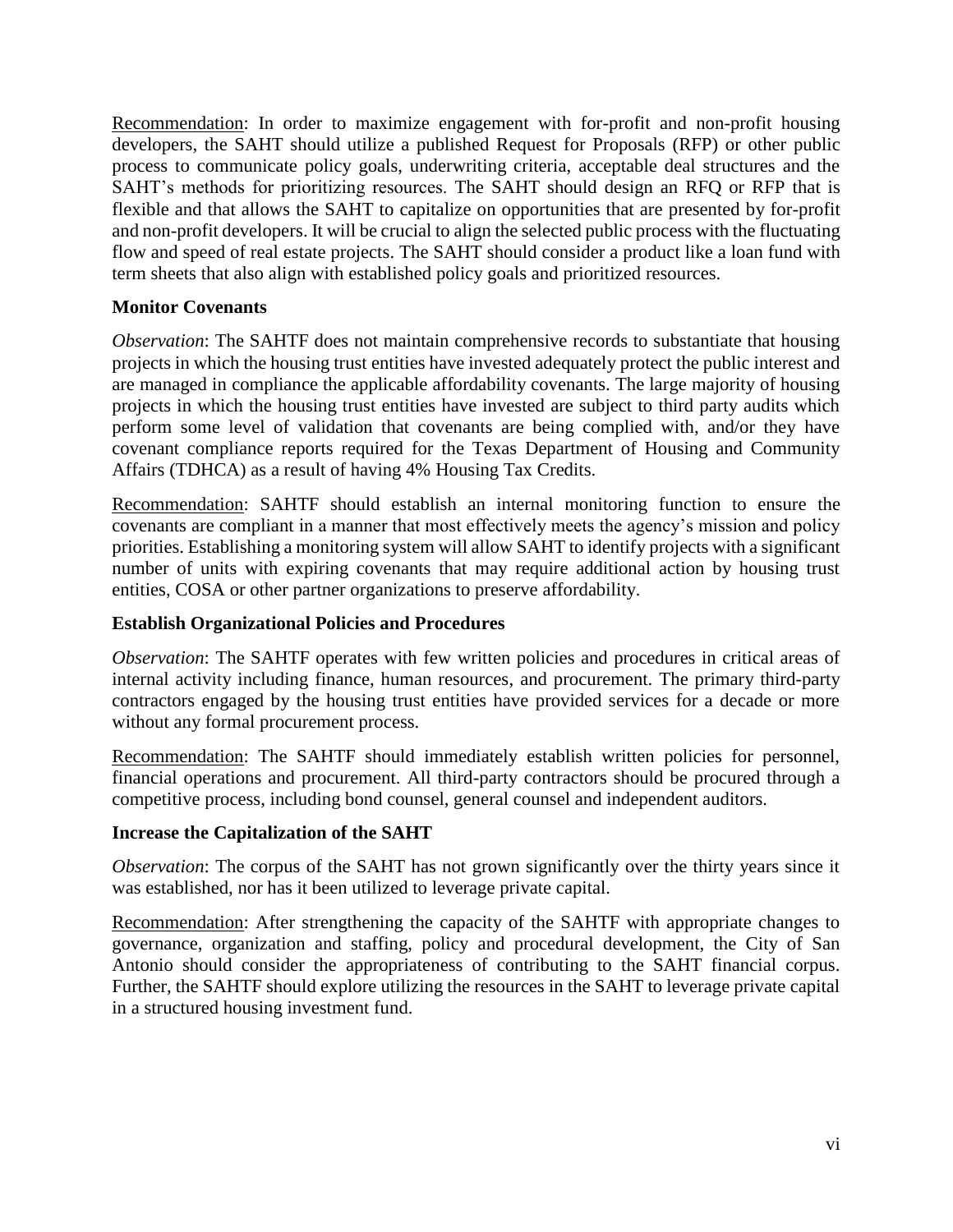Over the past decade, housing affordability has become a pressing concern for many San Antonians. Significant focus has been placed on the role of public agencies in meeting this growing need.

In August 2016, the City Council adopted the SA Tomorrow Comprehensive Plan<sup>i</sup> as the longrange guiding policy document for the City. The Plan identified responses to the following questions as central to San Antonio's successful growth:

- How can San Antonio address significant income inequality and economic segregation issues?
- How can the City stimulate housing and development in and near disadvantaged areas?
- How can the City provide housing for low- and moderate-income households in high opportunity areas?
- How can the City and its partners address the city's affordable housing gaps and needs identified in the City's Housing Needs Assessment and Strategic Housing Plan?
- How can the City be proactive in mitigating impacts of gentrifying neighborhoods, especially near Downtown?

The SA Tomorrow Comprehensive Plan included 6 Housing Goals focused on the provision of a variety of housing types at a variety of price and rent levels. The goals encourage housing choices in walkable and bikeable neighborhoods within the City's 13 regional centers and along key transit corridors. Most relevant to the work of the housing trust entities is Goal #1, which states, "Housing for lower income residents is available throughout the community with the greatest proportion in priority growth areas with high levels of connectivity and amenities."

Beginning in the summer of 2017, the Mayor's Housing Policy Task Force (MHPTF) undertook a broad public engagement process and in-depth technical examination of the issue of housing affordability. While housing was one of nine major planning topics addressed in the SA Tomorrow Comprehensive Plan, it was the sole area of focus for the MHPTF. The MHPTF provided clarity and specificity to the challenges, long-range goals, and policy recommendations identified in the Comprehensive Plan. A set of specific strategies were recommended under the following 5 overarching goals:

- 1. Develop a Coordinated Housing System
- 2. Increase City Investment in Housing with a 10-Year Funding Plan
- 3. Increase Affordable Housing Production, Rehabilitation and Preservation
- 4. Protect and Promote Neighborhoods
- 5. Ensure Accountability to the Public

The report of the (MHPTF) was accepted by the City Council in August 2018. The report serves as San Antonio's current Housing Policy Framework and represents a historic step forward for the City of San Antonio (COSA) in developing a City Housing Policy. This Framework is significant because it is a product of an extensive public engagement process and reflects the needs of all San Antonio residents.

The Framework identified the San Antonio Housing Trust (SAHT) as a critical tool in the city's investment strategy for the production, preservation, and rehabilitation of housing affordable for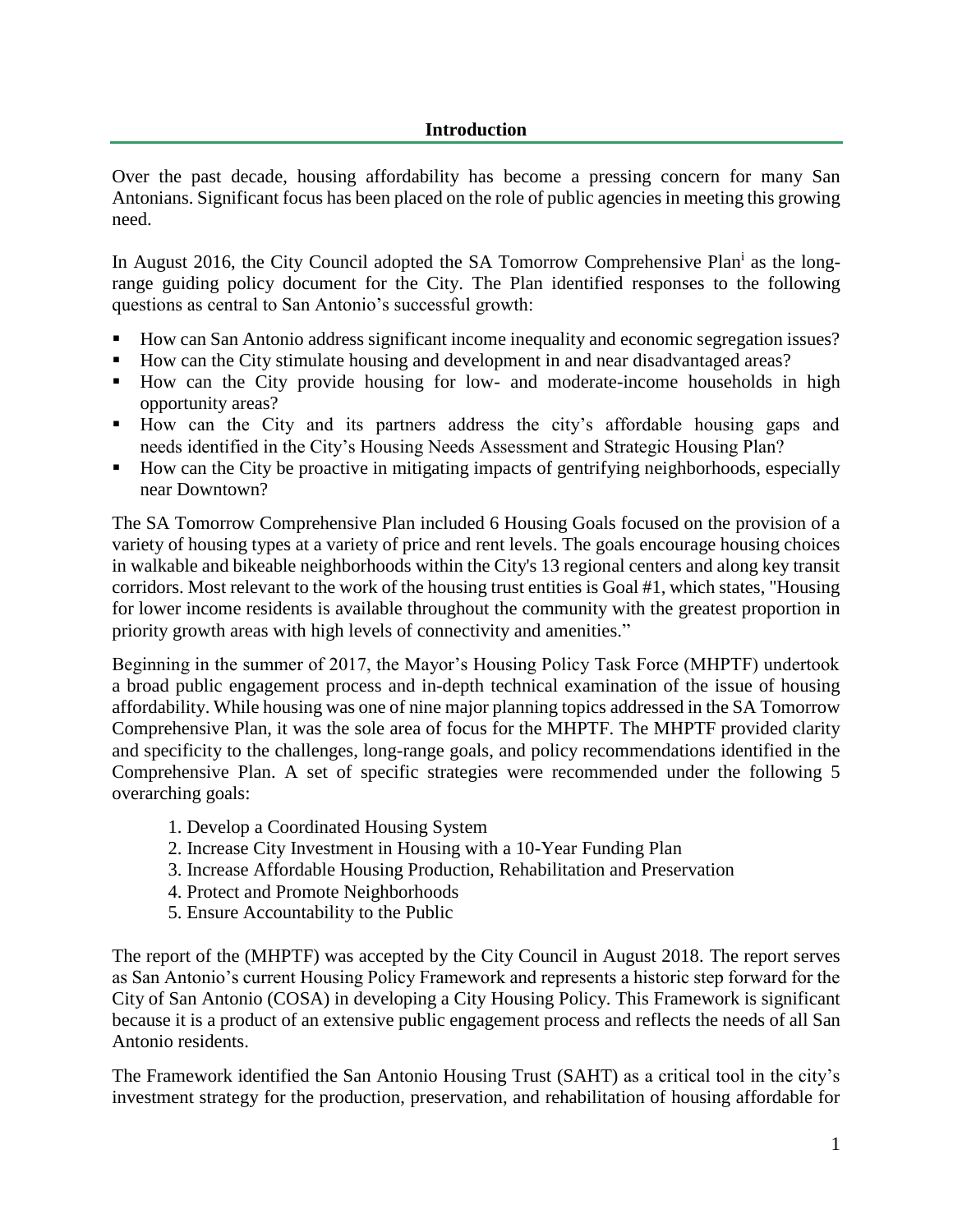low- and moderate-income families. Among the report's priority recommendations was to undertake an assessment of the SAHT.

# **Background**

The SAHT was created in 1988 at a time when cities and states across the country were seeking to fill the void left by a sustained reduction in the federal government's direct funding for affordable housing initiatives over the previous decade. Around the same time, the Low-Income Housing Tax Credit Program was created in the Tax Reform Act of 1986 to incentivize the production of affordable housing through the sale of fifteen-year tax credits to private investors. The program was predicated on a public private partnership which was overseen by state, rather than federal government. States and localities that were able to provide additional funding to close funding gaps for developments seeking LIHTC were most successful in utilizing the federal housing tax credit program and, in turn, leveraging private investment.

This review of the SAHT is taking place in a similar policy environment, after more than a decade of reduction in federal support for affordable housing (with the notable exception of disaster recovery funding). Once again, cities find themselves challenged to leverage scarce and competitive federal resources for supporting affordable housing while the affordability gap for low- and moderate-income households widens.

Since the establishment of the original SAHT, affiliated legal entities were created. Today, what is commonly referred to as the San Antonio Housing Trust is, in fact, four distinct legal entities including the San Antonio Housing Trust Foundation (SAHTF), San Antonio Housing Trust Finance Corporation (SAHT-FC), and San Antonio Housing Trust Public Facility Corporation (SAHT-PFC) and the Trust itself.

# **Scope and Methodology**

In January 2019, the City of San Antonio selected NALCAB, in association with Ms. Mercedes Marquez, Esq. and Mr. Brain Lawlor, Esq., through a competitive solicitation process to develop an assessment of the SAHT and strategic recommendations for strengthening the agency. This examination of the SAHT is divided into three sections, including: *a benchmarking review* of other housing agencies around the country; *an assessment* of the SAHT based on a review of extensive documentation and interviews with staff, board and external stakeholders; and *strategic recommendations* for strengthening the agency, based on the observations from the assessment and contextualized by the findings of the benchmarking report. Each section of this report is organized by similar headings in order to facilitate connecting themes amongst the sections.

# *Benchmarking Review*

The benchmarking review presents information on selected housing trusts throughout the United States as well as non-governmental housing funds. Housing trusts were selected for review based on a combination of factors including: similarity in City population size and economy; comparable Texas cities; and high performance based on capital raised and units produced. The final list of cities interviewed and included in this report was determined by responsiveness to requests for interviews.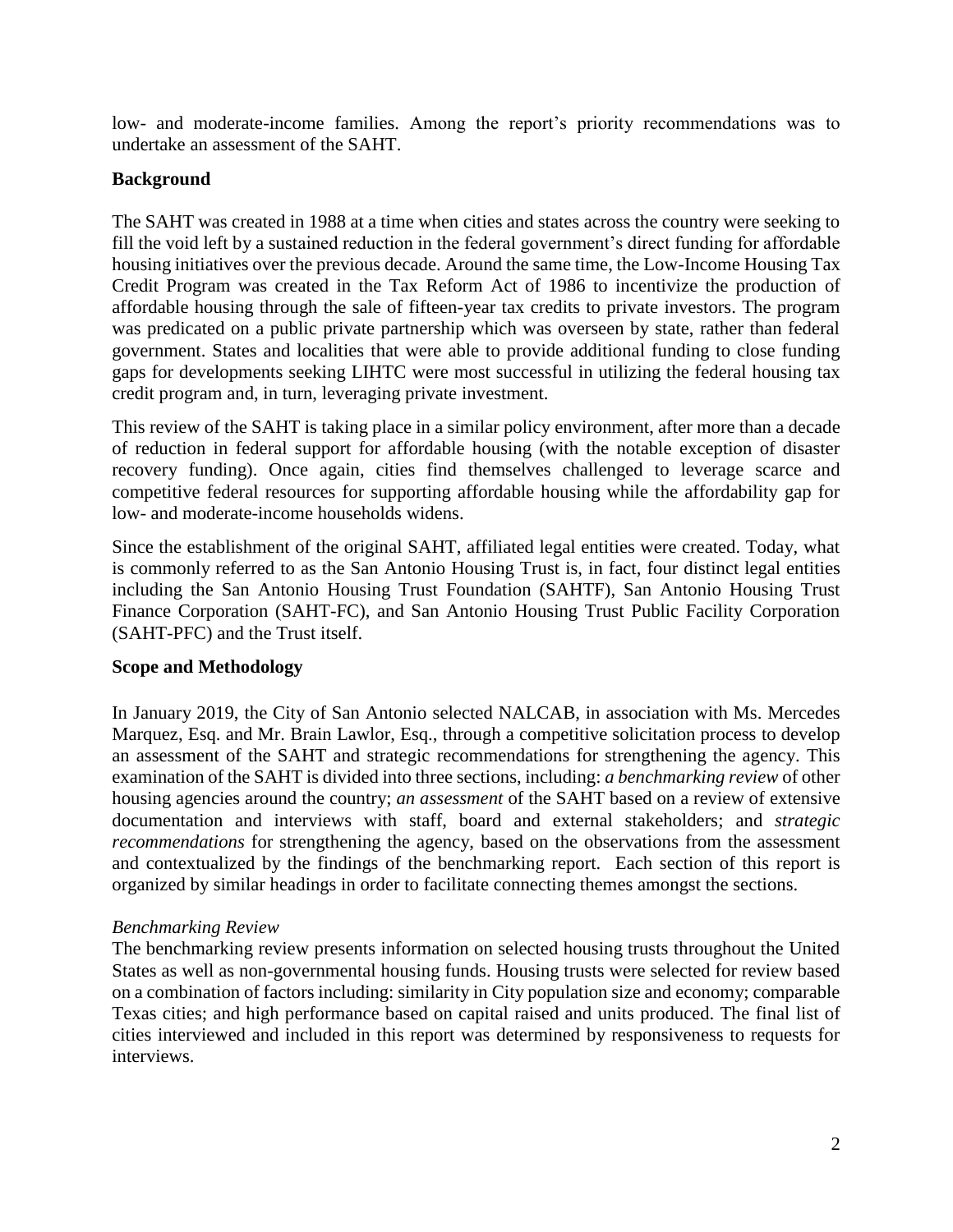The NALCAB Team began by conducting research on local government policies, legislation, and third-party reports on affordable housing trust funds. Thereafter, NALCAB conducted a series of interviews with staff of municipal housing trusts, private affordable housing funds, local community groups, non-profit and for-profit housing developers, housing trust investors, and housing finance experts. Interviews were conducted with representatives from municipal housing trusts in Austin, Seattle, Los Angeles, Philadelphia, Nashville, and Knoxville. Other interviewees included staff of private funds and other stakeholders such as the Texas State Affordable Housing Corporation, the Austin Housing Conservancy Fund, the San Luis Obispo Housing Trust Fund, the Housing Trust Silicon Valley, the former Director of Housing for the City of New Orleans and a board member of non-profit developers in Washington, D.C. and Baltimore. A list of all interviews is provided as an appendix to this report.

### *Assessment*

The NALCAB Team undertook the following activities to develop the organizational assessment.

- Conducted interviews with SAHTF Executive Director, pro bono consulting attorney to the SAHT-FC and SAHT-PFC, SAHTF staff, and COSA staff from Neighborhood and Housing Services Department (NHSD) and the Office of the City Attorney. The purpose of the interviews was to understand assigned duties and responsibilities, and current and past SAHT investments and activities. See report appendix for a list of interviews conducted.
- Requested and analyzed data from COSA and SAHT entities including but not limited to data related to the SAHT's existing organizational structure and staffing, position descriptions, operating policies and procedures, propertymanagement reports, program impact reports, Request for Proposals and other documents.
- Reviewed laws, regulations, previous audits, and other documents related to each entity's core processes, governance, and legal requirements.
- Conducted interviews with the SAHTF Board, SAHT-FC/SAHT-PFC Board, and other members of City Council in order to assess current governance structure's strengths and challenges.
- Coordinated with NHSD and the Office of the City Manager to ensure report findings aligned with other COSA policies, including the City's current affordable housing policy framework produced under the Mayor's Housing Policy Task Force. NALCAB also shared preliminary findings with the City to help inform the professional search process for a new SAHTF Executive Director.
- **•** Performed interviews with municipal housing trust funds and private affordable housing funds across the country. NALCAB also conducted online research of local government policies, legislation, and third-party reports for both agencies that were interviewed and those unable to be reached for interview.

The Assessment presents observations in the following categories: Governance and Executive Leadership; Policy, Planning and Coordination; Activities and Program Design; Community Engagement and Communications; Underwriting and Engagement with Developers; Monitoring Covenants; Operating Policies and Procedures; Staffing and Capitalization.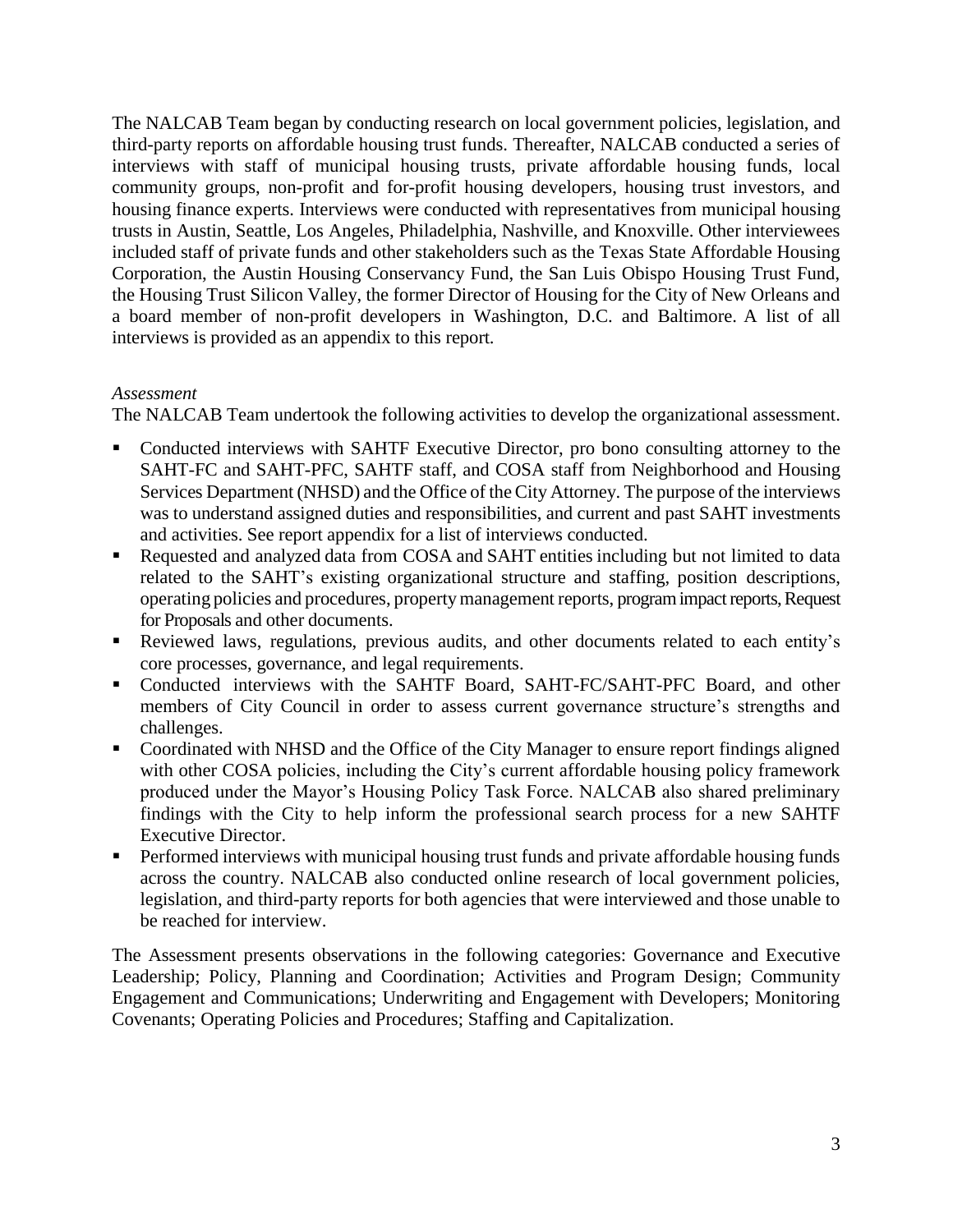### *Strategic Recommendations*

The strategic recommendations presented in the final section of this report represent the analysis and considered opinions of the NALCAB Team, based on the Team's extensive experience with organizational assessments of municipal housing agencies; organizational strategic planning; direct management of local, state and federal housing agencies; housing policy; and affordable housing finance. The recommendations reflect the data presented in the Organizational Assessment section and are contextualized by the information presented in the Benchmarking Review.

# **The NALCAB Team**

NALCAB is a national non-profit organization, headquartered in the San Antonio metro area and with an office in Washington, DC. NALCAB has an extensive track record of working with nonprofit organizations and municipal agencies to increase the flow of capital that responsibly meets the asset building needs and opportunities in low- and moderate-income families and communities.

The NALCAB Team has extensive experience relevant to organizational assessments in the public sector, organizational strategic planning, housing policy, and affordable housing finance. NALCAB has worked with over 40 municipal and state housing agencies as well as hundreds of non-profit organizations to analyze and address affordable housing, fair housing, and economic development challenges. For the past three years, NALCAB has directly operated the NALCAB Catalyst Fund, LLC, a social investment fund designed to produce and preserve affordable housing in areas experiencing appreciation in real estate values. The NALCAB Team also includes Mercedes Marquez, Esq. and Brian Lawlor, Esq. two of the nation's leading experts on affordable housing and municipal housing finance who have led some of the nation's largest and most innovative municipal housing finance structures, including housing trusts.

NALCAB has developed a particularly deep understanding of San Antonio's housing market and the public entities responsible for implementing housing policy through several engagements, which include organizational assessments, strategic planning projects and housing market research.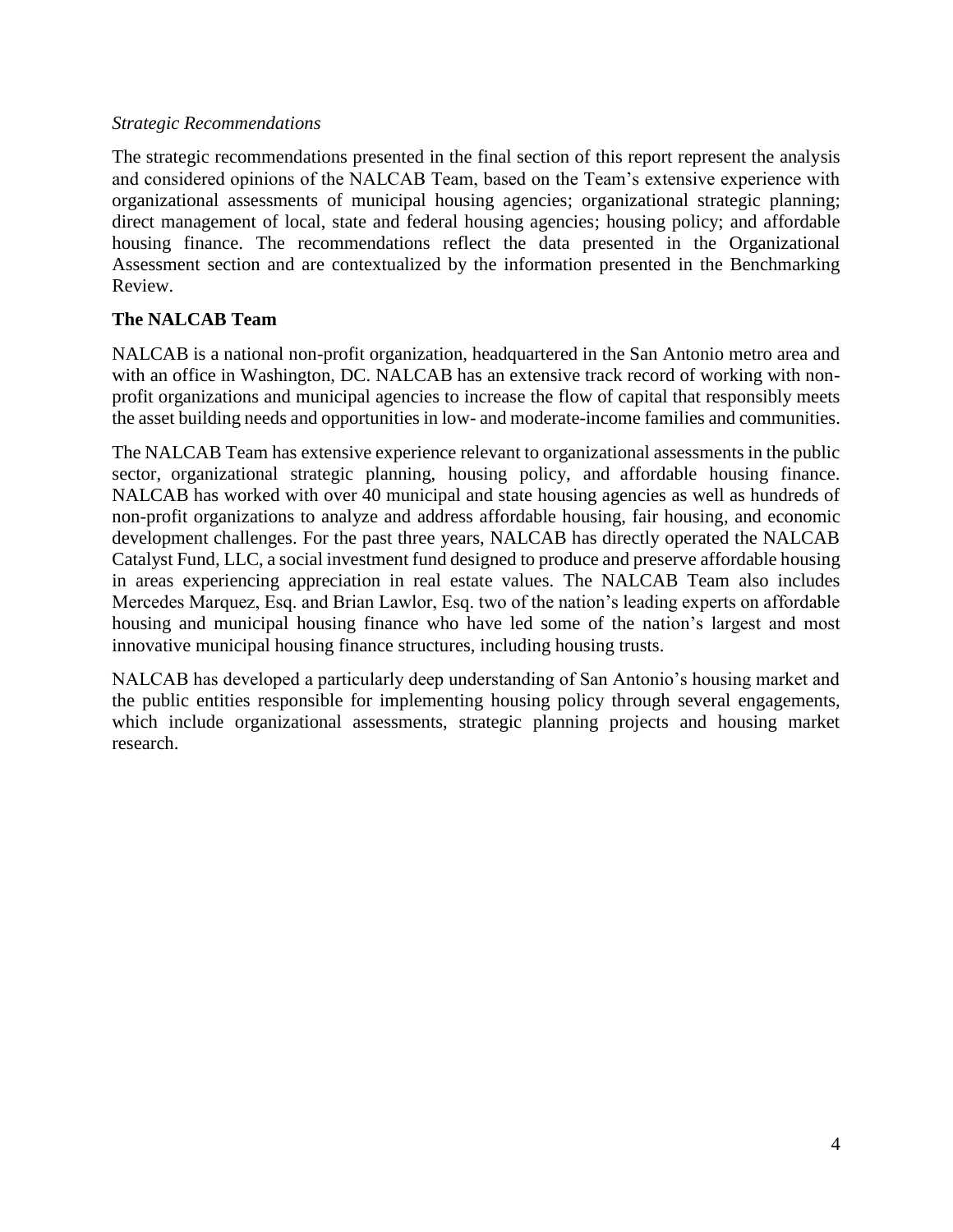# **Benchmarking Review**

The first part of this review consists of snapshot summaries of the municipal housing trust funds for which interviews were secured, followed by researched private affordable housing funds. Although more cities were interviewed, only four (Austin, Philadelphia, Seattle, and Los Angeles) are highlighted due to their experience and the number of learnings obtained during their interviews. The second part of this review presents key themes across all of the agencies on which NALCAB gathered information, including those interviewed and those for which an interview was not secured. The second part is organized by the same key themes used to organize the Organizational Assessment and the Strategic Recommendations that follow.

### **Municipal Housing Trusts and Funds**

 $\overline{a}$ 

According to a 2015 survey of housing trust funds conducted by the Center for Community Change, there were over 770 housing trusts funds in cities, counties, and states across the country. These trust funds were estimated to generate a combined \$1 billion to support affordable housing, demonstrating housing trust funds are a critical tool that local governments can use to finance affordable housing. A defining feature of housing trust funds is that they have dedicated funding to carry out their missions, whether in a permanent financial corpus, dedicated annual revenue sources, or both. Further, housing trust funds allow cities to leverage outside resources, including federal funding, tax credits, and private financing. On average, cities leverage an additional \$6 of other public or private funding for every \$1 invested in affordable housingii through their housing trust funds.<sup>1</sup> The table below summarizes the impact of several municipal housing funds. Impact comparisons across cities are difficult to evaluate because each local government sets different housing priorities, operates in a distinct housing development environment, and relies on its housing trust fund to varying degrees.

<sup>1</sup>Due to a lack of comprehensive records of transactions for all SAHT entities, the NALCAB team was unable to calculate an accurate leverage ratio for the SAHT. Leverage ratios can be a measure of how successfully housing trust funds use outside resources and should be interpreted cautiously, depending on the housing trust fund's activities. For example, more intensive and costly activities such as rehabilitation may not be able to attract as many outside funding sources and require more subsidies. Housing trusts that focus on rehabilitation may therefore have lower leverage ratios compared to their peers.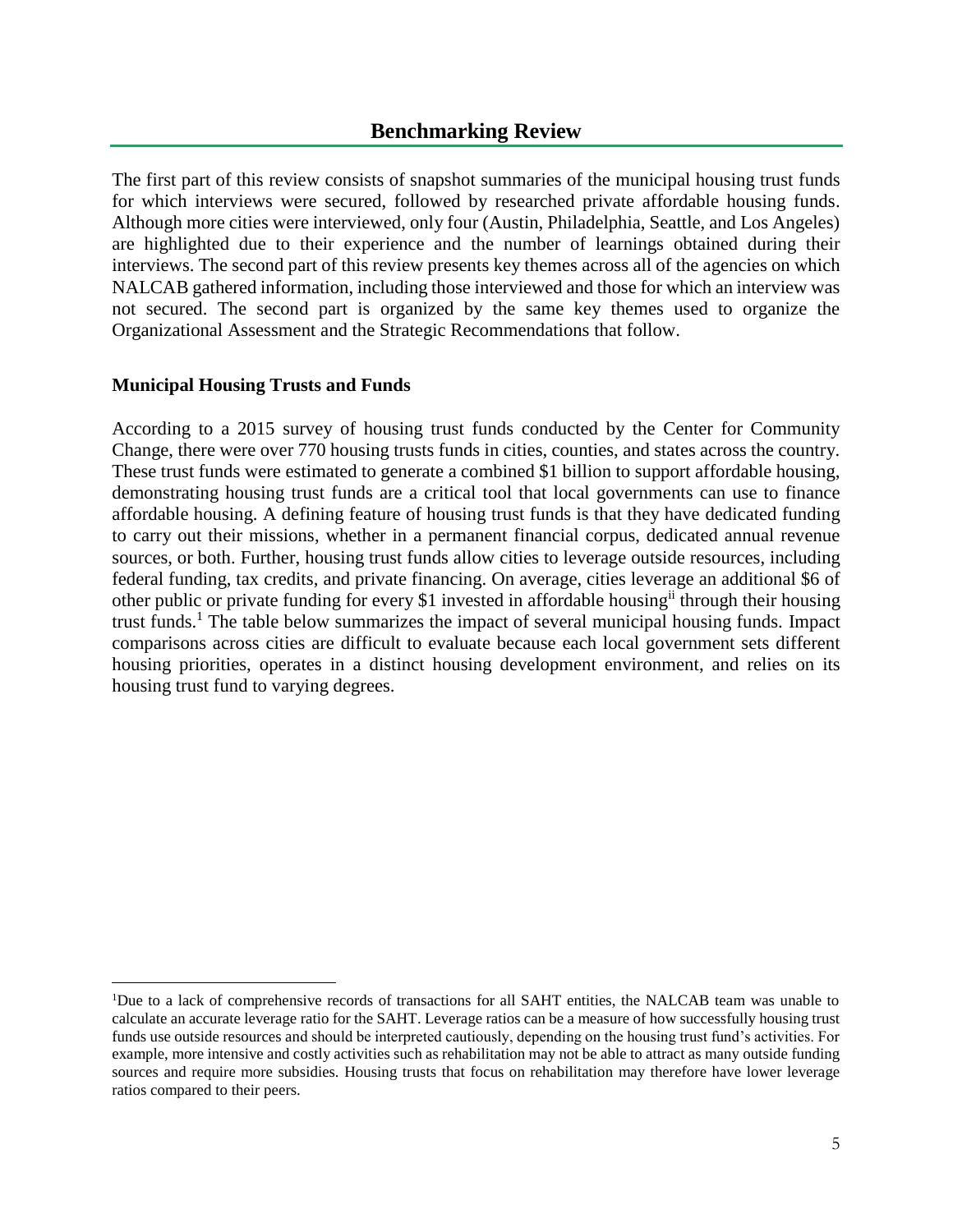| <b>City</b>                 | Year of<br><b>First</b><br><b>Activity</b> | Homeownership                                                                                                 | <b>Rental</b>                                              | <b>Homelessness</b><br><b>Prevention</b>                              | <b>Other</b><br><b>Activities</b>                                                                                             |
|-----------------------------|--------------------------------------------|---------------------------------------------------------------------------------------------------------------|------------------------------------------------------------|-----------------------------------------------------------------------|-------------------------------------------------------------------------------------------------------------------------------|
| <b>Austinii</b>             | 1999                                       | 1,430 new units                                                                                               |                                                            |                                                                       |                                                                                                                               |
| Philadelphiaiv              | 2006                                       | $1,572$ new or<br>rehabilitated homes<br>2,481 major home<br>repairs<br>1,577 homes made<br>more accessible   |                                                            | 3,047 households<br>prevented from<br>becoming<br>homeless            | 10,854<br>households<br>received utility<br>assistance<br>21,684<br>emergency<br>heater repairs<br>10,205 workers<br>employed |
| <b>Seattle</b> <sup>v</sup> | 1981                                       | 12,5000 rental and homeownership units<br>produced or preserved<br>900 first-time homebuyer loans<br>provided |                                                            | 6,500 households<br>received<br>emergency rental<br>assistance        |                                                                                                                               |
| Los Angelesvi               | 2003                                       |                                                                                                               | housing for seniors, families,<br>individuals and families | 18,272 units of new or rehabbed<br>disabled individuals, and homeless |                                                                                                                               |
| Nashvillevii                | 2013                                       | 289 new or<br>rehabilitated<br>homeownership units                                                            | 1,050 new<br>rental units                                  |                                                                       | 16 non-profits<br>received<br>technical<br>assistance to<br>develop<br>affordable<br>housing                                  |
| <b>Minneapolis</b> viii     | 2003                                       | 7,704 new or preserved housing units                                                                          |                                                            |                                                                       |                                                                                                                               |
| San Diegoix                 | 1991                                       | 1,165 first-time<br>homebuyers supported<br>2,246 owner-occupied<br>rehabilitations                           | 6,698 units<br>completed                                   | 672 transitional<br>housing beds                                      |                                                                                                                               |

#### **Table 1. Impact of select municipal housing trust funds by activity type. 2**

 $\overline{a}$ 

 $2$  Numbers are based on a combination of interview responses and/or the most recently publicly available reports. Where reports do not specify the units for homeowners and renters, these numbers are combined.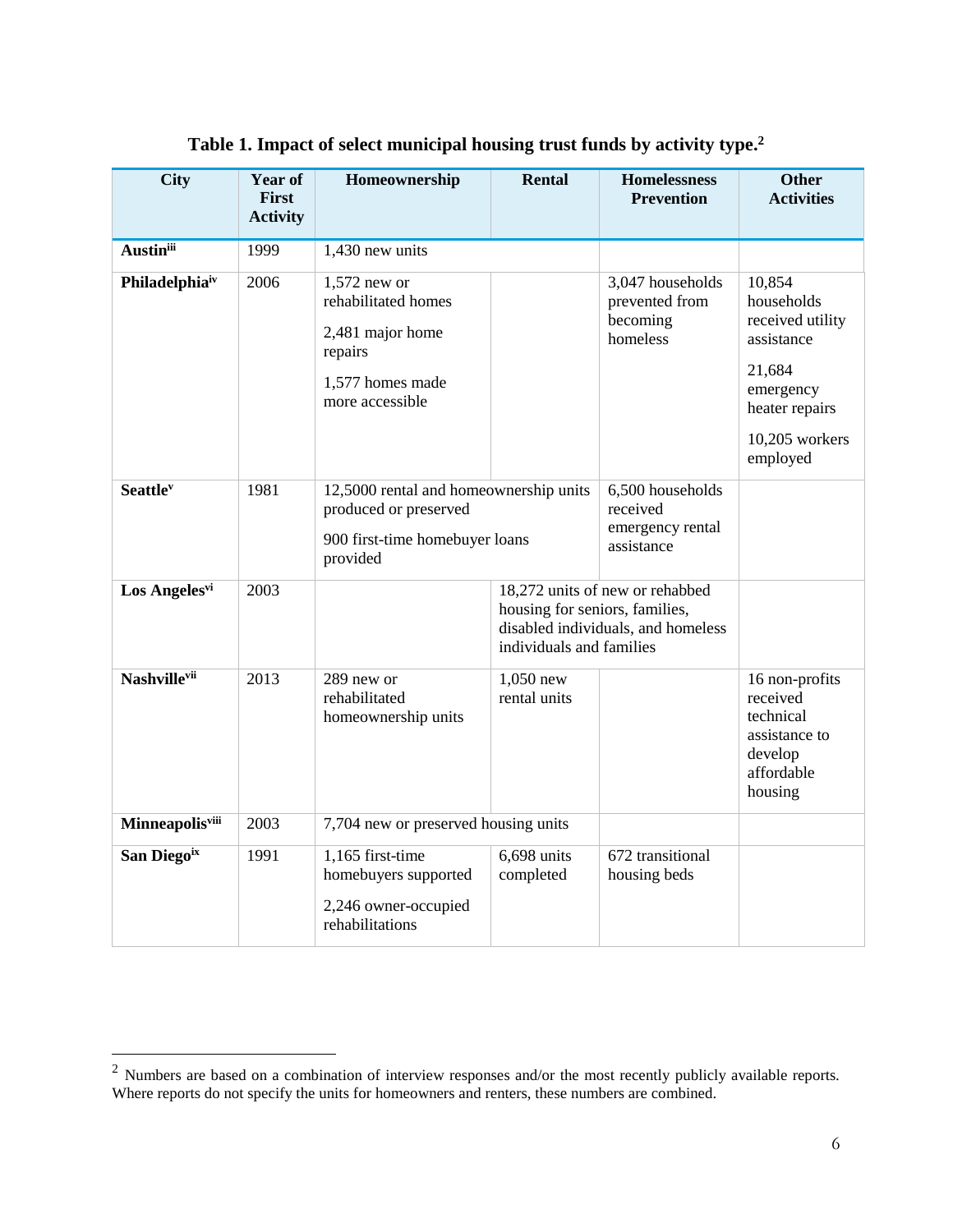### *Austin Housing Trust Fund*

#### *Background*

Created in 1999, the Austin Housing Trust Fund is a fund administered by the City of Austin with oversight from the Austin Housing Finance Corporation. The Austin Housing Trust Fund is a dedicated municipal funding source that is integrated into the management of the Neighborhood Housing and Community Development Department. The Austin Finance Corporation's board is comprised of Austin's eleven members of City Council. While Austin's \$250 million Affordable Housing 2018 General Obligation Bond is the City's primary dedicated revenue source for affordable housing, the Housing Trust Fund is considered a source of flexible capital to help fill gaps that other City programs cannot. The Austin Housing Trust Fund was started with \$1 million and has a dedicated revenue source. For projects that have been developed on land formerly owned by the City of Austin, a portion of the property tax revenue collected on these properties (40%) is dedicated to the Austin Housing Trust Fund. However, this revenue is not automatically collected by the Trust but is still subject to an annual approval by Austin City Council.

### *Priorities and Impact*

Funding priorities include allocating 40% to rehabilitation and new construction within homestead preservation districts; 20% to advance affordable housing in higher income neighborhoods in Austin; and 40% to sustain a variety of activities. These activities include creating new affordable housing, providing repair services to low- and moderate-income (LMI) households, repaying HUD for properties sold, and providing funding for other housing programs such as homebuyer counseling and tenant-based rental assistance. The Austin Housing Trust Fund has invested \$12.2 million in rental housing development projects and \$2.4 million in homeownership projects that have collectively produced over  $1,400$  units.<sup>x</sup>

City of Austin staff reported that whereas the City had previously not established a housing policy, it is currently undergoing intentional efforts to do so and better coordinate resources. In 2017, the City released and adopted the *Austin Strategic Housing Blueprint*, which provides the public and the developer community with guidance on how the City plans to align its resources, identify funding mechanisms, foster partnerships, and establish a unified strategic direction for reaching its goal of  $60,000$  new affordable units in the next decade.<sup>xi</sup> The City is working toward a final version of its Implementation Plan for the *Blueprint* where over 60 recommendations are assigned specific actions and resources on a 2-year and 10-year planning horizon.

# *Philadelphia Housing Trust Fund*

### *Background*

Since its establishment in 2005, the Philadelphia Housing Trust Fund has invested over \$138 million to support housing developments and programs that assist homebuyers, families threatened with homelessness, veterans, disabled individuals, homeless youth, and low-income households with home repair needs. The Philadelphia Housing Trust is administered through the City of Philadelphia's Division of Housing and Community Development (DHCD). An eleven-member oversight board is appointed by the Mayor and comprised by three City Council members, staff from DHCD and the Department of Planning and Development, and stakeholders such as redevelopment agencies, a disability advocate, and the local association for CDCs (Community Development Corporations). The Trust is currently funded through a portion of Deed and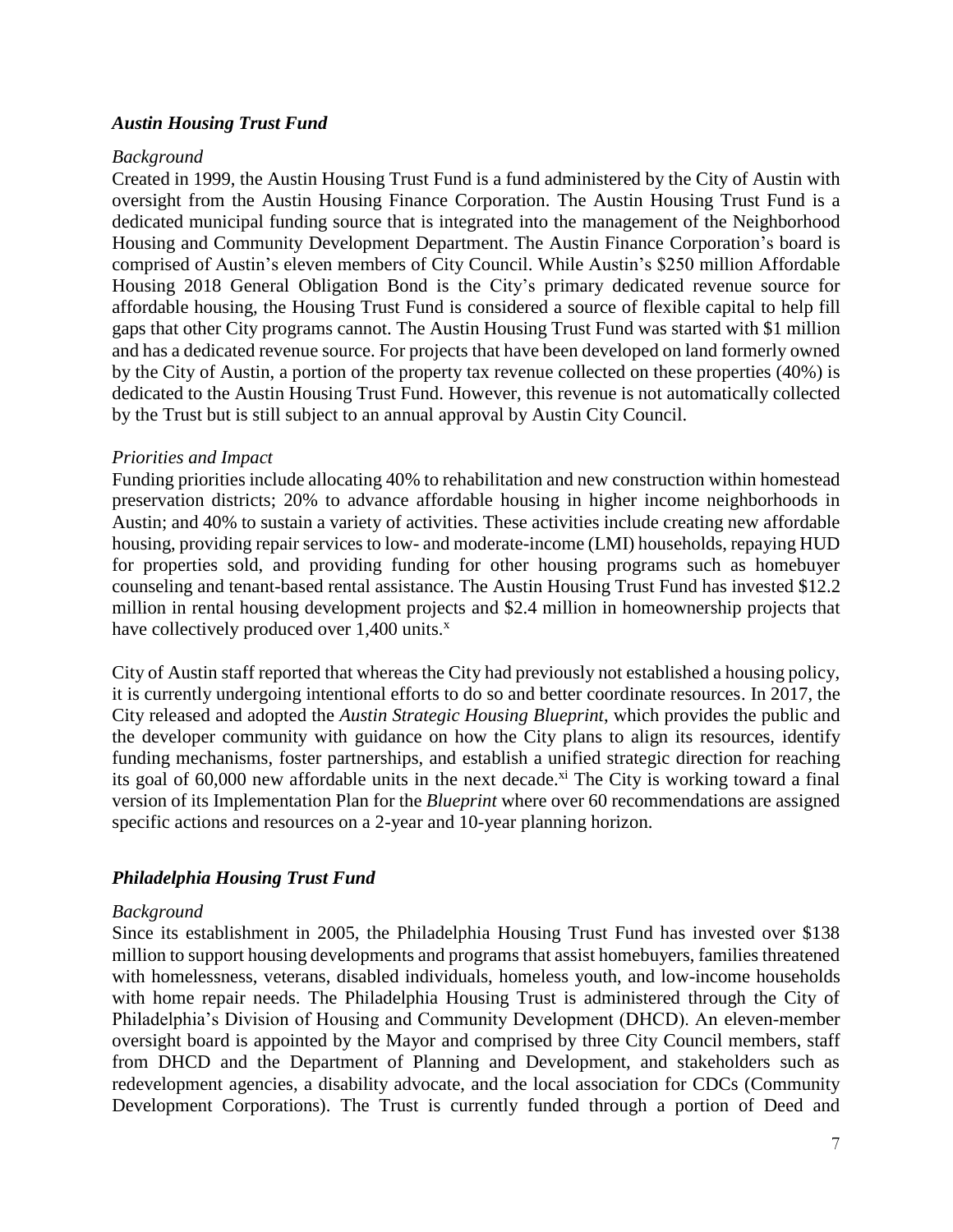Mortgage Recording Fees. However, through Philadelphia's recently adopted Housing Action Plan (2018) the City is exploring other funding sources to enhance the Trust such as an assessment fee for the increased value of a property due to up-zoning or a density increase.

### *Priorities and Impact*

At least half of the Trust's funding must be expended on housing production and preservation projects. Since 2006, the Trust has provided over 1,500 new or rehabilitated homes and has impacted the local economy by employing over 10,000 construction workers through its projects. Half of the new and preserved housing supported by the Trust must be for households with incomes at 30% of the AMI or below.

Philadelphia's housing trust also funds the operation of a variety of other housing programs. From 2006 to 2017, the Trust provided 10,205 households with utility assistance; 21,684 with emergency heater repairs; 2,481 with support for major home repairs; 1,577 with accessible home retrofits; and helped prevent 3,047 households from becoming homeless. The Philadelphia Housing Trust's priorities and impact reflects a demand for more preservation activities in a market with a large aging urban housing stock and over 40,000 vacant units, juxtaposed by other neighborhoods that are appreciating.

Recognizing the limitations of state and federal funding, Philadelphia is also considering the creation of a Housing Accelerator Fund to finance the acquisition and rehabilitation of affordable housing with longer terms and higher loan to value ratios than the market provides. The City would provide a one-time capital infusion and pursue social impact capital and program-related investment dollars that would leverage at least \$10 for each dollar of investment.<sup>xii</sup>

# *Seattle Housing Levy*

# *Background*

Rather than a trust fund, the Seattle Housing Levy is a dedicated revenue source for affordable housing that is administered by City departments. Seattle voters have approved one bond and five housing levies since 1981. The state of Washington allows for cities and towns to collect a property tax levy of up to \$0.50 per \$1,000 of assessed valuation to finance affordable housing for very low-income households for up to 10 consecutive years with voter approval. Seattle's Housing Levy Oversight Committee includes thirteen members confirmed by City Council: one City employee appointed by the Mayor, one City employee appointed by City Council, six community members appointed by the Mayor, and five community members appointed by City Council.<sup>xiii</sup> The Office of Housing is the administrator of all the programs funded with levy dollars (Rental Production and Preservation Program, Homeownership Program, Operating and Maintenance Program, and Acquisition and Preservation Program) with the exception of the Homelessness Prevention and Housing Stability Program, which the Human Services Department administers. The City has invested over \$388 million in affordable housing through the last five levies and is currently on track to invest an additional \$290 million through the most recent 2016 seven-year levy. The median home would have an additional \$122 increase on their tax bill under the 2016 levy. <sup>xiv</sup>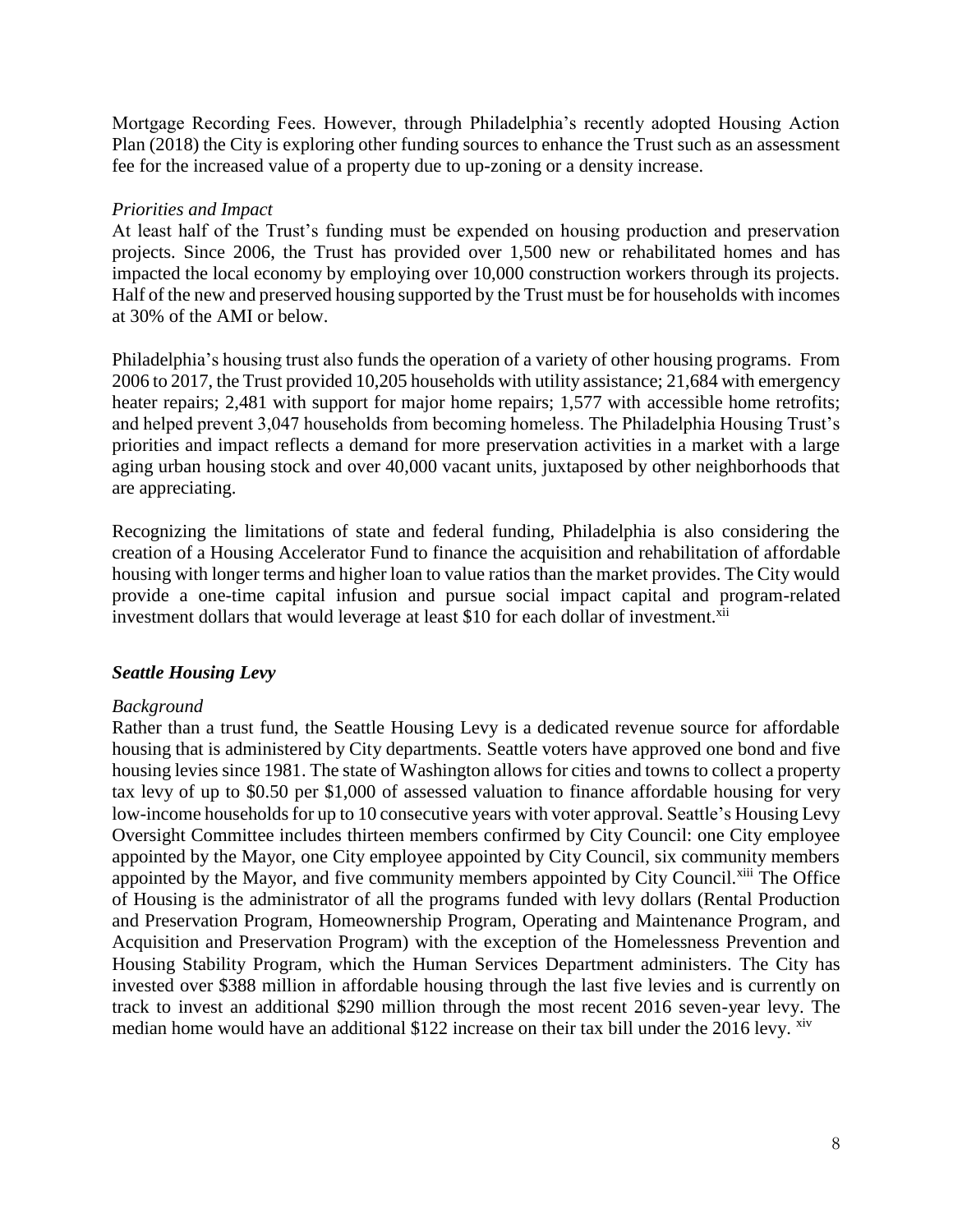#### *Priorities and Impact*

The Seattle Housing Levy's goals are to provide, produce, and/or preserve affordable housing in Seattle and assist low-income Seattle residents<sup>xy</sup>. The fund serves people with disabilities, seniors, families with children, formerly homeless individuals and families, and people working lowerwage jobs that must commute. It can be used for new construction of affordable housing or preservation of existing buildings. Programs include rental production and preservation, operating and maintenance, homelessness prevention and housing stability services, homeownership program, acquisition and preservation, and administration. For the latest approved levy in 2016, affordability priorities require at least 60% of funding supports very low-income households at or below 30% of the AMI. In addition, only 10% of funding may serve households at 50-80% of the AMI. Any remaining funds support households from 30-60% of the AMI.<sup>xvi</sup> Housing funded by the levy provides affordable rents for 50 years or more.

For the most recent completed levy (2010-2016) the City of Seattle met and exceeded all levy goals. Cumulatively, the Seattle Housing Levy Program has helped create and preserve over 12,500 affordable housing units for seniors, low- and moderate-wage workers and formerly homeless individuals. The Seattle Housing Levy has also provided homeownership assistance to over 900 first time low-income buyers and emergency rental assistance for more than 6,500 households.<sup>xvii</sup>

### *Los Angeles Affordable Housing Trust Fund*

#### *Background*

The Los Angeles Affordable Housing Trust Fund was created by the Mayor and City Council in June 2000. The Los Angeles Housing & Community Investment Department (HCIDLA) manages the fund which received an initial funding amount of \$5 million to fund an existing pipeline of developments. The following year, another \$10.5 million dollars were invested, and again in 2002. As a byproduct of its sole funding arm being federal HOME dollars, the funds are controlled by City Council. In 2003, the Mayor, Council, and HCIDLA established the Affordable Housing Managed Pipeline (AHMP) program to better leverage and attract investment dollars by providing loans for new construction and rehabilitation of multi-family rental projects for LMI households.<sup>xviii</sup> Citizen and council advisory committees review the program and the development plans. In the next three years, the AHMP's funding mechanism will transition from annual budget allocations from the City to dedicated linkage fees. There are questions about whether the revenues collected from linkage fees will provide sufficient revenue to support the production of housing at a level that addresses the dramatic need in Los Angeles. However, the linkage fees provide the Trust the flexibility to address housing needs among households at somewhat higher income levels than can be supported by HOME funds. These revenues will also allow the Trust to target more high-cost preservation projects that currently lack funding support.<sup>xix</sup>

### *Priorities and Impact*

The AHMP has a competitive scoring system to award development dollars to builders through a Call for Projects process. The competitive local real estate market and the high cost of land have limited the program's output where the AHMP's resources are able to enhance only handful of 9% LIHTC deals each year. Based on guidance of the City Council, the HCIDLA has shifted its focus to supportive housing and utilizes the Trust as a repository fund to help support this work. In 2016,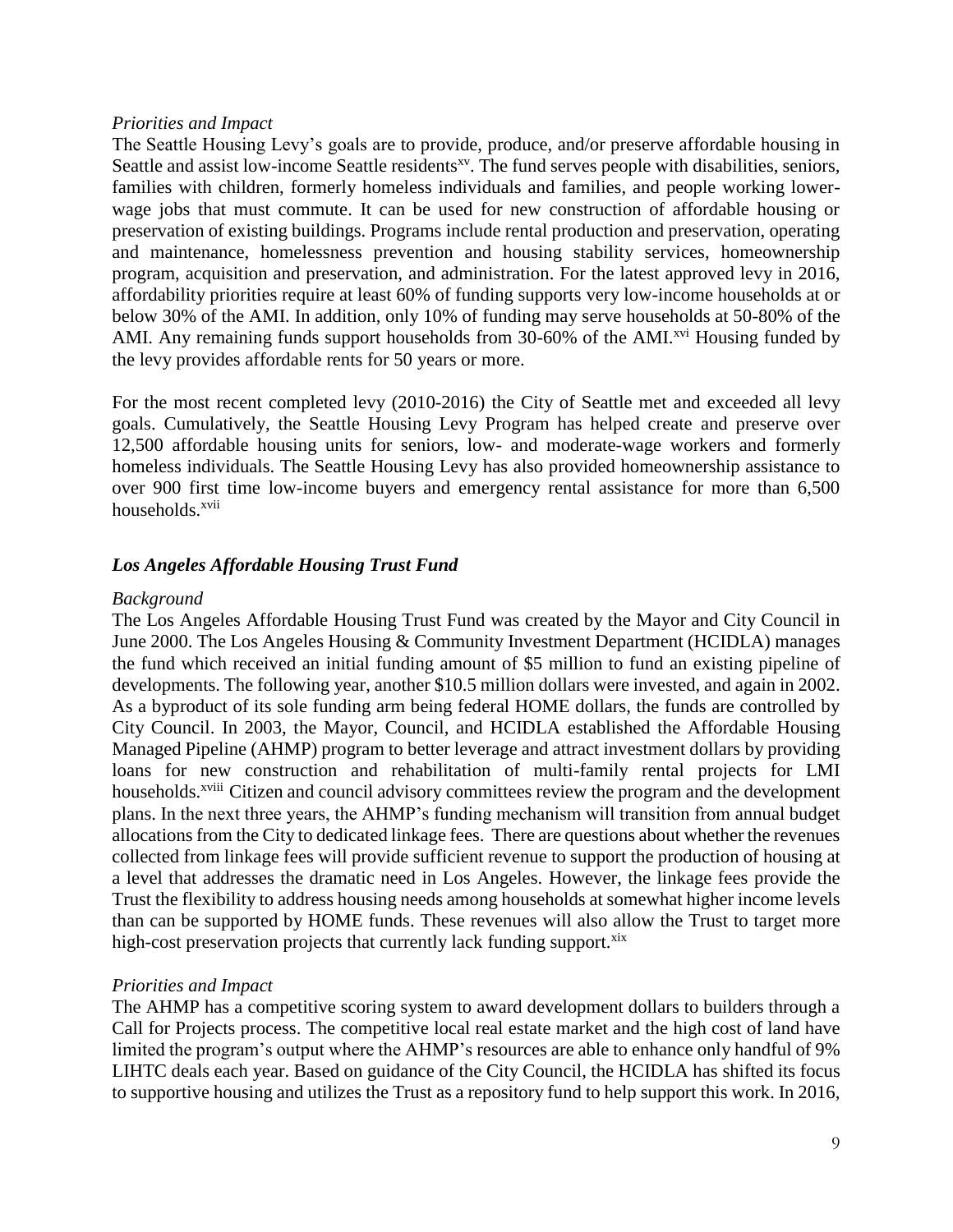Los Angeles voters approved a \$1.2 billion bond under Proposition HHH to build 10,000 units of supportive housing for persons experiencing homelessness or who are at risk of homelessness. According to the City's AHTF mapping tracker tool, these combined funding efforts have produced over 18,000 units of new or rehabilitated housing for seniors, families, disabled individuals, and homeless individuals and families.

### **Public-Private Partnerships: Structured Funds for Affordable Housing**

In addition to housing trust funds controlled by states, counties, and municipalities, private financing vehicles such as debt and equity funds are important tools that can complement the efforts of housing trusts and their local governments. These funds are often referred to as social impact funds and their structures vary significantly. Some are intentionally designed to not utilize government capital as it can be restrictive or slow in appreciating markets. However, many of these funds that are dedicated to producing and preserving affordable housing are formed as publicprivate partnership. In some cases, seed money or a dedicated amount of flexible, risk-tolerant capital is provided by the local or regional governments where the private fund intends to invest. With this support from the local governments, these private funds can pursue larger sums of capital to design creative solutions that meet local housing affordability goals and the needs of their social impact investors. The following section briefly highlights a few private structured funds from across the country.

### *Austin Housing Conservancy Fund (TX)*

The Austin Housing Conservancy (AHC) is a private equity fund formed in 2016 to preserve workforce housing. According to the AHC, an estimated 5,000 units of workforce and middleincome housing are being lost in Austin to the redevelopment of these units, resulting in resident displacement.<sup>xx</sup> While subsidies and programs like the City of Austin's Affordable Housing Bond exist for the development of low-to moderate-income housing, funding for the preservation of workforce housing is not as easily accessible. The AHC addresses this gap by purchasing existing market affordable multi-family properties throughout Austin, assuming an ownership position, and operating the properties under income restrictions. The AHC considers their target workforce and middle-income residents as those who earn 60% to 120% of the AMI. A unique feature of the AHC is that it preserves long-term affordability for families by maintaining affordable rental rates that are tied to the median wage growth. The establishment of the AHC was heavily supported by Austin's Mayor Adler and the Fund received startup funding from the City for its creation. With this history, the AHC maintains a close relationship with the City of Austin which enables coordination and avoids duplication. The AHC also partners with the local housing authority on projects. To date, the AHC has purchased three properties that serve 1,500 residents. The AHC focuses on preserving properties that are accessible to transit, food, education, and healthcare options.<sup>xxi</sup>

# *Denver Regional Transit-Oriented Development Fund (CO)*

Established in 2010 by Enterprise and Denver area partners, the Denver Regional Transit-Oriented Development Fund is an innovative debt fund. It supports the creation and preservation of affordable housing and supportive commercial space along current and future transit corridors that are especially vulnerable to real estate appreciation and resident displacement. The fund was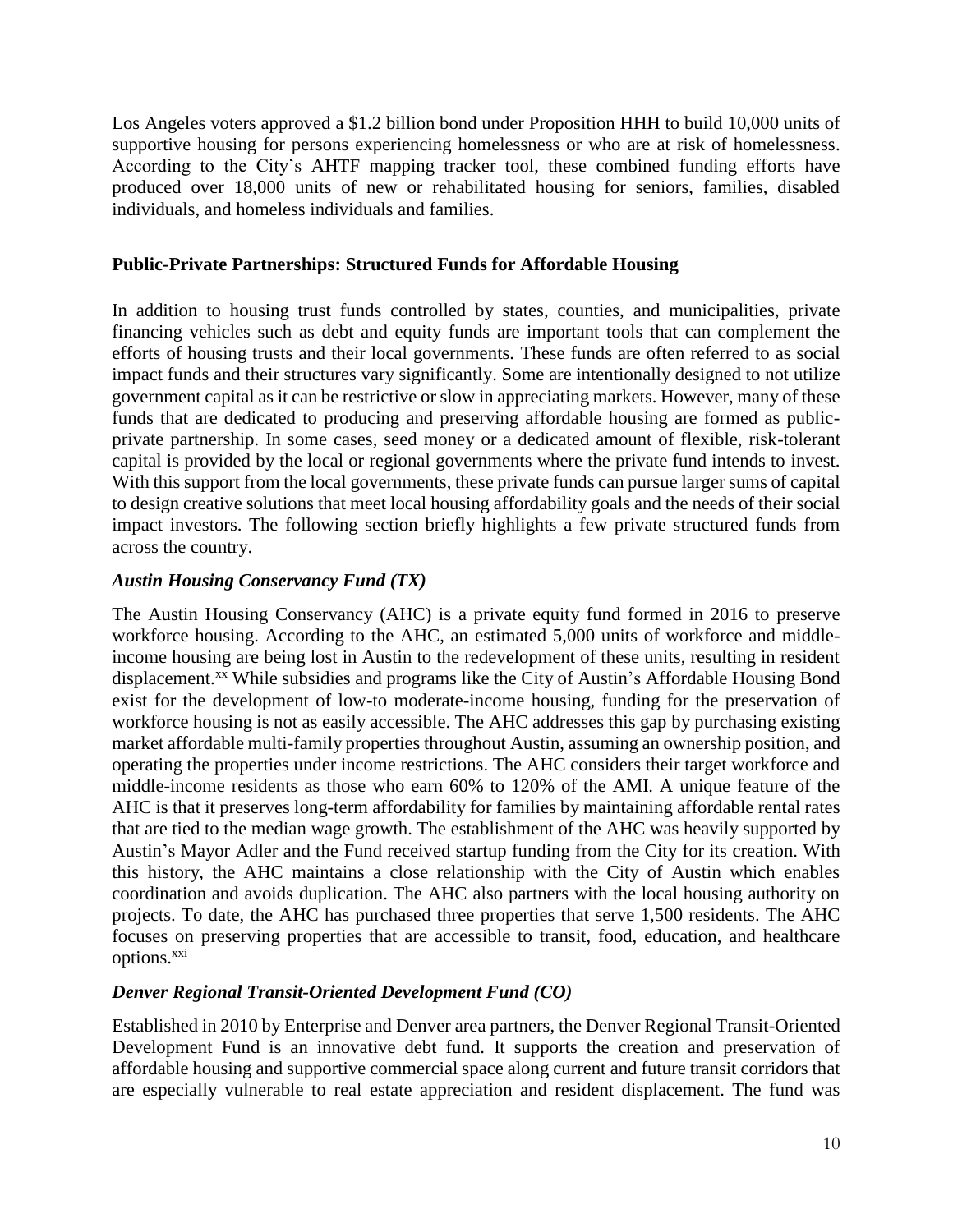originally created with \$13.5 million debt capital to target the Denver area and was later capitalized to its current levels of \$24 million to serve Denver and seven Metro Denver counties. The Fund is structured where borrowers contribute at least 10% cash equity for each property acquired through the Fund and assemble the development plan and permanent financing. A credit enhancement of \$5 million with public dollars to cover a share of loan loss is used to leverage private capital. Second and third-tier capital in the amount of \$7.75 million is also raised from the philanthropic sector, via Program Related Investments (PRIs).<sup>3</sup> The fund's senior capital segment of  $$11.25$ million is obtained through banks and CDFIs (Community Development Finance Institutions). This structure provides for loan terms of up to five years, 90% loan to value ratio, limited resource to borrowers, and an expedited underwriting process. The Fund has deployed \$32.8 million in capital through sixteen loans, of which eleven have been repaid and will be revolved for future lending. These loans have a planned output of 1,300 affordable units, a public library, and over 100,000 square feet of supportive commercial and non-profit space, all accessible to transit. The Fund aims to support the  $2,000$  units of affordable housing by  $2024$ <sup>xxii</sup>

### *San Francisco Housing Accelerator Fund (CA)*

In 2017, the City of San Francisco partnered with Citi Community Development to create the San Francisco Housing Accelerator Fund (SFHAF), a non-profit lender and CDFI that leverages private capital for high quality affordable housing for low-income and working households. This loan fund is a public-private partnership established by the Mayor's Office of Housing and Community Development which helps coordinate alignment with the City's housing policy. SFHAF has raised over \$100 million in capital and deployed and committed over \$85million for the acquisition and conversion of units to permanent affordable housing. SFHAF finances strategic acquisitions of small buildings to prevent displacement and vacant sites, thereby allowing developers to quickly acquire and hold land until it can be developed with new affordable housing units. SFHAF plans to produce and preserve 1,500 affordable housing units by 2023.

# *Bay Area Transit-Oriented Affordable Housing Fund (CA)*

 $\overline{a}$ 

The Bay Area Transit-Oriented Affordable Housing Fund (Bay Area TOAH) was created by the Greater Communities Collaborative, a coalition of San Francisco Bay Area governments, philanthropic organizations, and non-profits which conducted research and advocacy work around equitable transit-oriented development (TOD). The Bay Area TOAH was established in 2011 to expand and preserve affordable housing located near transit lines and community services with flexible capital for acquisition and preservation. The Bay Area TOAH has various partners including commercial banks who provide senior capital and philanthropic and PRIs. In addition to providing capital, CDFIs also partner to market loan products, originate loans, and service loans for the Bay Area TOAH. The Metropolitan Transportation Commission (MTC) provided an initial \$10 million seed investment which served as lead equity for the fund. The investment from MTC demonstrated that the region's agencies are dedication to equitable TOD and also provided value to investors who would feel more protected with MTC's risk-tolerant capital in top loss position. xxiii

<sup>&</sup>lt;sup>3</sup> Program Related Investments are financial vehicles used by foundations to provide below-market rate interest or even interest-free loans, loan guarantees and equity equivalent investments to non-profits and social enterprises. In contrast to traditional grantmaking, PRI funds are recovered and provide low-cost capital that can help attract other lenders and investors.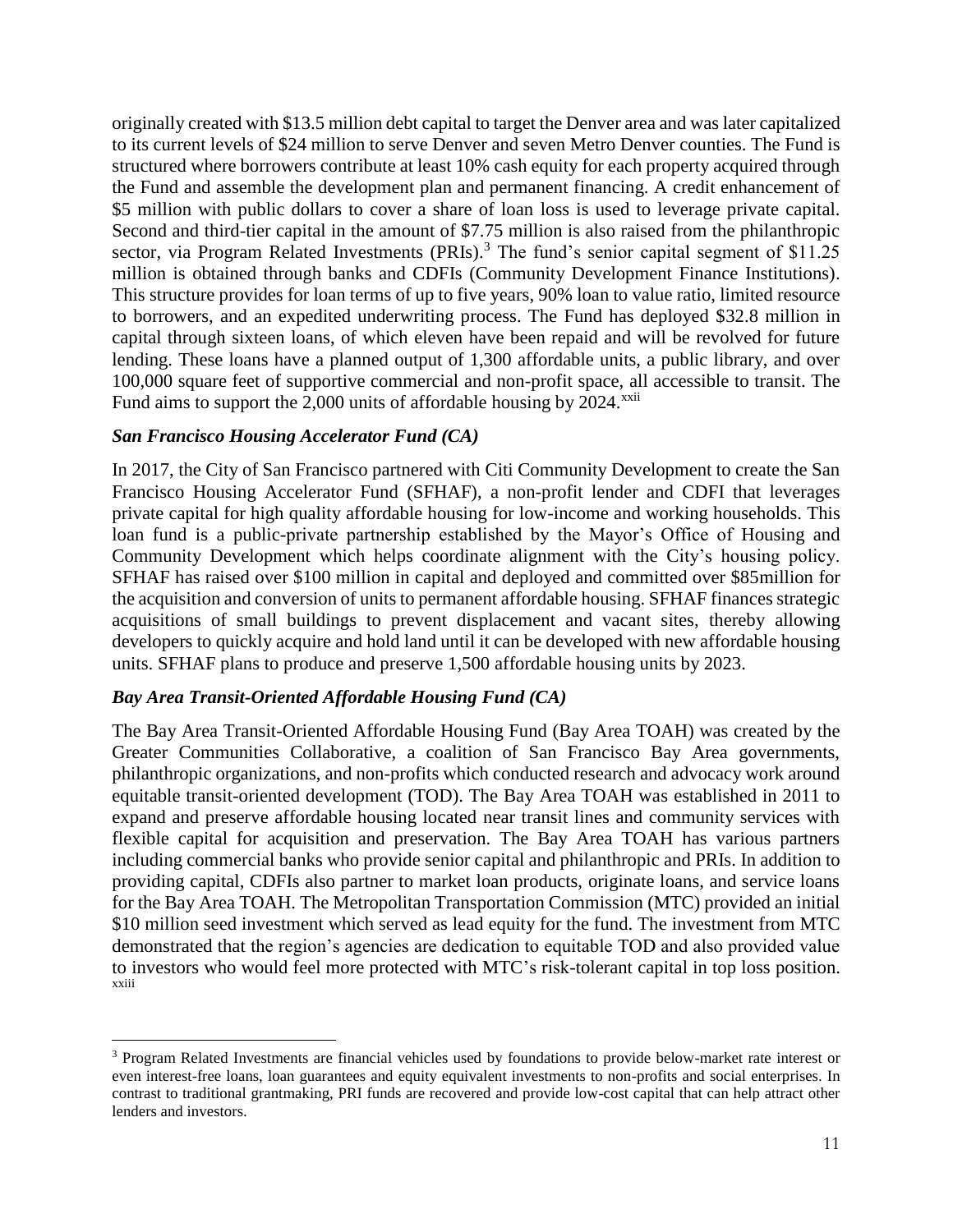### **Key Themes from Housing Trust Funds Across the Country**

The following section summarizes information gathered from interviews and research on housing trust funds by key themes which are part of the scope for the SAHT Organizational Assessment.

### **Governance and Executive Leadership**

**Most municipal housing trust funds have an appointed oversight or advisory board, typically with representation from the real estate, banking, and/or housing development sectors as well as community representatives.** Municipal housing trust fund boards vary in size, composition, and appointment processes. Board representation can include a mixture of housing advocates, homebuilder association representatives, lenders, real estate professionals, service providers, residents of subsidized housing, and the non-profit sector. These appointed boards can function in a simple advisory capacity on projects brought forth by staff. Conversely, they can be used to help set fund policies and vote on project selections. In an oversight capacity, housing trust boards can ensure that approved projects meet their trust fund priorities, examine and correct audit findings, and participate in the development and delivery of annual reports.

Cities such as Chicago, Denver, and Los Angeles have advisory boards appointed by the mayor and approved by City Council. Chicago's Low-Income Housing Trust Fund is a 501(c)3 with a 15-member board that has several committees. The board is appointed by the Mayor and approved by Chicago City Council. Members come from the private sector as well as the non-profit sector, including religious leaders, public officials, community-based organizations, and affordable rental housing residents. Advisory board composition may reflect the region's housing funding priorities. For example, in Philadelphia where its housing trust is restricted to supporting non-profits and sizeable investments are made in housing retrofits, representation is sought from the local CDC community and disability advocacy community for its oversight board.

In contrast to the advisory boards of municipal housing trust funds, the boards of housing trust funds that take the form of private non-profits, function as independent boards with full legal responsibilities. Austin Housing Conservancy which is a private non-profit equity fund has a sixmember board that is experienced in housing development, risk management, real estate law and community economic development. The Conservancy also makes use of a separate Limited Partner Advisory Committee that helps the board oversee the property valuation process upon which the AHC its development model. Members of this committee come from the banking and real estate development industries. While some advisory boards did not report forming board committees, the boards of private housing trust funds and larger housing funds such as the Housing Trust Silicon Valley and the Texas State Affordable Housing Corporation maintain active board committees in areas such as loan and credit approval, personnel decisions, and fund development. The use of board committees can be advantageous in expediting smaller transactions. For instance, the Texas State Affordable Housing Corporation reported using their board's loan committee to approve deals under \$500,000, instead of requiring full board approval.<sup>xxiv</sup>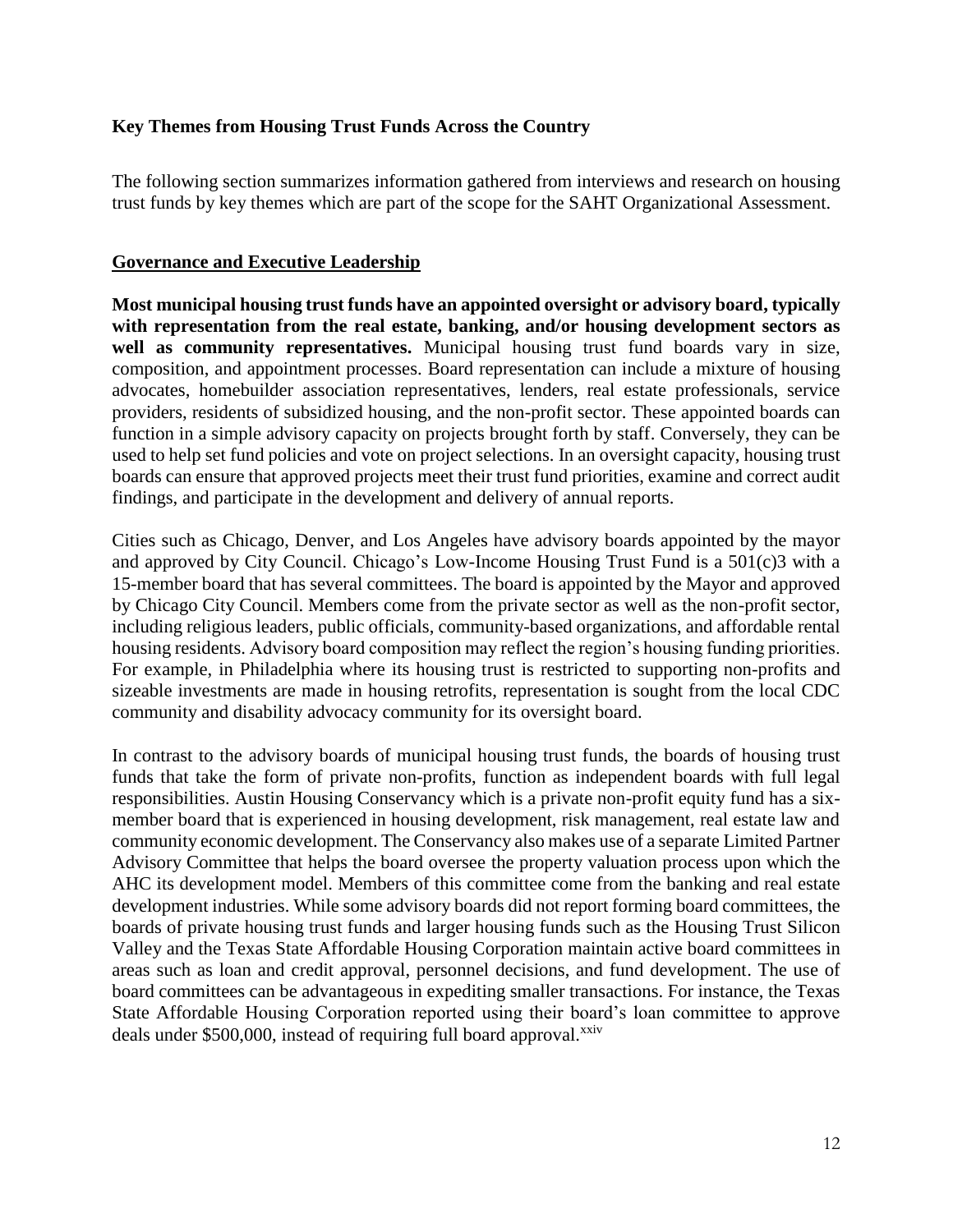**In cases where a housing trust fund exists only as a repository of funds, cities use other boards and commissions that oversee other housing initiatives to give input to elected officials and city staff on funding allocations for trust fund dollars.** In Austin, the Austin Housing Trust Fund is only considered a revenue source accessed by projects approved by the Austin Housing Finance Corporation and does not have a direct advisory board. The Austin Housing Finance Corporation board includes all eleven members of City Council and the Mayor. Public oversight is incorporated through reviews conducted by 2 citizen entities: the Housing Investment Review Committee and the Community Development Commission. Originally, the Housing Investment Review Committee was created to help approve and monitor the City of Austin's housing bond programs. However, over time the Committee has expanded its oversight to all City housing investments, including those made with the Austin Housing Trust Fund and federal housing programs as well. This 6-member committee includes professionals with expertise in housing and finance. Having a committee with members who are familiar with other city funded housing initiatives outside of their housing trust fund projects, allows for more comprehensive recommendations and guidance to be delivered by the Housing Investment Review Committee.<sup>xxv</sup> It is noteworthy that cities such as Austin and Philadelphia reported that advisory boards are involved in the review process, however project approval is ultimately made by staff under the direction of their trusts' program guidelines and local housing policies.

**Key elements in building active and knowledgeable housing trust fund boards include skill composition, tenure, structure, and the ability of members to access information and trainings.** As housing finance and development skills are specialized, providing the board with access to educational opportunities and knowledgeable trust fund staff was found to be essential. One interviewed city commented that empowering their oversight commission to engage in constructive and critical feedback on potential deals required a substantial investment in educating board members. The City of Denver's Housing Advisory Committee has designed their board terms so that appointments are staggered by one, two, or three years in order to ensure continuity and prevent loss of institutional knowledge when term limits are met.<sup>xxvi</sup>

**Executive leadership for municipal housing trust funds is typically assigned to the Director of the local Housing and Community Development department, however in the case of private and quasi-governmental housing trust funds the organization is led by an Executive Director or a Chief Executive Officer (CEO).** Municipal housing trust funds tend to be integrated into their city's departments, and under such an arrangement are typically overseen by city Directors. In some cases, such as Nashville, the fund is run by staff through the Mayor's Office. Since most housing trust funds are integrated or function in great part within a local government, the arrangement where a housing trust fund is led by an Executive Director or CEO is more common with the few private housing trust funds. Executive Directors and CEOs work with other members of their executive leadership teams (Chief Financial Officer, Chief Development Officer, etc.) to oversee day-to-day operations, pursue investment opportunities and implement policy established by their boards.

### **Policy, Planning and Coordination**

**High-performing housing trust funds closely monitor housing market conditions and the availability of other resources for affordable housing development to inform their goals and**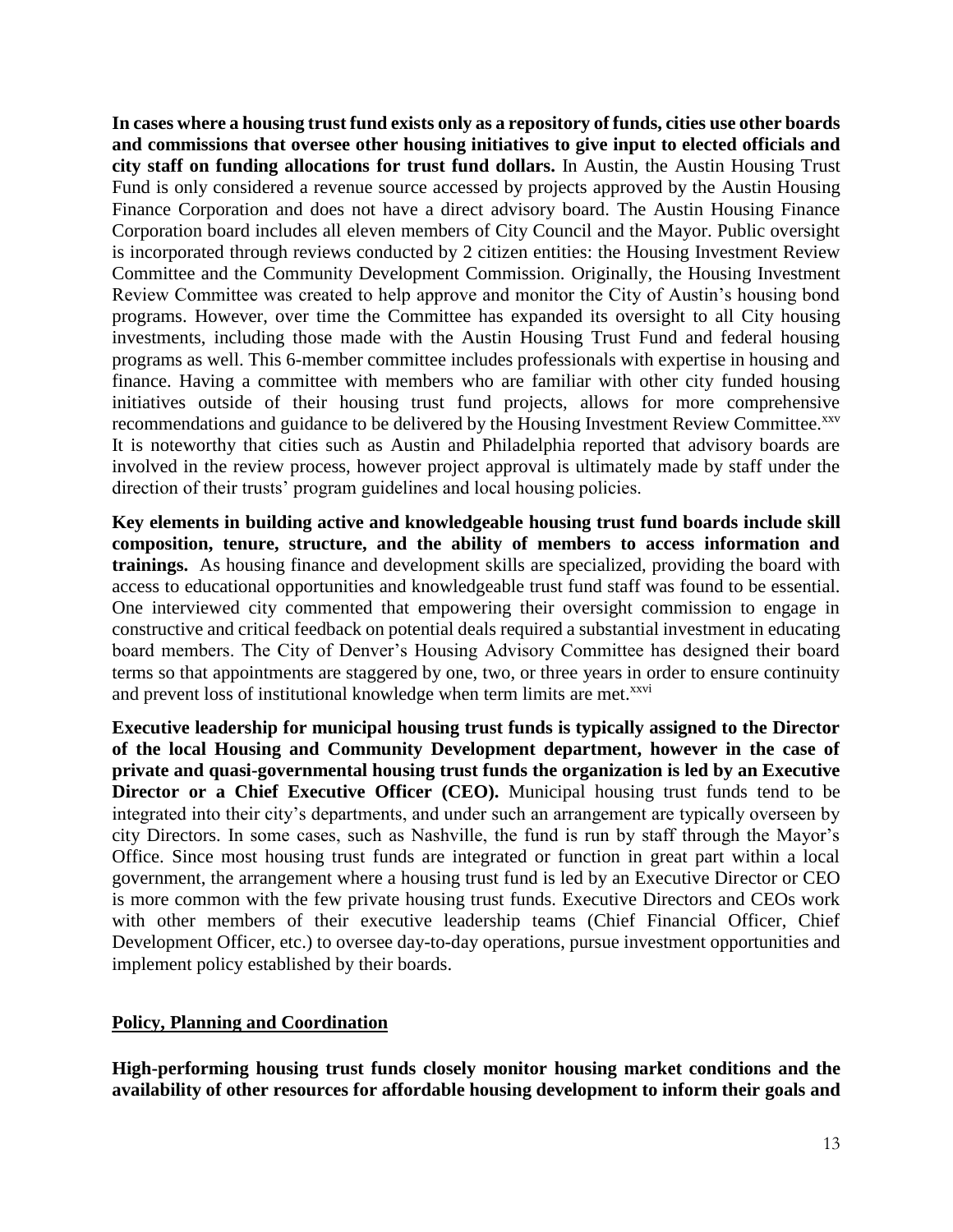**product offerings.** In order to form goals that respond to current and future community needs, housing trust funds rely on housing needs assessments conducted either annually or as part of their city's comprehensive planning process. Findings from the Mayor's Housing Policy Task Force in 2018, showed that one in every two renters and one in every five homeowners is cost-burdened by their housing costs.<sup>xxvii</sup> In addition, a large supply mismatch of affordable rental and homeownership units exists, especially for households earning up to 30% and 60% of the AMI. The SAHT's products and programs should be designed to respond to these needs.

Housing market studies are conducted either by the housing trust funds' staff or by their cities' housing or planning departments, as part of a housing needs assessment that informs all local housing programs and overall housing policy. In addition to need, housing trusts assess current available federal and local subsidies, incentives, and financing in their regions and develop models to determine the financing gap faced by the non-profit and for-profit developer communities. Real estate development scenario modelling is a useful tool housing trusts use to develop products that are grounded in data and responsive to the market. Housing trusts use this information to determine whether they want to provide last or first financing, depending upon the local housing market and difficulty in building different housing types. Sometimes local housing trusts are the first investor in a project to help get the project off the ground and provide proof of concept. For example, in cities prioritizing supportive housing for homeless families and individuals, the local housing trust might design a product with earlier and risk-tolerant financing at lower rates in order to provide more confidence for other investors. Staff from the City of Austin reported using a 5-year regional comprehensive market study to help demonstrate the needs their programs must meet for different segments of the local housing market.

The table below provides examples of how the range of income targets set by different housing trusts can vary according to local needs and resources. Some cities like Seattle specify set-asides at targets that comply with their levy's mandate to provide affordable housing for very low-income households. Housing trusts may further focus on a specific segment of households earning low and very-low incomes. For example, the Chicago Low-Income Housing Trust Fund exclusively focuses on supporting low- and very low-income renter households by providing rental subsidies for landlords and a long-term financing tool that allows developers to replace their first mortgage and use these savings to reduce rent for residents at 30% of the AMI.<sup>xxviii</sup> Other housing trust funds such as the San Luis Obispo County Housing Trust Fund work in a context where they have historically been the primary or only entity in their region engaged in affordable housing development and therefore help provide financing for a wide range of housing affordability which includes the upper bounds of the median income for their county. In each case, the targets are driven by an evaluation of specific local market needs and existing resources.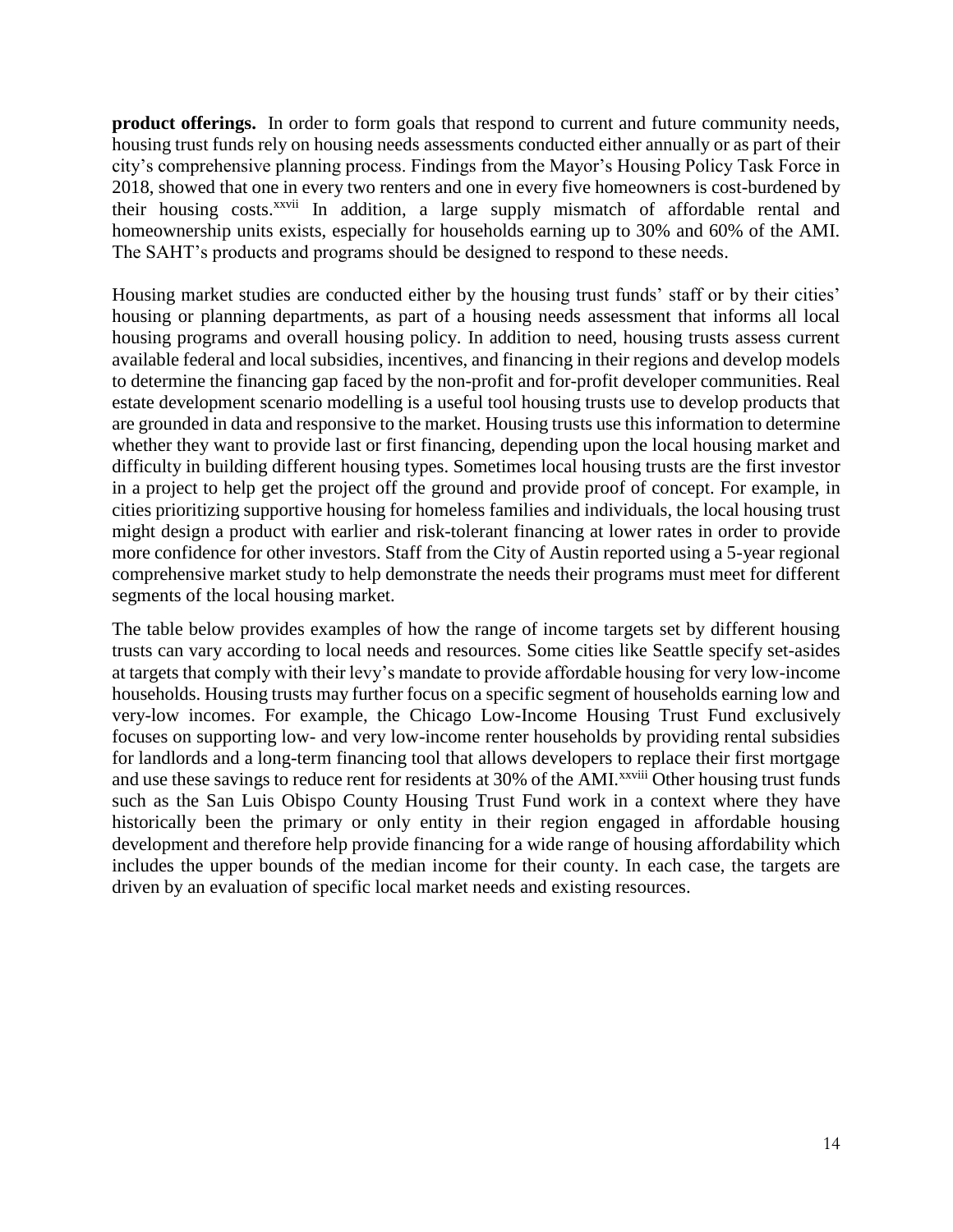| <b>City</b>                             | <b>Rental Housing</b>                                                                                                                                                                                                                                                  | Homeownership                                                                                                                                                                                                              | Homelessness<br><b>Prevention</b>                                                                                    |
|-----------------------------------------|------------------------------------------------------------------------------------------------------------------------------------------------------------------------------------------------------------------------------------------------------------------------|----------------------------------------------------------------------------------------------------------------------------------------------------------------------------------------------------------------------------|----------------------------------------------------------------------------------------------------------------------|
| Seattle <sup>4</sup>                    | At least 60% of rental funds<br>serve families at 30% AMI.<br>Operating support to supplement<br>rents paid by families at 30%<br>AMI.<br>Acquisition and preservation<br>program for rental and<br>homeownership development to<br>serve households below 80%<br>AMI. | Emergency home repair for<br>families at 50% AML<br>Foreclosure prevention assistance,<br>first-time homebuyer assistance,<br>acquisition funds for alternative<br>homeownership opportunities for<br>families at 80% AMI. | Rental assistance<br>and stability<br>services for<br>families below<br>50% AMI to<br>prevent<br>homelessness.       |
| <b>Nashvillexxix</b>                    | Rental projects must be<br>affordable to households with<br>incomes at or below 60% AMI.                                                                                                                                                                               | Home buyer/homeowner<br>rehabilitation projects must be<br>affordable to households at or<br>below 80% AMI.                                                                                                                |                                                                                                                      |
| <b>Denver</b> <sub>xxx</sub>            | Rental housing projects serve<br>households up to 80% AMI.                                                                                                                                                                                                             | For-sale housing serve households<br>up to 100% AMI. Homeownership<br>programs serve households up to<br>120% AMI.                                                                                                         | Some funds are<br>also used for<br>supportive<br>services for<br>residents of<br>permanent<br>supportive<br>housing. |
| <b>San Luis</b><br>Obispo<br>Countyxxxi | Provides financing for housing<br>production and preservation for<br>working families, seniors, and<br>persons with disabilities. 90% of<br>projects target 80% AMI,<br>however some may target up to<br>160% AMI.                                                     | Provides financing for housing<br>production and preservation for<br>working families, seniors, and<br>persons with disabilities. 90% of<br>projects target 80% AMI, however<br>some may target up to 160% AMI.            |                                                                                                                      |
| Chicagoxxxii                            | At least 50% of its resources<br>must go to households at or<br>below 15% AMI, and the rest of<br>its resources for those at 16-30%<br>AMI.                                                                                                                            |                                                                                                                                                                                                                            |                                                                                                                      |

**Table 2. Examples of variation in income targeting of municipal housing trust priorities.**

 $\overline{a}$ 

<sup>&</sup>lt;sup>4</sup> Program priorities reflect the 2016 Seattle Housing Levy Goals, specifically. These are different from previous years' Housing Levies.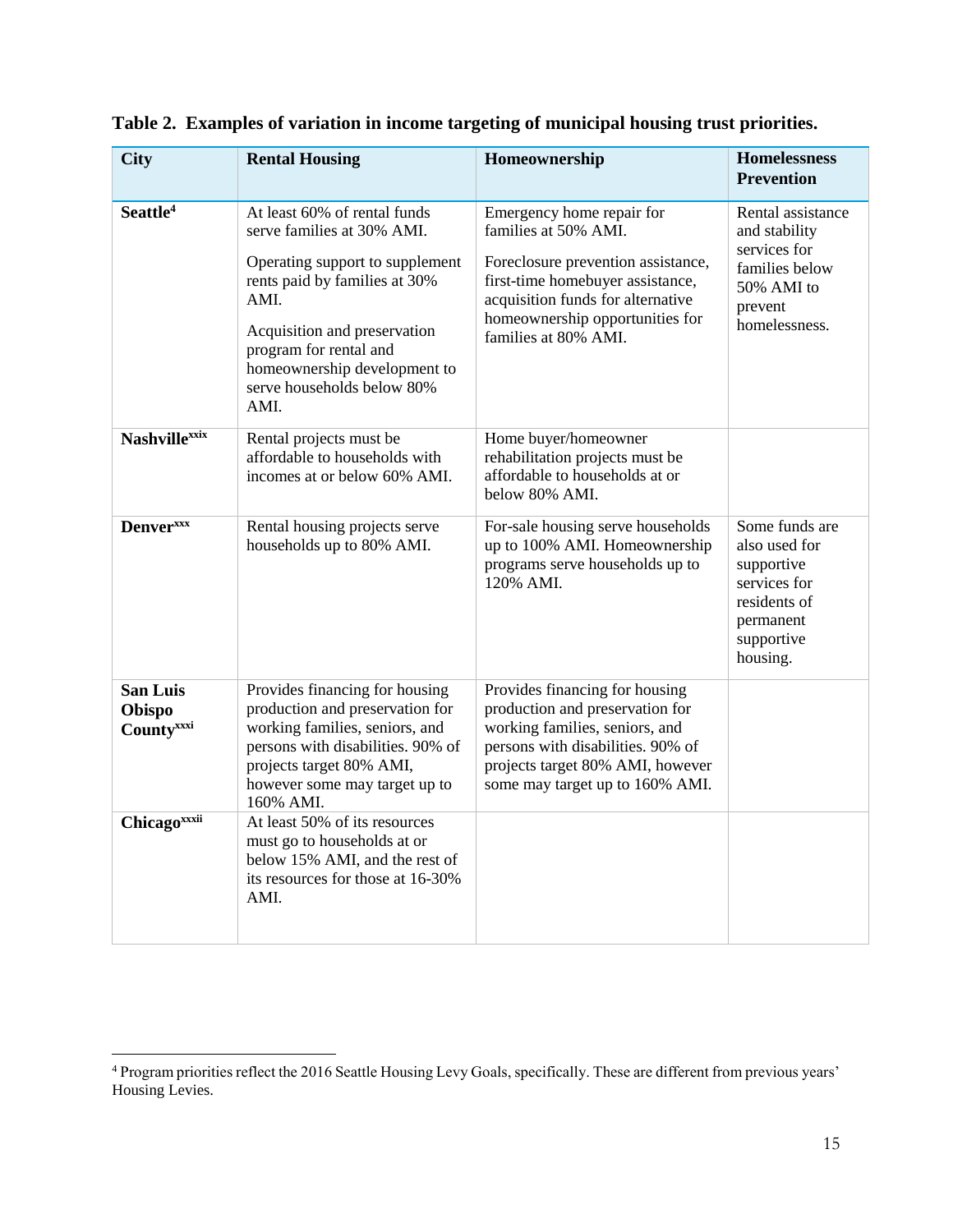| <b>Austin</b>      | Preserves multifamily units   |  |
|--------------------|-------------------------------|--|
| <b>Housing</b>     | serving residents between 60% |  |
| <b>Conservancy</b> | and 120% AMI. Invests in      |  |
| xxxiii5            | residents who do not have     |  |
|                    | assistance programs already   |  |
|                    | available to low-income       |  |
|                    | residents.                    |  |

**Not all cities interviewed claimed to have a coordinated housing policy, however many practitioners commented on the need to move away from reactive or passive fund deployment to a proactive, policy-driven process.** One example of a coordinated and unified housing policy is the one deployed by the City of Los Angeles via their Comprehensive Homeless Strategy which identified \$1.85 billion in need to respond to the City's homelessness crisis. The City's Comprehensive Homeless Strategy provides over 60 policy and funding recommendations including various dimensions that impact homelessness such as supportive services, treatments, the whole spectrum of housing, land use, employment, coordination amongst jurisdictions and agencies, and governance. As part of this comprehensive policy, Los Angeles has aligned its housing trust fund to deploy \$1.2 billion of voter-approved funding through Proposition HHH Permanent Supportive Housing to develop supportive housing for individuals and families. Since its approval in 2016, over \$800 million has been committed to projects resulting in 5,388 units of affordable housing of which 4,120 are supportive housing units. To date, 62 projects are in the predevelopment phase.<sup>xxxiv</sup> In this case, the City of Los Angeles has strategically used its housing trust to build upon other efforts and address the community's needs.

**Some municipal housing trusts address neighborhood-level displacement concerns.** In areas such as Washington D.C., a non-profit housing developer commented that the local \$160 million Housing Production Fund was able to provide some alleviation of future displacement pressures by providing financing for cooperative housing projects in immigrant and low-income communities. xxxv Preventing displacement and creating asset building opportunities for low- and moderate-income communities requires community organizing, real estate strategies, and policy strategies based in an understanding of local market dynamics. Interviewed cities such as Austin are in still in the early stages of implementing their displacement mitigation strategies. The City of Seattle is in the process of developing a Community Preference Policy where residents in neighborhoods that are receiving new City-assisted housing developments will receive priority in accessing the units for rent or sale.<sup>xxxvi</sup>

# **Activities and Program Design**

 $\overline{a}$ 

**The design of specific programs and financial products is fundamentally driven by the agency's policy priorities and is often crafted to address gaps in the capacities and resources of local partners.** Housing trust funds assess available tools to create affordable housing in their specific political and legal environments. In addition to addressing gaps in meeting community needs, housing trust funds will also consider the revenue sources available for each tool and revenue source (i.e. considerations for funding cycle changes).

<sup>5</sup>Austin Housing Conservancy is an open-ended social impact private equity fund.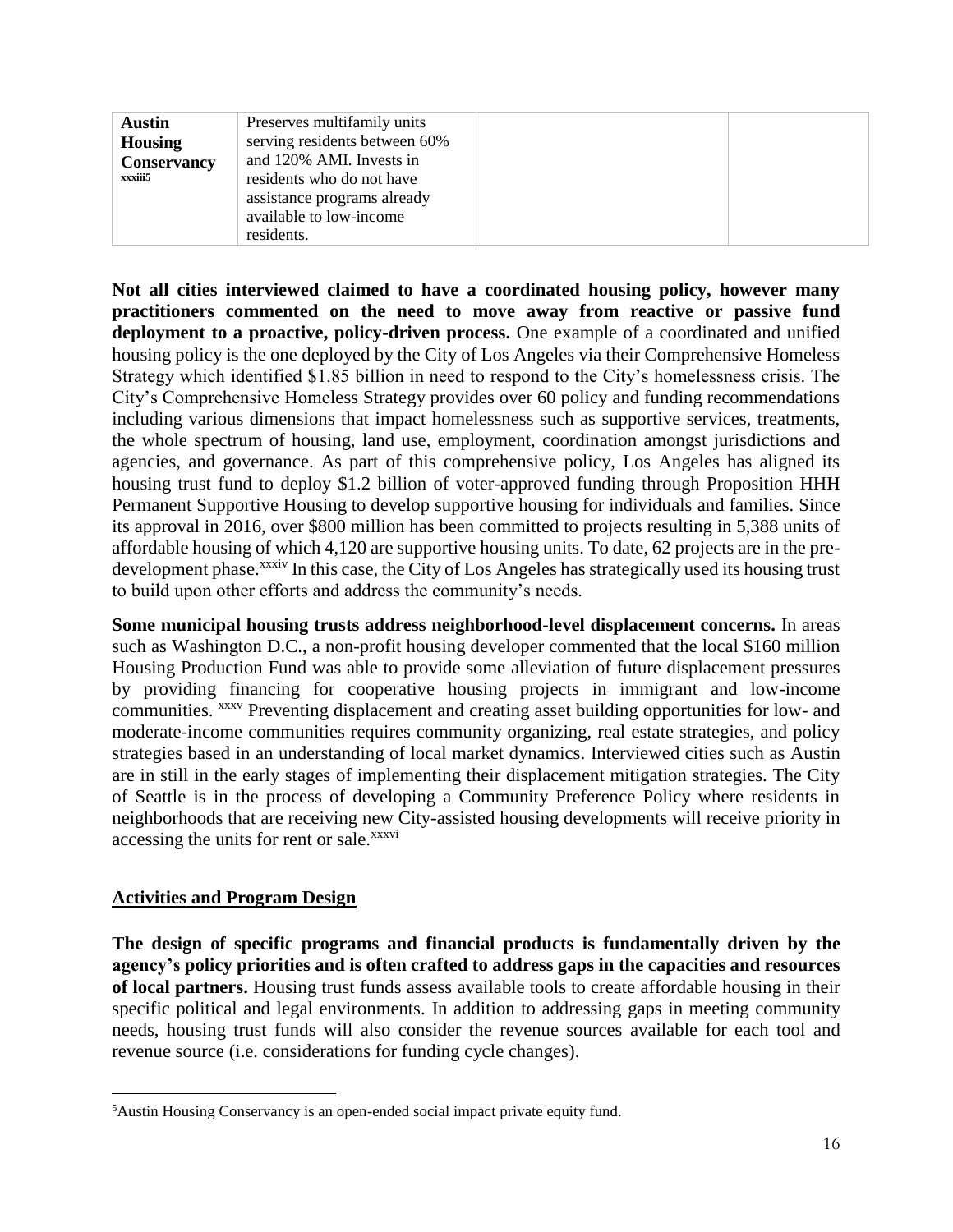#### *Tools Available to Housing Trust Funds*

Financial assistance is provided through loans, below-market rate loans, grants, lines of credit, bonds, tax-exempt notes, and in some cases forgivable loans, for the following uses:

- i. Gap financing. Most trust funds have some sort of gap financing product to help finalize a project.
- ii. Pre-development activities. Some trust funds limit this assistance to non-profit developers.
- iii. Land acquisition and new construction for homeownership, rental, mixed-use developments.
- iv. Acquisition and rehabilitation of existing sites. Financing for the preservation of affordable housing with expiring covenants can help transition ownership to other nonprofits or owners whose mission is to provide affordable housing. Land Banks can facilitate development by assembling contiguous sites that have clean title in order to encourage neighborhood revitalization.
- v. Rehabilitation of single-family and multi-family homes.
- vi. Rental assistance for low-income residents.
- vii. Emergency repairs and disaster relocation assistance.
- viii. Weatherization and home energy-efficient retrofits.
- ix. Homeownership assistance and education (i.e. down payment assistance, home counseling, and foreclosure prevention programs).
- x. Creation of homeless shelters, transitional housing, permanent supportive housing. Cities that prioritize addressing homelessness also provide financial assistance for supportive services.
- xi. Development of housing that addresses needs that are particular or unique to a city. Some cities design programs that target special populations such as seniors, disabled adults, workers. Flexible financing that is appealing to developers of supportive housing and faith-based organizations can help target the housing needs of these populations. In addition, municipal housing trusts can try to leverage their fund around specific geographies of disinvestment or rapid investment and gentrification.

**In order to address their top policy priorities, many housing trusts also set aside funding for specific activities or for the service of specific populations or geographies.** This ensures that projects addressing the fund's top goals are not competing with others and allows the local housing developer community to align their future projects. Funds from Seattle, Austin, and Minneapolis prioritize projects which demonstrate that their degree of need is such that without the City's assistance their project would not be feasible. Even with the set-aside, the cost of housing development is so high in many of the markets interviewed for this report that many staff reported the challenge in providing support for projects that balance high impact for their missions but require smaller amounts of subsidy.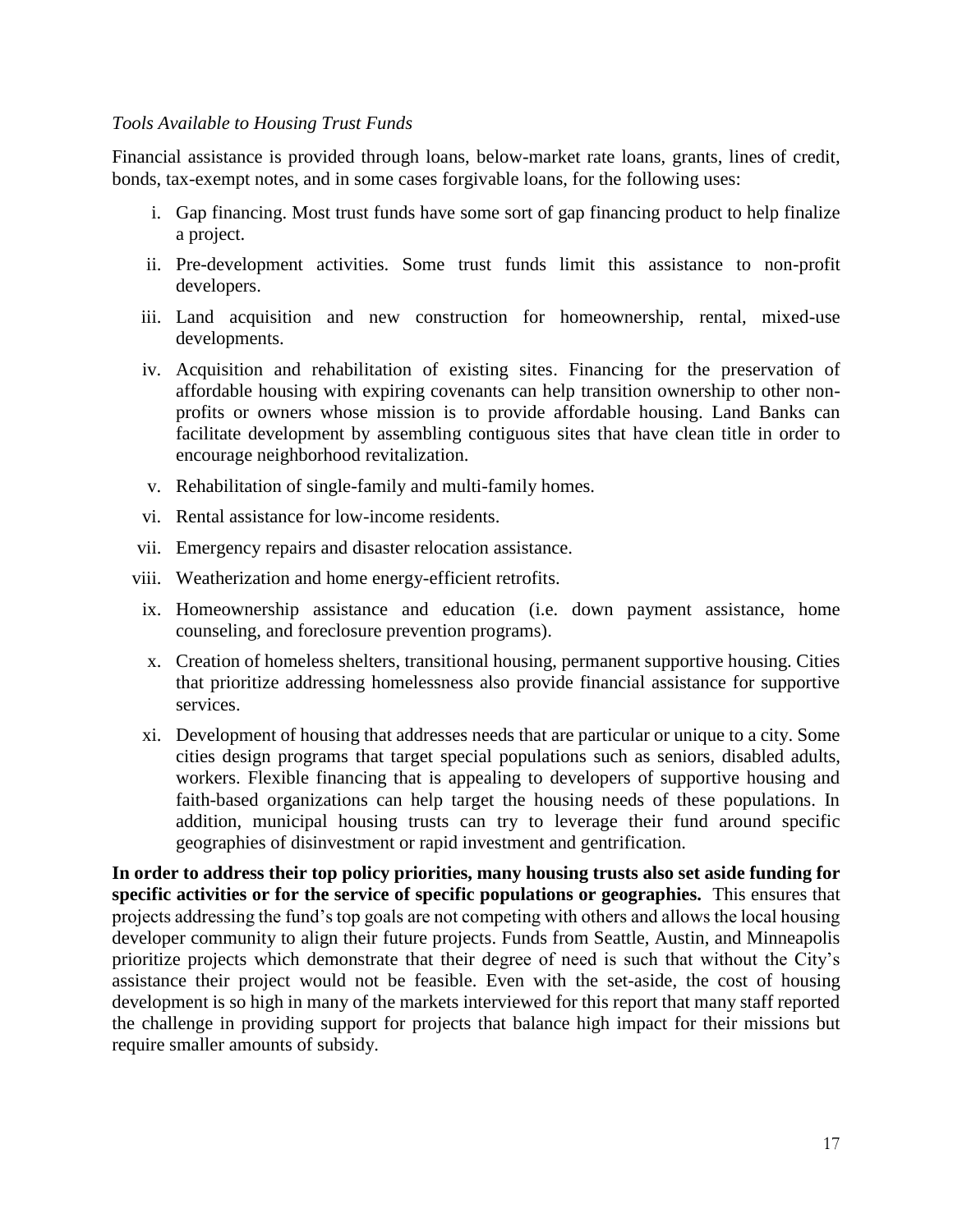### **Public Engagement and Communications**

**Most interviewed housing trust funds work to better communicate their goals and impact, as many of their revenue streams rely on dedicated revenue sources funded by the public.**  Municipal housing trust funds, especially those with revenues that relied on a public vote, prioritized communicating often with the public on their program goals and impact. Private funds also mentioned the need to provide their investors with easily accessible information on their products and investment vehicles. The cities of Seattle, Denver, and Charlotte provide examples of user-friendly web platforms for the public and the development community. Information is provided in easy to read fact sheets and long-form formats. Municipal housing trust funds also benefitted when their city's Communications Offices engaged with the public and promoted their impact.

Some cities such as Nashville and Los Angeles also published details on their websites about funded projects which provides the public with more transparency and knowledge in how funds are being allocated. While project information may technically be available by searching public records, the public should have easily accessible information regarding funded projects and grant programs sponsored by their local housing trust. In addition, meeting minutes and information about board member appointment terms and committees should be easily searchable. As an example, the Chicago Low-Income Housing Trust Fund publishes an annual report, quarterly report, board meeting minutes and monthly newsletters.

**Housing trust funds typically communicate their financial underwriting criteria and policy priorities to the market through public RFPs, term sheets, and evaluation criteria sheets.** Many housing trust funds will regularly revisit their goals and product offerings to ensure that these continue to be responsive to community needs. Housing trusts will communicate the eligibility criteria for their products and the need they intend to address through various channels including Requests for Proposals (RFP), Notices of Funding Availability (NOFA) and term sheets for revolving loan funds. These are all public and regularly updated as changes are made to products or as new funding rounds are launched. Typically, these documents also make explicit and intentional links to the local housing policy under which the housing trust fund coordinates its activities. For example, developers are provided Austin's *Strategic Housing Blueprint* to better understand what the City is looking for and to ensure the development aligns with their overarching housing goals. In Austin, application reviews will undergo multiple rounds of review starting with staff, oversight committees, and the housing finance corporation board.

The City of Minneapolis provides even greater clarity by publishing their evaluation criteria and scoring system to the public and by allowing applicants to submit their own self-scoring sheets. In addition to application evaluation criteria, more specific information on standard loan terms, repayment conditions, and financial underwriting should be available to prospective applicants via a terms sheet. Similarly, ineligible uses should be explicitly provided as well. Cities such as Seattle, Minneapolis, and Austin use their funds to maximize impact for their policy priorities by ensuring their NOFAs and the application evaluation process are aligned with their policies.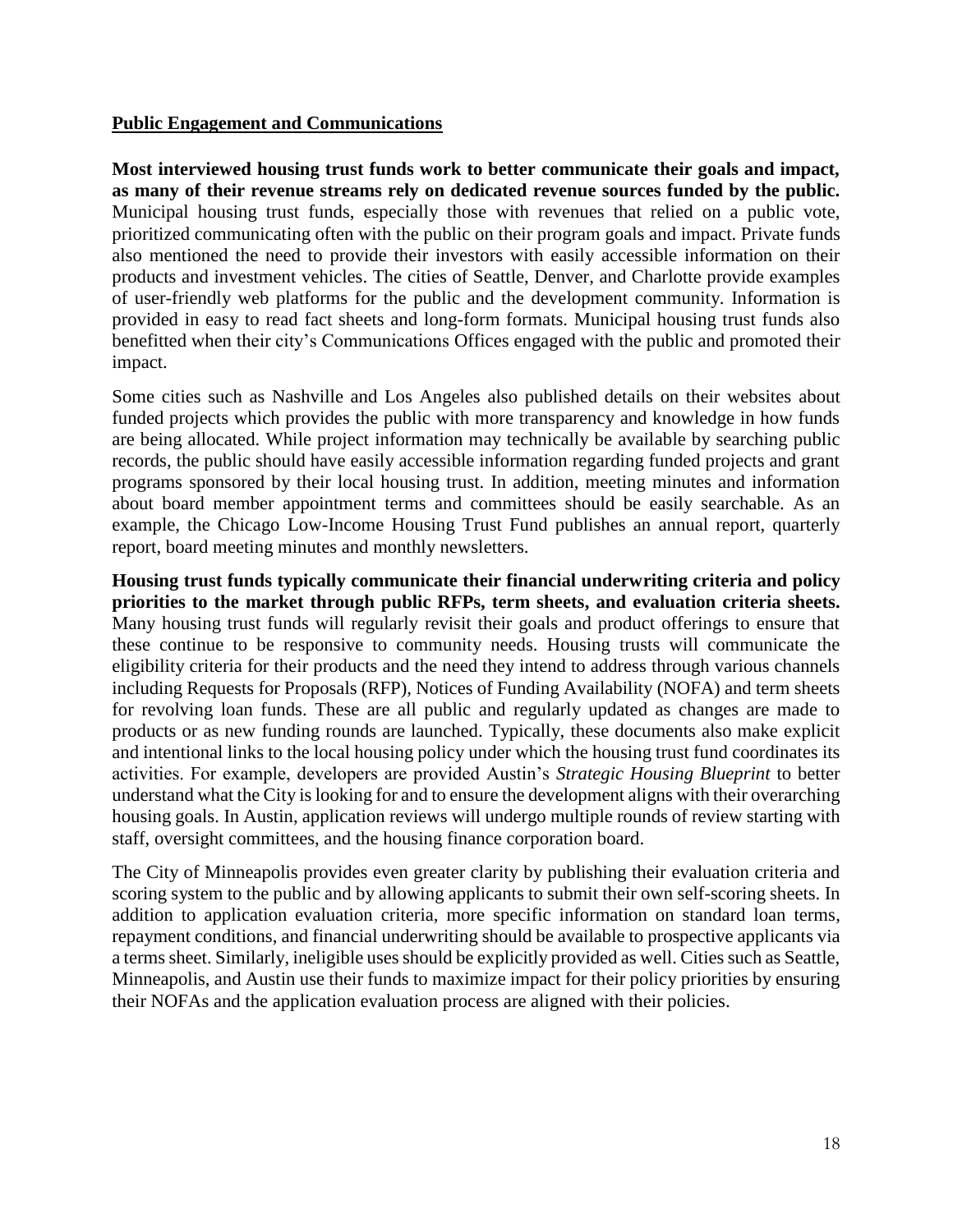# **Underwriting and Engagement with Housing Developers**

**Underwriting criteria are the roadmap for developers to learn the priorities and limits of a funder or investor.** Underwriting reviews most often examine a financial analysis of a development, its operating budget, the extent to which a project meets the policy priorities of the funder, and how its advance the funder's mission. Funders who encourage developers to create housing for persons who are difficult to house recognize that as risk increases, so does cost. Funders who encourage developers to develop in high cost areas without affordable housing opportunities recognize that land costs are higher and that the development timeline might be extended. It is important that developers understand, and can quantify, the extent to which the funder is willing to take risk or absorb higher costs in order to meet policy objectives. High performing agencies have staff with the capacity to underwrite housing deals financially and from a policy perspective. For example, staff from the City of Seattle noted that their Office of Housing retains six underwriters who handle thirty contracts at a time at different stages of development that are then processed by their asset management and finance teams.

Many housing trust funds underwrite projects to the standards of the most restrictive source of funding that is regularly layered into housing deals in which they participate. This is typically federal HOME funding or LIHTC requirements. Many funds researched for this project set affordability thresholds for a specific percentage of units in projects for which they provide assistance. It was especially common to have an explicit set-aside for a certain percent of units to serve low-and very low-income households below 50% or 30% of the AMI. This is an example of an area in which having clear underwriting criteria can help ensure the pipeline of projects for the housing trust fund meets its funding requirements. Common underwriting elements for a multifamily rental transaction include:

- Meet typical debt service coverage/expense coverage ratio
- Meet developer fee and contractor fee limits
- Cash flow projections including annual reserves, services, and fees
- Vacancy Rate
- Management and Operating Expenses
- Replacement Reserves requirements
- Operating Reserves
- Amount, timing, and supporting documentation (commitment letters, etc.) for public and private sources
- Identification of fund uses for the project
- Market Assessment
- Property Management Assessment
- Gap Analysis
- Third Party Reports such as appraisals and environmental reviews

**Many housing trusts and municipal housing agencies invest in building the capacity of local non-profit housing providers.** Cities have been challenged by declining federal resources and a rising demand for affordable housing, which in turn places a greater strain on the entire local community development sector. Non-profits such as community development corporations (CDCs) are critical partners for cities in delivering municipal policy priorities and goals, especially for low- and moderate-income populations. Housing trust funds can play an important role in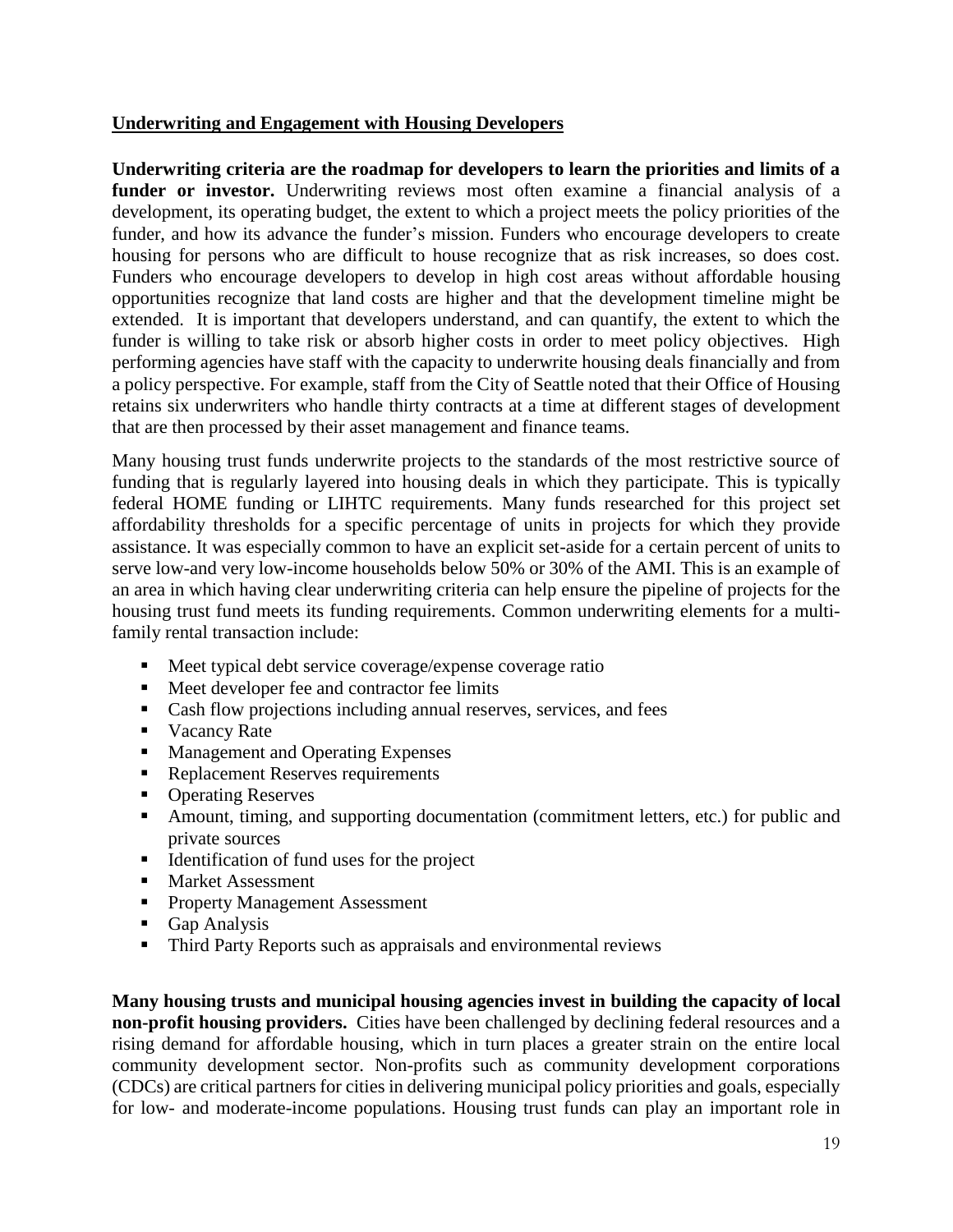strengthening the capacity of local non-profit developers by providing capacity-building resources such as grants and low-cost financing for pre-development and land acquisition. Grants can help fund project planning costs such as appraisals and studies, staff costs related to a project, and project management costs.

The San Diego Affordable Housing Fund sets aside dollars to provide non-profits and limited equity cooperatives with technical assistance related to concept development, site assessment, feasibility analysis, bid packaging, permit procedures, construction oversight, and recordkeeping. Organizations with limited experience apply via a NOFA for this multi-year support and use grant funds for overhead and compensation costs of staff directly working on the acquisition or rehabilitation of housing.<sup>xxxvii</sup> A few cities, such as the Philadelphia Housing Trust Fund reserve all or a substantial portion of their funds solely for non-profit developers. Philadelphia has a rich base of high-capacity community development corporations, however these groups faced limitations in accessing state resources to build housing in the aftermath of the financial crisis. As a result, the building of new affordable housing through the Housing Trust Fund came to halt when community development corporations were unable to access additional resources to make their developments feasible. Reflecting upon the Philadelphia case, housing trusts should play a large role in building up local non-profit housing development capacity while also balancing participation from the private sector.<sup>xxxviii</sup>

Recognizing the real estate development sector in their cities can be exclusionary of smaller and less-experienced firms, some cities have developed programs to increase the capacity of smaller for-profit developers and contractors. For developers who do not meet the minimum experience criteria to apply to their housing trust fund, the city of Berkeley, CA allows developers to enter into a joint venture or with a more experienced developer whose track record helps qualify the partnership's application.<sup>xxxix</sup> Building local capacity is a long-term investment that allows for a more effective deployment of funds and increased project pipeline development.

# **Monitoring Covenants**

**In order to ensure assisted units are well-maintained and available to families who need them the most, housing trusts and other municipal agencies have established processes for regularly monitoring covenants.** Public funding for affordable housing projects typically requires a restrictive covenant that defines the public interest that the funding is intended to achieve, such as requiring that some or all of the units in a housing development be leased or sold only to households under a certain income, over a certain age, or that experience a particular barriers to housing (i.e. homelessness, veterans, living with HIV, etc.). Restrictive covenants are most commonly recorded through a Land Use Restriction Agreement (LURA). More detailed covenants are often found in funding agreements and/or operating agreements for particular properties. For example, a LURA may require that half of the units in a property be occupied by households earning 60% of the AMI or below. The operating agreement for the property might further stipulate that units reserved for these lower-income households be proportionally distributed across one, two, and three-bedroom units.

There are well defined compliance frameworks for monitoring tenant incomes and rent limits for projects that utilize federal programs such as LIHTC, NSP, Section 8, and HOME. Per these program's requirements, property owners are responsible for conducting a determination and certification of tenant's income on an annual basis. Housing trust funds use these established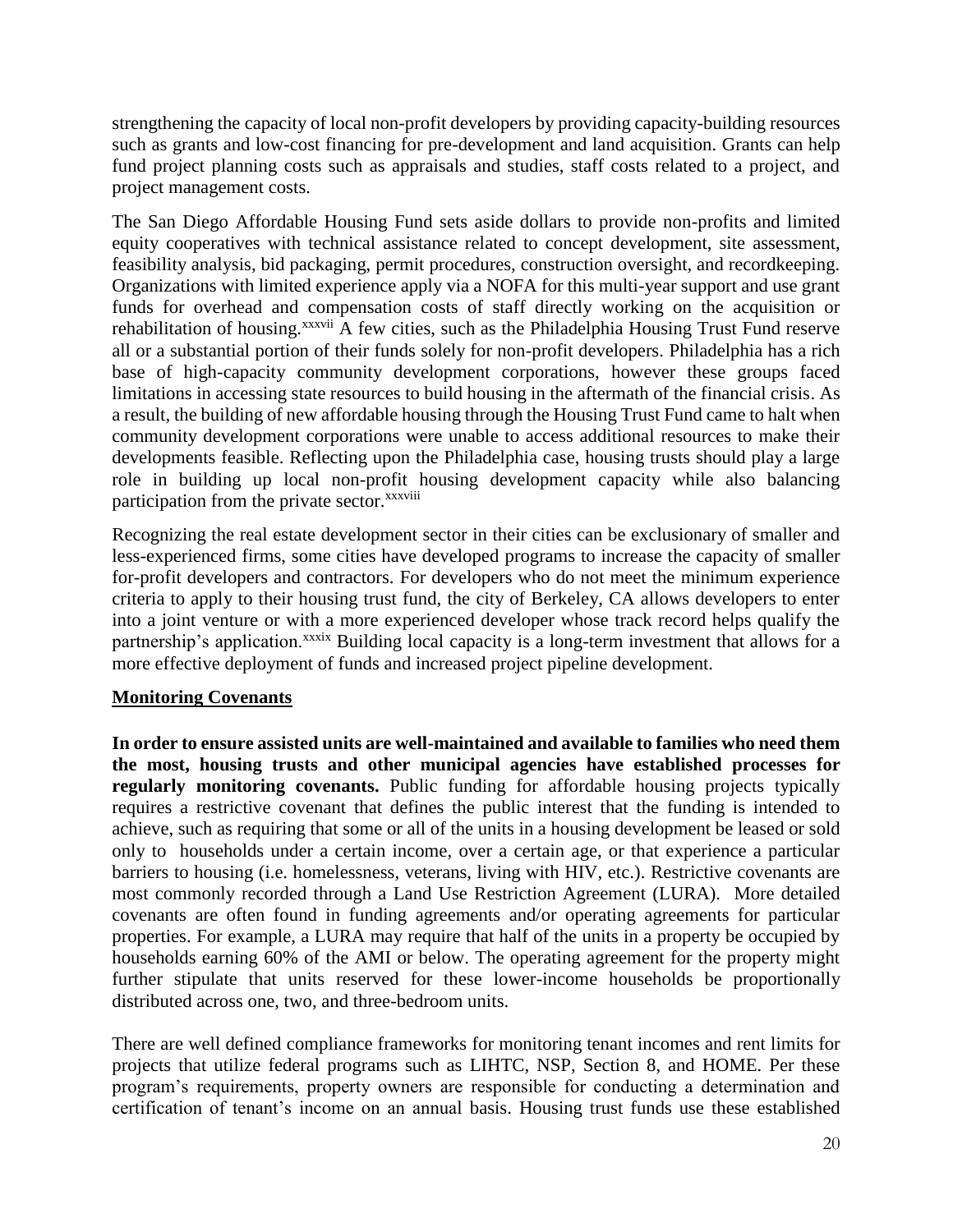processes to verify that long-term affordability is being maintained in their projects. Through their agreements with property owners, housing trusts may receive quarterly or monthly reports on property vacancies and waitlists. The City of Austin has remarked that in their jurisdiction additional training is provided to owners who may be conducting the income certification process incorrectly. In addition to desk reviews, Austin contracts with a third party to monitor a sample of properties on a 2-3-year rotating basis. Compiling this information requires having in place a basic asset management system.

Through annual compliance records and the annual owner certification process for Housing Tax Credit properties, housing trusts can request information of projects such as a notice in change of ownership or management, current MOUs for programs and services available to residents, and audited financials for the project. As monitoring can be a very time-intensive activity, many funds and local governments will charge a monitoring fee per unit. In addition, owners must comply with all federal, state, and local laws related to fair housing and equal opportunity. Monitoring should ensure that owners can certify that they engage in affirmative marketing and are complaint with the Federal Fair Housing Act, Executive Order 11063, and Title VI of the Civil Rights Act of 1964.

In addition to monitoring for affordability covenant compliance, housing trust funds may arrange for financial monitoring of the property to ensure its long-term viability. Annual or periodically set reviews may include looking at the property's cash flow, net operating income, management expenses, capital needs assessments, and reserves. Policies and procedures should provide guidance on loan approval, servicing, and collections process.

# **Staffing**

**Many municipal housing trust funds are administered within local government agencies.**  Municipal housing trust funds are usually housed either under the housing, economic development, or community development departments. They are operated by city staff experienced in engaging local housing policy and managing local and federal housing programs (such as the HOME and CDBG program). In this integrated structure, the local housing trust fund becomes one of many programs managed across teams in a city's housing department. While this structure may seemingly allow for more coordination, if a city department does not have common goals and policies that are aligned across programs, uncoordinated efforts can result all the same.

**Some housing trust funds are administered outside of local government departments.** Some housing trust funds are operated by an outside entity with separate staff and/or an independent board. This arrangement may occur in contexts where local government capacity is limited in administering new programs and/or when there is co-investment between a local government and private sector investors.

The East Tennessee Foundation manages the City of Knoxville's Affordable Housing Trust Fund which is designed to support the creation and rehabilitation of single-family homeownership. As a regional foundation that manages multiple funds, the Foundation holds a contract with the City of Knoxville to award funds under the guidance of an advisory board with representation from city staff.<sup>xl</sup> Foundations with successful track records can provide corporate and individual donors with the confidence that their contributions will be well-managed.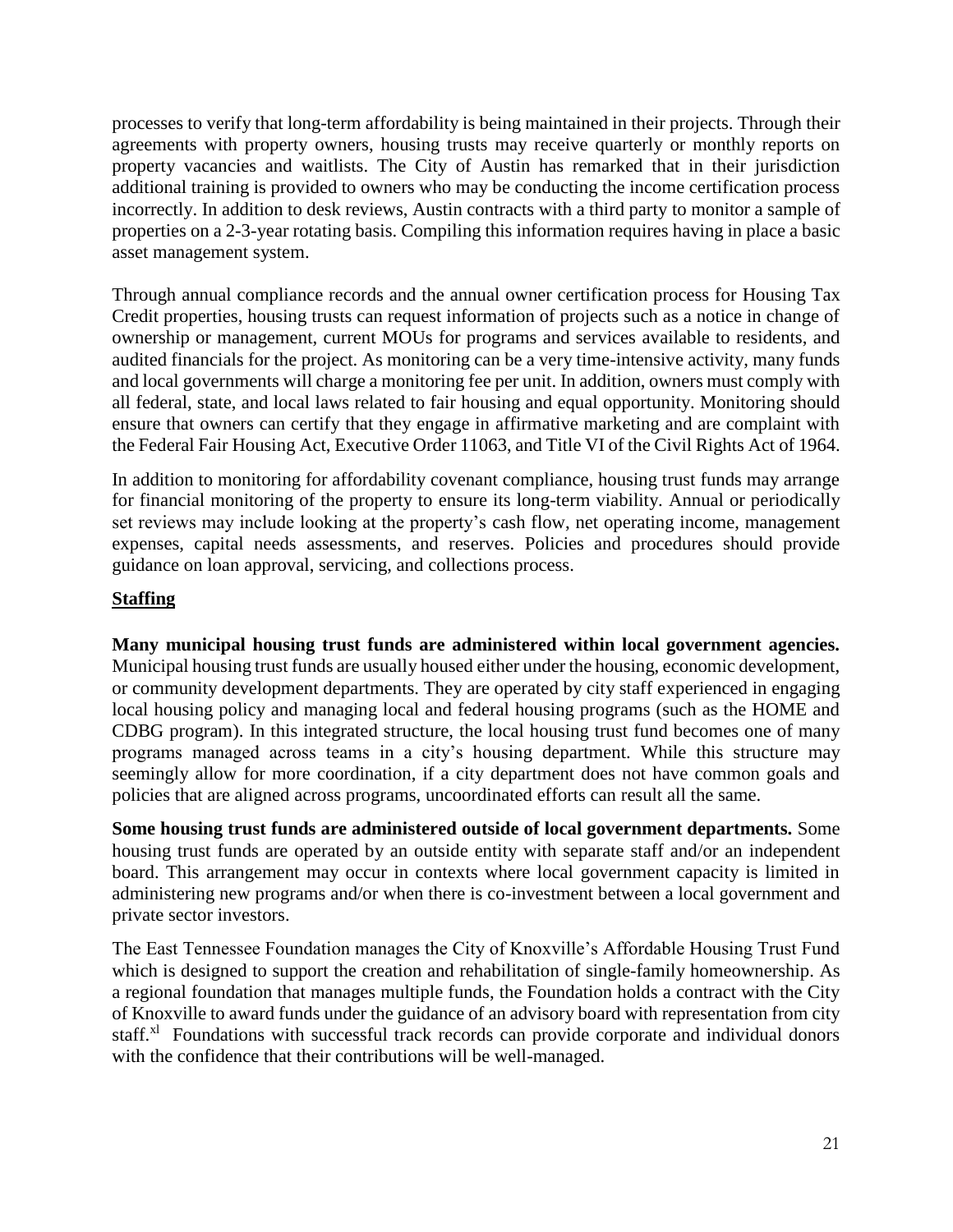The Housing Trust Silicon Valley is an example of a successful mission-driven fund operated entirely outside of local government. This public-private partnership supports multiple jurisdictions' affordable housing efforts by financing multi-family development loans, homeless prevention services and supportive housing, and homeownership support through low-interest second mortgages and down payment assistance. Stemming from Santa Clara County's efforts to tackle the housing affordability crisis, Housing Trust Silicon Valley is a regional non-profit and Community Development Financial Institution (CDFI). CDFIs are specialized institutions such as banks, credit unions, non-profit loan funds, and venture capital funds that meet the financing needs of low-income communities. As such, CDFIs like the Housing Trust Silicon Valley attract a variety of investments and have access to federal funding and support through the CDFI Fund. The Trust has not only garnered millions in donations but provides social impact investment opportunities such as a Community Impact 5 and 10-year Notes via its TECH Fund (Tech + Equity + Community + Housing) with modest returns and terms for private foundations to make program related investments.<sup>xli</sup> Since 2000, the Housing Trust Silicon Valley has invested \$183 million in affordable housing across the Greater Bay Area, supported 16,977 housing opportunities across its programs, and leveraged \$3.1 billion through its partners.<sup>xlii</sup> This is only one example of how housing trust funds administered outside of local government can be designed to attract private investment in the production and preservation of affordable housing.

### **Revenue and Capitalization**

**Housing trusts typically have at least one dedicated revenue source.** A dedicated source is one that is established by ordinance and ensures a predictable transfer of funds to the housing trust fund. Preferred tools are those that do not depend on an annual budget allocation but are reliably sourced through a tax or fee. Many large cities rely on at least two or more sources of revenue. Multiple sources of revenue can protect housing trust funds from fluctuations. In addition to considerations for consistency in funding cycles, housing trust funds assess appropriate revenue sources according to their relation to affordable housing, ease of administration, whether voter approval is necessary, and robustness of revenue to be generated. Summarized below are some common categories of dedicated revenue tools other than loan repayments and interest earnings that the SAHT might consider. While sales tax is used by some smaller cities, it is not listed as a revenue source below, as San Antonio has reached its state cap of 8.25%.

*General Funds -* General funds are revenues from taxes and fees used to provide basic city services such as fire and safety, parks, transportation infrastructure, libraries, and the administration of such services. General funds can be generated by property taxes, sales taxes, utility fees, and charges for services.

*Dedicated Revenues for Housing Purposes -* Relying on the long-term stability of their property tax base, cities such as Seattle and Denver have approved small increases to their residential and commercial property taxes that serve as a dedicated revenue source. Half of Denver's \$150 million housing trust fund growth over the next 10 years is expected to come from a small dedicated increase of residential and commercial property tax. Only recently launched in 2016, the impacts on homeowners and businesses are expected to be modest with an average of \$12 for the average homeowner (with a home of \$300,000) and \$145 for commercial property owners (for every \$1 million of value). <sup>xliii</sup> Cities such as Austin have taken a more targeted approach to revenue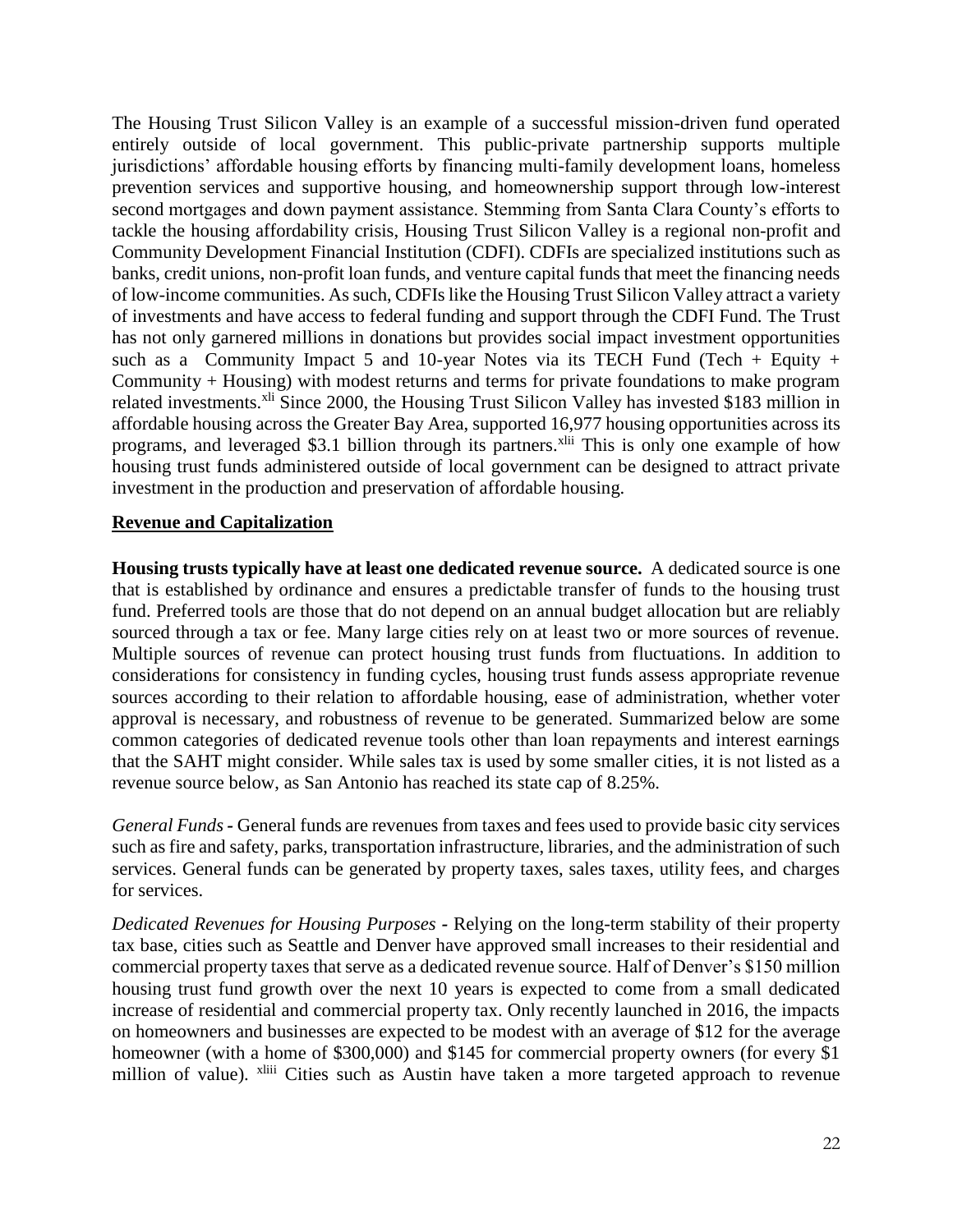generation through property tax by dedicating 40% of city property tax revenue on land previously owned by the City toward their housing trust fund.<sup>xliv</sup>

*Bonds -* In addition to issuing bonds to finance the construction, acquisition, or improvements of public infrastructure, many local governments issue bonds for the production and preservation of affordable housing. General obligation bonds are secured by the local government's tax revenues, which are used to repay the principal and interest. The issuance of general revenue bonds must be approved by voters. The City of Charlotte's Housing Trust Fund relies on general obligation bonds. Since 2001, Charlotte has grown its corpus to \$136 million and financed over 7,000 affordable housing units, half of which have benefitted households at  $30\%$  of the AMI.<sup>xlv</sup>

*Tax Increment Financing* - This method dedicates the "tax increment" in a defined Tax Increment Reinvestment Zone (TIRZ) to pay for infrastructure, economic development and/or affordable housing. The tax revenue collected in the TIRZ when it is initially established is called the base rate and the increase in tax revenue above the base rate is called the increment. This method relies on the idea that an investment activity in the TIRZ will drive appreciation and increased tax revenue. The utilization of TIRZ has an established history in Texas.

*Recording Fees* - While a tax increase or creation of a new tax is not always politically feasible, some cities such as Philadelphia and Chicago have applied surcharges on document recording fees. Document recording fees are typically charges made by county jurisdictions for recording mortgages and deeds. In the case of Philadelphia, the City worked with their state legislature to expand the document recording fee by \$30 and dedicate the funding towards the Philadelphia Housing Trust Fund.<sup>xlvi</sup> In Chicago, the City benefits from the state of Illinois' Rental Housing Support Program State Surcharge which collects a \$10 document recording fee to the benefit of local government housing trust funds.<sup>xlvii</sup>

*Inclusionary Zoning and Other Development Fees -* Texas remains the only state that bans mandatory inclusionary zoning measures such as fees charges in-lieu of providing affordable housing units in new developments. More recently, the state has also pre-emptively banned the use of linkage fees. Linkage fees are a type of developer impact fee that is specifically charged on the square footage of new market-rate housing and allocated towards programs that produce and preserve affordable housing. Despite these setbacks, state law still allows cities to offer density bonus programs where developers are able to pay a fee in exchange for a zoning waiver on new multi-family or commercial building construction that exceeds height and density limitations.<sup>xlviii</sup>

*Hotel Occupancy Taxes/Fees* **-** While tourism can be a good revenue generating sector for many cities, its demands can also incentivize conversions of otherwise affordable rental units to shortterm rentals. Likewise, unaffordable housing markets can create an environment where tourism workers are not able to live in the communities in which they work. Cities such as Portland, Oakland, and Chicago have dedicated portions of their hotel occupancy tax or wholly dedicated taxes they collect on short-term rentals to fund their housing trust funds.

**Local governments and housing trusts in Texas are limited by state legislation that does not permit the deployment of certain revenue tools.** State legislation plays a significant role in selecting appropriate revenue tools. For example, a tool commonly used in West Coast cities known as the real estate transfer tax (also called a conveyance tax) that is collected by local and state governments when ownership of a property is transferred. This kind of tax was constitutionally banned in the state of Texas by voters in 2015. As previously noted in this report,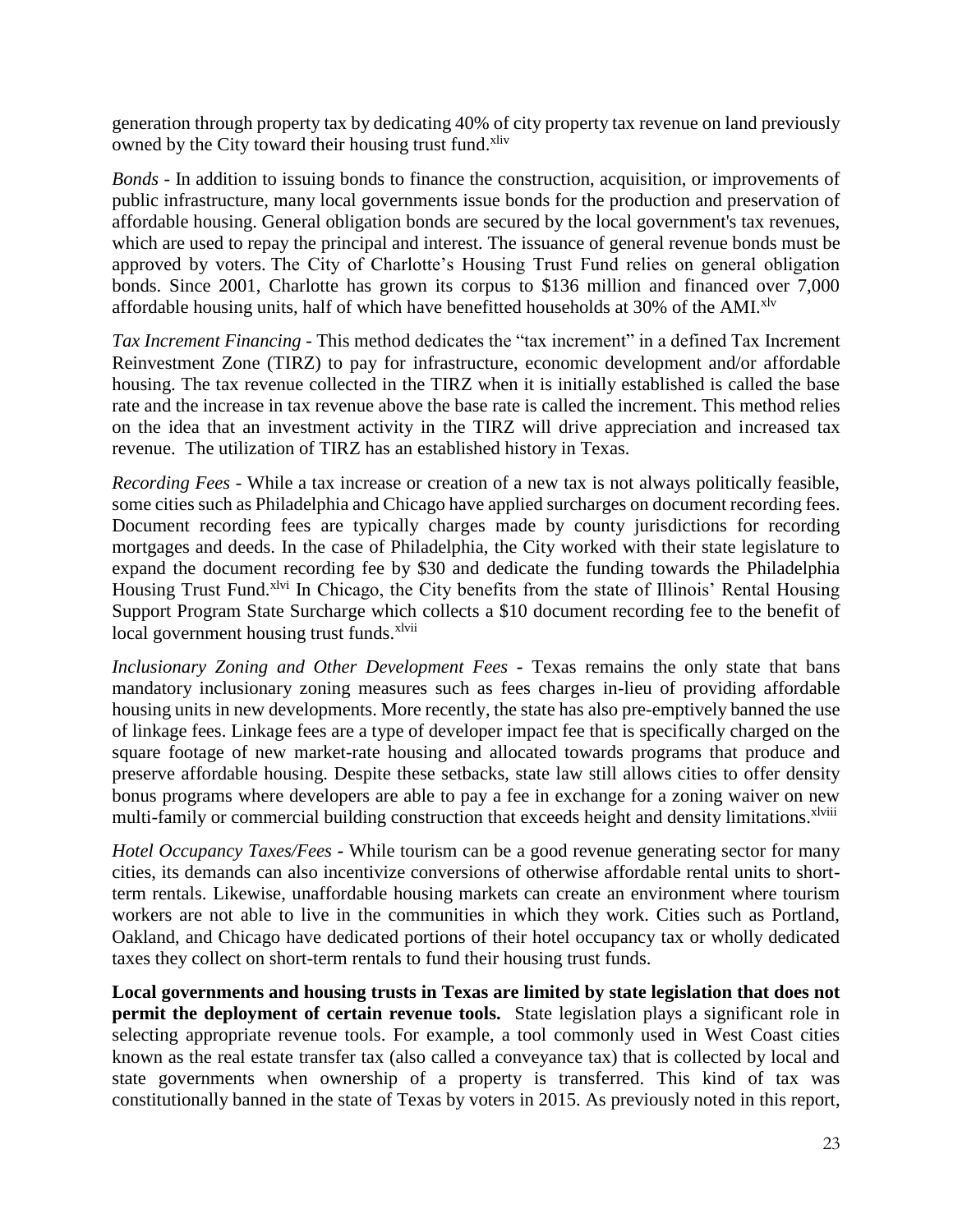Texas also bans mandatory inclusionary zoning. Limiting the tools available to local governments and housing trusts to create affordable housing has the effect of generating an over-reliance on allowable tools such as city General Funds, fees, and property taxes. This further burdens other taxing districts.

Many states provide enabling legislation that encourages the creation of local housing trusts and/or provides local trusts with additional tools to collect revenue. In Pennsylvania, counties can form housing trusts and increased deed and mortgage recording fees for the purpose of affordable housing.<sup>xlix</sup> Some states such as Massachusetts and Iowa support local housing trusts with matching funds and state enabling legislation for the creation of housing trusts. Currently Texas' state legislation does not explicitly provide revenue tools to housing trust funds.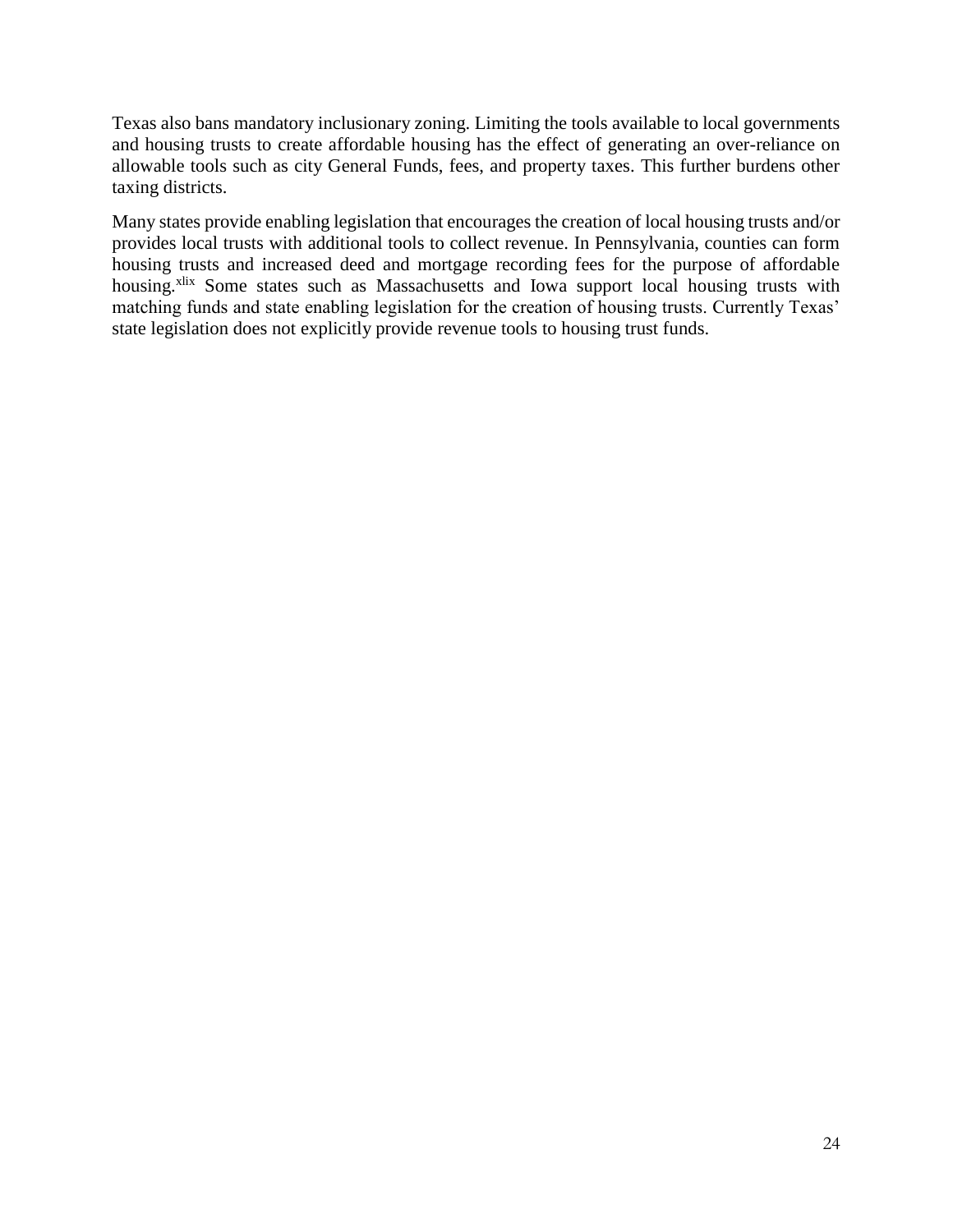The following assessment of the San Antonio Housing Trust and its affiliated entities presents a summary description of each of the four entities and thereafter presents observations in each of the following areas: governance and executive leadership; policy, planning and coordination; activities and program design; public engagement and communications; underwriting and engagement with housing developers; monitoring covenants; operating policies and procedures; staffing; capitalization. The observations presented below provide the basis for the strategic recommendations in the following section of this report.

# **Organizational Summaries**

### *San Antonio Housing Trust (SAHT)*

The San Antonio Housing Trust is a fund, held by the City of San Antonio. It was established by a Declaration of Trust<sup>6</sup> on September 8, 1988 to provide affordable housing opportunities for lowand moderate-income families.<sup>7</sup> The Trust is overseen by a Board of Trustees made up of eleven members. Each member of the City Council and the Mayor appoint one trustee. Trustees serve without compensation for 2-year terms. The Board of Trustees have fiduciary responsibilities over the SAHT, including setting rules, regulations, and goals for the Trust and its operations, evaluating and approving potential projects and programs, and making disbursements of Trust funds. The Neighborhood & Housing Services Department serves as the primary City liaison to the SAHT.

When the SAHT was established, the City made a one-time investment of \$10 million with the stated purpose of leveraging limited public resources with private sector investment to address San Antonio's critical lack of affordable, safe and sanitary housing for low-income families, and the continued deterioration of inner city and downtown neighborhoods inside Loop 410. The Declaration of Trust allows the SAHT to support affordable housing through a variety of activities such as:

- new housing development
- infrastructure development
- $\Box$  gap financing

 $\overline{a}$ 

- rehabilitation of units
- homeowner incentives
- acquisition of land to further the Trust's goals
- conversion of nonresidential use to residential
- development of housing solutions for disabled, senior, and homeless populations

According to the founding documents, single-family new construction projects funded through the SAHT must develop a majority of the units for households earning 80-120% of the AMI. At least

<sup>6</sup> San Antonio City Council Ordinance No. 67895

<sup>7</sup> Per the U.S. Department of Housing and Urban Development, low-income families are those whose combined income does not exceed 80% of the area median income (AMI). The SAHT was designed to target households whose income does not exceed 80% of the AMI and moderate- to middle-income residents whose gross annual income is greater than 80% but does not exceed 120% of the AMI.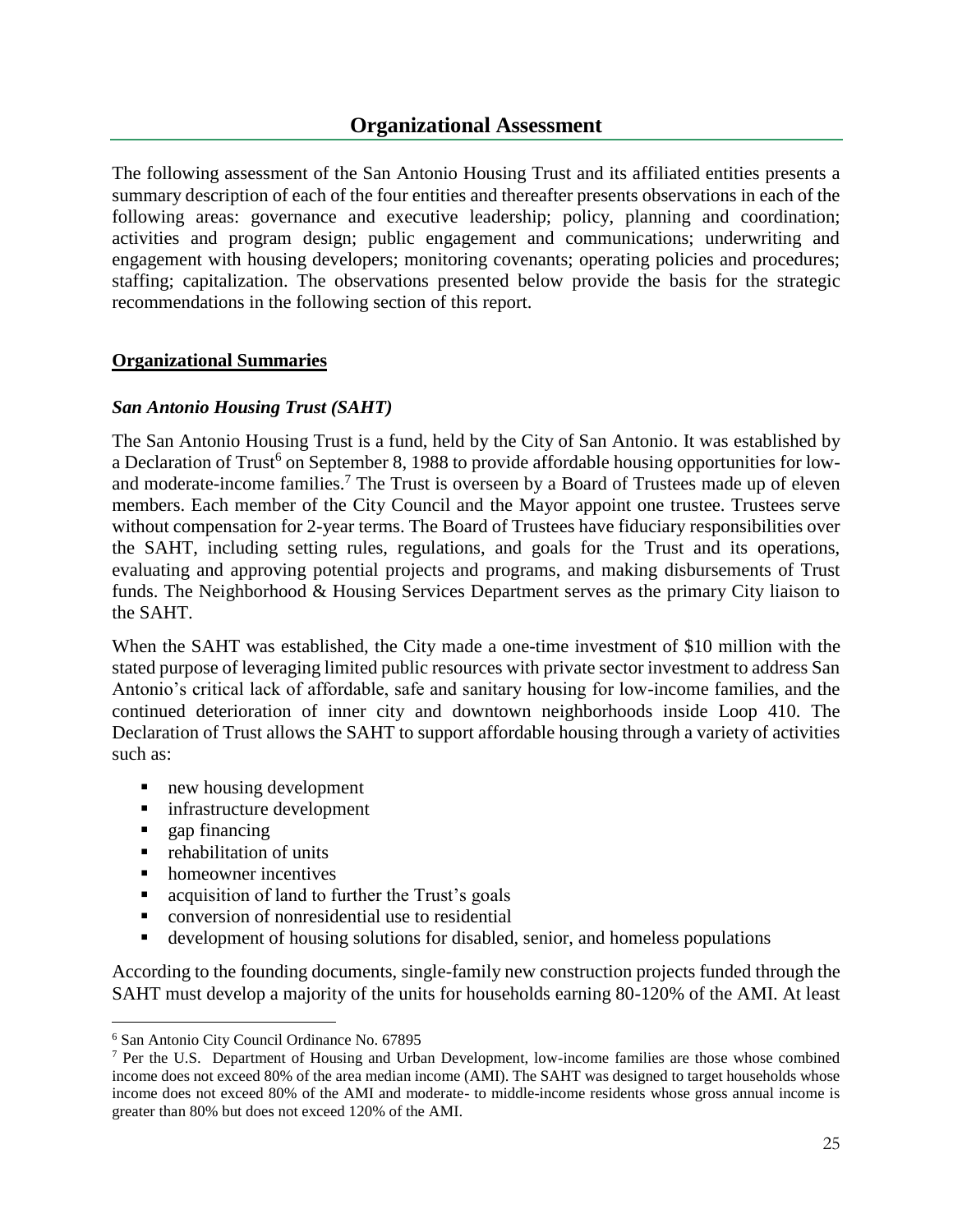35% of the aggregate number of units in SAHT-assisted projects located in the downtown area must serve households at 120% or below of the AMI and no more than 30% of SAHT funds can be used for downtown housing projects during a funding round.

According to the most recent SAHT Rules and Regulations (2004), the Board of Trustees use the following principles to guide its decision-making process on potential projects:

*1. Trust funds or property should not be used to replace or duplicate available public or private resources.*

*2. Trust funds should be used to encourage private investment by conventional lenders in our community.*

*3. Trust funds should be used to encourage investments and contributions by private foundations, corporations and individuals.*

*4. Trust funds should be used to support the capacity of community-based neighborhood and community development corporations to preserve, maintain and promote decent and affordable housing.*

*5. Trust funds should be used to the maximum extent possible to leverage the investment of other public or private resources.*

*6. Trust funds should be used to support projects or programs that are financially feasible considering the benefit sought without undue risk of the loss of funds awarded by the Trust or the loss of benefits to the community.*

*7. Trust funds should be used to support projects or programs that can be replicated in other neighborhoods in San Antonio or which can demonstrate the feasibility of the project or program in other cities.*

*8. Trust funds should be used primarily to assist low- and moderate-income households. Subject to the provisions of the Declaration of Trust, Trust funds should assist moderate to middle income households as incidental and necessary for the benefit of low- and moderateincome households, but no more than 25% of Trust funds awarded in any particular project or project or program should directly benefit moderate to middle income or higher income households.*

*9. Trust funds should be used to ensure that units assisted by the Trust remain affordable by low- and moderate-income families for the maximum duration that is legally and financially possible.<sup>l</sup>*

# *San Antonio Housing Trust Foundation, Inc. (SAHTF)*

The San Antonio Housing Trust Foundation, Inc., is a non-profit corporation created in 1990, approximately 18 months after the SAHT was established, to provide administrative and operational support for the SAHT. The eleven members of the SAHT Board of Trustees also serve as the eleven-member SAHTF Board of Directors. The SAHTF is led by an Executive Director with a team of four staff including, an Assistant Director, Asset Manager, Senior Administrative Assistant/Residential Case Manager, and an Administrative Support Clerk. The SAHTF staff manage the day-to-day operations of the Trust and, under contracts with the SAHT-FC and SAHT-PFC, provide administrative support to the boards of those entities. The SAHTF holds a small \$2.3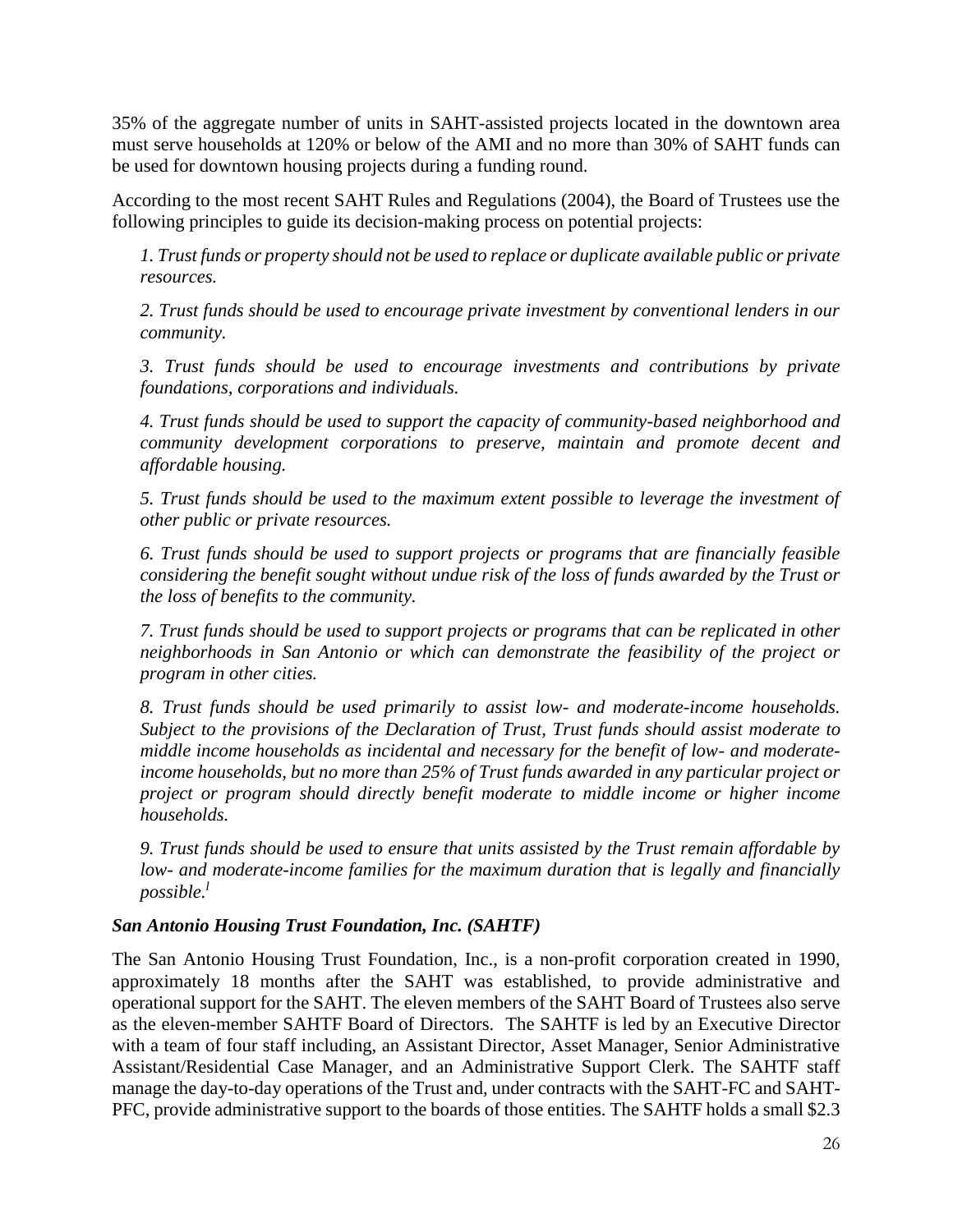million portfolio of loans made primarily to non-profit affordable housing organizations in San Antonio. These loans are below market rate and appear to have closed gaps in the permanent financing of the projects for which the loans were made. The Trust holds approximately \$300,000 in second mortgages primarily in two subdivision that were financed more than ten years ago. The SAHTF also participated in the financing of a downtown office building (The Exchange Building) in 1992 and still holds an equity position in that project.

The SAHTF also provides services to the City of San Antonio itself in connection with City housing programs. The SAHTF provides funding for the Mayor's Housing Summit and manages REnewSA Acquisition and Development program funds. SAHTF staff advance funds for the COSA Homeownership Incentive Program (HIP), COSA Post Purchase program, the Lead-Based Paint program, and Build Better Neighborhoods program.

The SAHTF operating budget for FY2018 was \$399,929. Approximately \$160,000 of this budget is revenue from the City of San Antonio for the administration of COSA program funds. The remainder is earned from the SAHT, SAHT-FC and SAHT-PFC. Staff reported that the SAHTF has tried to rely less on COSA funds and move towards a more self-sustaining model where revenues from SAHT-PFC deals provide more operating support.

# *San Antonio Housing Trust Finance Corporation (SAHT-FC)*

The San Antonio Housing Trust Finance Corporation was established in 1997 under the Texas Housing Finance Corporation Act. The Board of Directors of the SAHT-FC is composed of five City Council members. Traditionally, these have been the Councilmembers that represent Districts  $1 - 5$ .

The primary activity of the SAHT-FC is to issue tax-exempt multi-family housing revenue bonds and mortgage revenue bonds. Through the issuance of these tax-exempt housing bonds, the SAHT-FC is able to provide 4% Low-Income Housing Tax Credits (LIHTC) projects with low-interest loans on 30 to 40-year terms at a fixed rate. The 4% LIHTC program provides less subsidy than the 9% LIHTC program and often requires project sponsors to pursue additional sources such as HOME, CDBG, and Federal Home Loan Bank grants. Since 2010, the SAHT-FC has issued over \$150 million in bonds and realized significant revenues from these activities.

# *San Antonio Housing Trust Public Facility Corporation (SAHT-PFC)*

Created in 2009 under Chapter 303 of the Texas Local Government Code, the San Antonio Housing Trust Public Facility Corporation is a public non-profit corporation that finances and owns affordable housing. The Public Facility Corporation Board of Directors is composed of the same five City Council members that serve on the SAHT-FC Board of Directors.

The SAHT-PFC was designed with the intention of expanding the city's ability to more effectively leverage 9% LIHTC projects through public/private partnerships. The SAHT-PFC is able to own general partnership interest in 9% LIHTC deals which confers the PFC's tax-exempt status on the property, resulting in a significant and long-term operational savings, which allows the property to be financially viable with lower rents. The SAHT-PFC has served as the general partner on at least 14 projects that are completed or in construction, with total development costs exceeding \$500 million. This has resulted in significant revenues for the SAHT-PFC.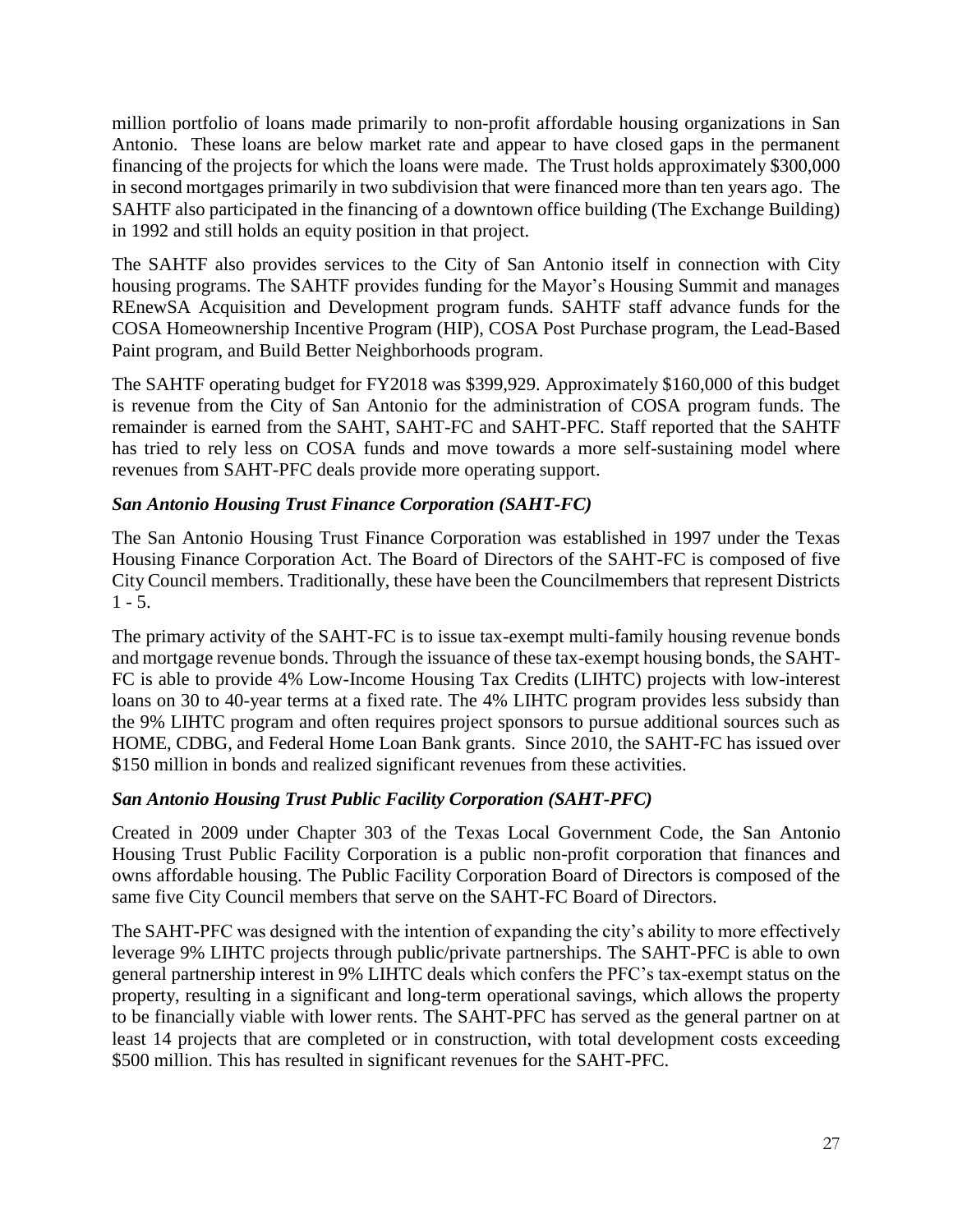In recent years, revenue from the SAHT-PFC and the SAHT-FC have been granted to the City of San Antonio to support programs such as the Minor Home Repair Program (\$250,000) and the Under One Roof Program (\$2.25 million).





### **Governance and Executive Leadership**

- The SAHTF was established soon after the SAHT to carry out the day-to-day operations of the Trust, under the direction of the Trustees. Having the eleven Trustees also serve as the members of the Board of Directors of the SAHTF ensured integration from a governance perspective. This original decision to manage the SAHT through a separate legal entity, outside of the direct purview of a City Department had merit, by providing the opportunity to create a center of focus and expertise on affordable housing. Creating the SAHTF segregated the potential liabilities associated with employing staff and owning assets from the financial assets in the Trust corpus.
- The subsequent establishment of the SAHT-FC in 1997 and the SAHT-PFC in 2009 provided the SAHT and the City with important legal mechanisms under Texas law to pursue affordable housing projects. The SAHT-FC, established under the Texas Housing Finance Corporation Act, provided a mechanism for issuing Multifamily Revenue Bonds, while the SAHT-PFC, established under the Texas Public Facility Corporation Act, provided a mechanism for conferring tax-exempt status on housing projects. While these entities were well integrated with each other due to the same five members of City Council make up both Boards of Directors, these entities were not well integrated to the pre-existing Trust structure.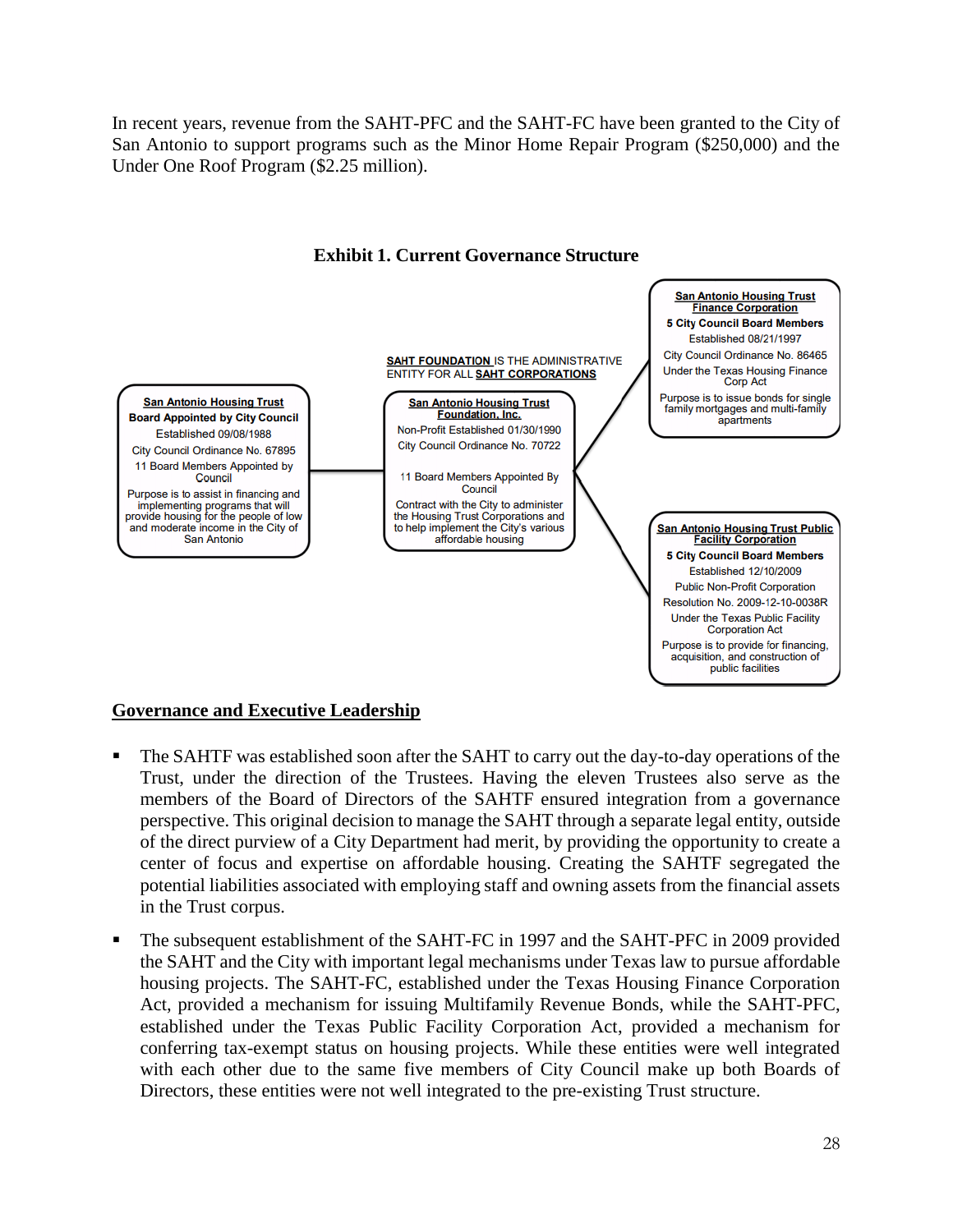- There is little coordination between the eleven members of the SAHT and SAHTF Boards of Directors and the five City Council Members that make up the Boards of Directors of the SAHT-FC and the SAHT-PFC. Each governing group operates competently, but with limited understanding of the other's roles and activities. For example, the SAHT and SAHTF Boards receive limited information regarding the planning and approval processes of multi-family projects that are typically produced through the SAHT-PFC and SAHT-FC channels. Similarly, it is not evident that SAHT-PFC and SAHT-FC members are included in communication or coordination of a recent \$1 million Request for Applications process administered by the SAHTF for grants and loans. There is no policy that guides collective action, they rely on different third-party legal counsel and, in practice, the staff of the SAHTF has limited engagement with the SAHT-FC and SAHT-PFC. Given that two entities are made up of elected officials and the other is not, there is a real and perceived imbalance of authority between entities.
- **•** The board members of the four Trust entities are not provided with a formal board orientation nor regular training opportunities to ensure a baseline knowledge of affordable housing finance and development are shared by all members from different professional and community backgrounds.
- Each member of Council and the Mayor appoint one member to the Boards of the SAHT and SAHTF. In 2018, there were numerous unfilled seats— a situation that has not been uncommon. With significant vacancies, the boards face challenges in achieving quorum.
- $\blacksquare$  City Council members from Districts 1, 2, 3, 4, and 5 have traditionally been appointed to the SAHT-PFC and SAHT-FC Boards; however, this is not required by the bylaws of those entities.
- The long-time Executive Director of the SAHTF retired while this assessment was in process. The Assistant Director is now serving as the Interim Executive Director.
- The recently retired Executive Director of the SAHTF primarily managed the affairs SAHTF and SAHT Boards, with support from staff and contracted legal counsel. The affairs of the SAHT-FC and SAHT-PFC are managed primarily by a third-party consulting attorney; different from the legal counsel for the SAHTF. Based on multiple interviews and direct observations conducted by the assessment team, the consulting attorney who works with the SAHT-FC and SAHT-PFC provides pro-bono consulting services that includes managing communications with developer partners, assessing potential housing projects, negotiating the financial terms of projects with private developers, preparing agendas and materials for board meetings, and acting as the primary presenter during board meetings. These are roles that would more typically be carried out by an Executive Director in a non-profit or municipal agency. The pro bono consulting attorney presents documents for approval that include a provision approving his firm as the bond counsel or closing attorney for the deal, without a procurement process. Upon approval of deals by the SAHT-FC and/or SAHT-PFC Boards, the consulting attorney's firm then formally represents the organizations in the closing of the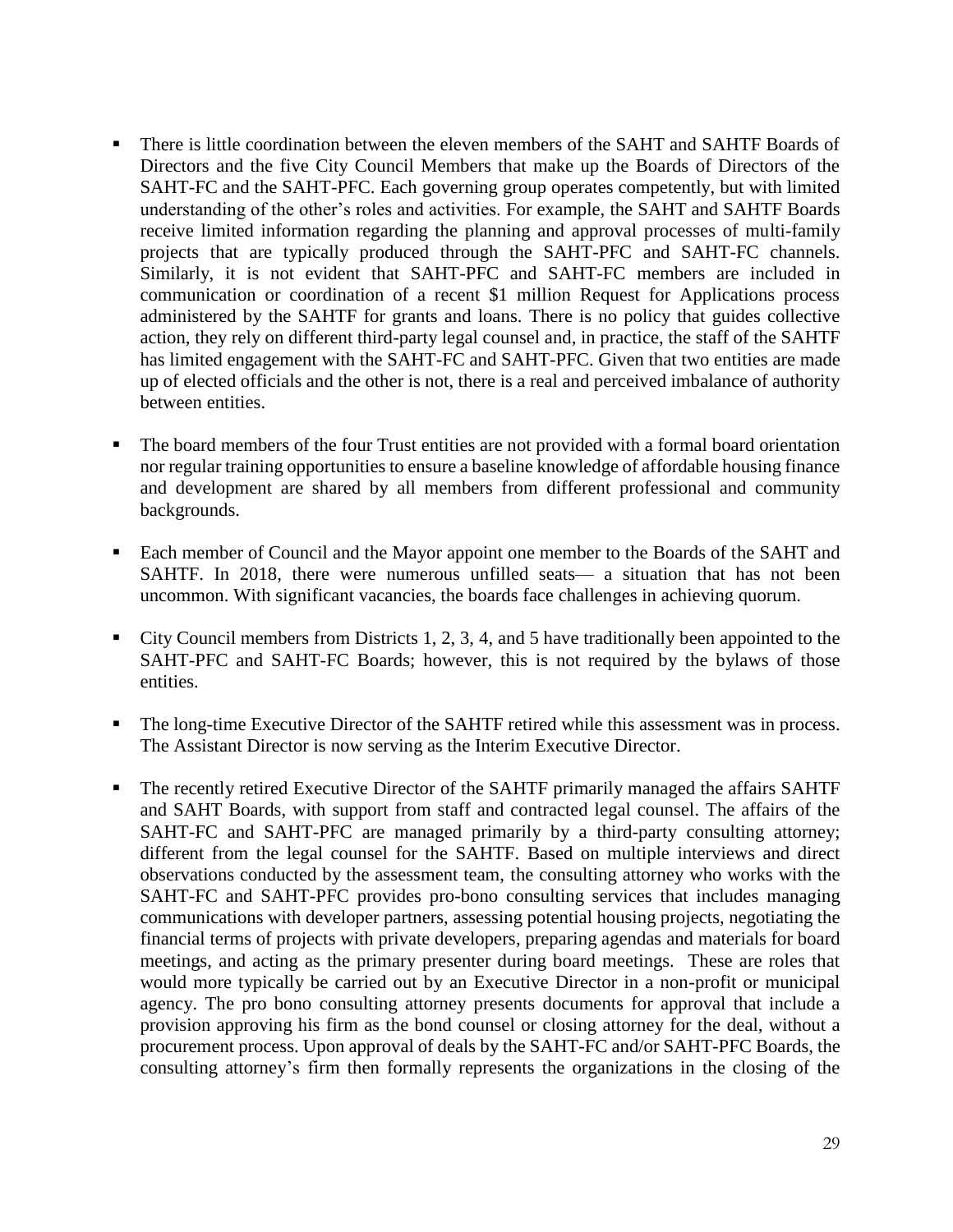transactions. The assessment team has never observed a similar situation in a public or quasipublic agency.

The five members of Council that make up the Boards of the SAHT-FC and SAHT-PFC are currently asked to make significant financial decisions about complex housing projects without sufficient advice and support. The staff of the SAHTF do not appear to be significantly involved with transactions presented to the SAHT-FC and SAHT-PFC Boards. Absent clear policy goals and underwriting criteria, the members of the SAHT-FC and SAHT-PFC Boards are left to rely primarily on the advice of a consulting attorney acting in a pro bono capacity to discern the adequacy of deals presented to them. The assessment team is unaware of any other agency in which members of Council make financial decisions of similar scope and scale with comparably little advice and support.

# **Policy, Planning and Coordination**

- The SAHT entities do not have well-developed and consistent policy priorities that are shared across all of the entities. When interviewed, the Chair of the SAHTF communicated a clear and compelling vision of SAHTF as an entity that works primarily with non-profit partners and seeks to serve households at the lowest income level feasible. This vision is reflected in the activities of the SAHTF, including loans to non-profit housing developers and grants to support City housing programs. When interviewed, the consulting attorney that primarily manages the affairs of the SAHT-FC and SAHT-PFC communicated a clear and compelling vision of these entities facilitating the efforts of private developers seeking to create workforce housing at scale while integrating units affordable to lower-income households to the extent that it is financially feasible. Both are clear visions, but quite different. Neither is integrated with a broader city-wide approach to housing policy.
- There have been recent attempts to better define the policy approach of the housing trust entities. For example, in the SAHTF's 2019 Request for Applications (RFA) which made available \$1 million for projects that preserve or produce affordable housing, criteria # 18 and #19 indicated that the SAHTF sought projects aligned with any Green Build SA and MHPTF findings. In addition, the scoring criteria assigns one point for projects that supports the MHPTF's Framework and one point for projects located within COSA Strategic Plan Areas. In another case, in the April 24, 2019 meeting of the SAHT-PFC, during which "Policy" was included as an agenda item for discussion.
- The housing trust entities do not have a strategic plan nor production or impact goals. It is not evident to what extent the SAHTF has used market data in the past to develop its current product offerings.

It is not evident that the SAHTF is integrated into larger coordination discussions on citywide housing, economic development or community development related initiatives, including the City of San Antonio Affordable Housing Business Plan, SA Tomorrow Comprehensive Plan, CCHIP, CCDO incentives, regional centers, Analysis of Impediments and the HUD 5-year Consolidated Plan. There is no formal process by which SAHA, Bexar County, and SAHT coordinate their resources to maximize the production and preservation of affordable housing in San Antonio. The pro bono consulting attorney for the SAHT-FC and SAHT-PFC indicated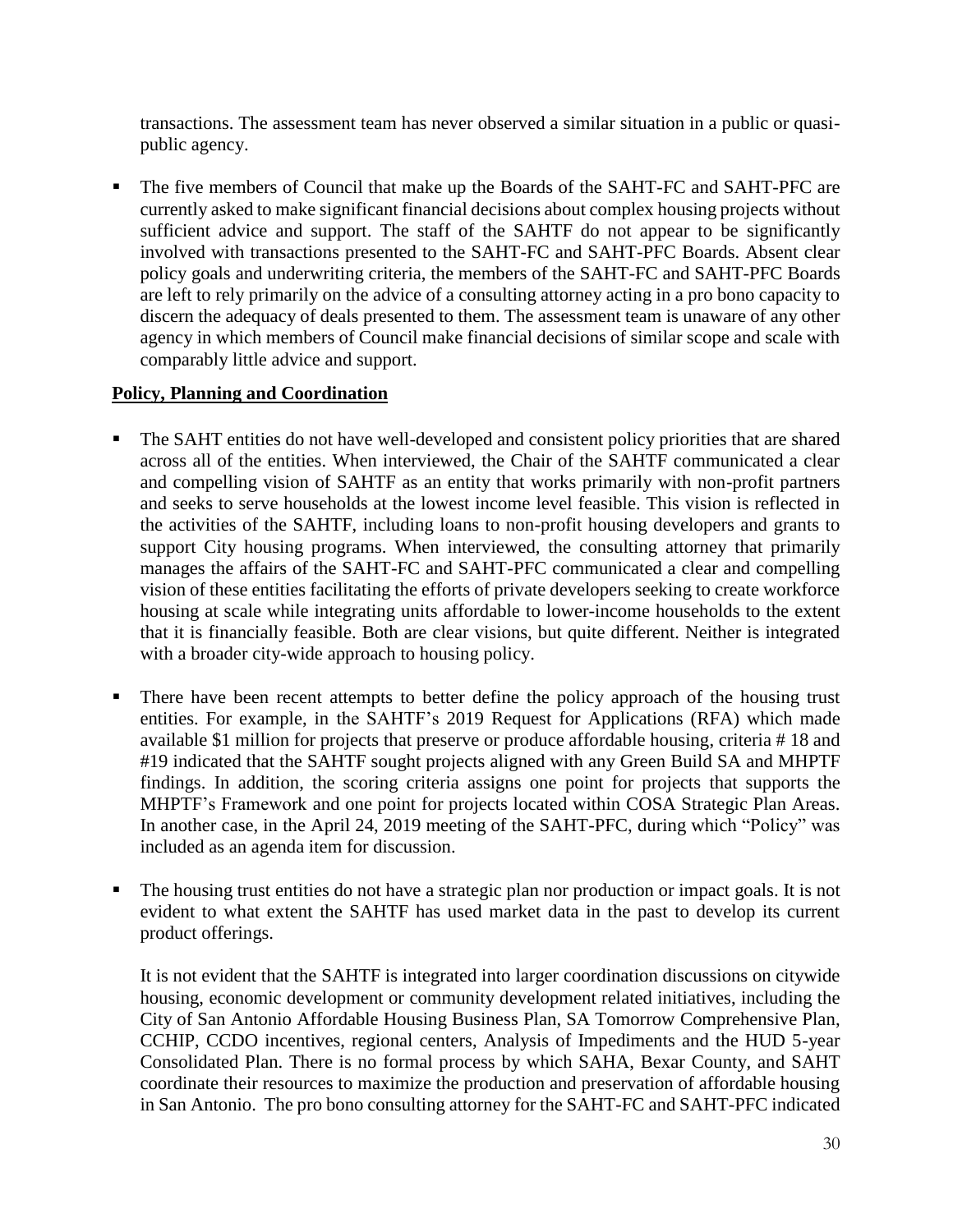that he has a range of informal consultation with city departments, SAHA and other agencies in the County.

# **Activities and Program Design**

- The SAHTF utilizes interest earnings from the SAHT and income generated from the loan portfolio and other investments to periodically make loans, grants or other investments. Loans have typically been made to non-profit housing developers, below market rate, as long-term gap financing for affordable housing projects. The RFA released by the SAHTF in 2019 describes a wide range of potentially eligible activities, including acquisition- rehab of an apartment complex, new construction of single-family homes, owner-occupied rehab, and down payment assistance. However, the 2019 RFA does not specify a required minimum number of units that must be targeted at each affordability level listed in the document nor does not prioritize the eligible uses. It is not clear how SAHTF would underwrite or manage the wide range of potential investment types that are identified as eligible in the RFA.
- In the past, the SAHTF has participated in other activities including making second mortgages to low-income homeowners in two subdivisions. This activity has not been replicated in more than ten years, though the SAHTF still holds second liens on its balance sheet.
- The SAHT-PFC participates in housing projects as the general partner of the ownership entity, thereby conferring tax-exempt status on the project per state law, a significant financial savings for the project. In return for the participation of the SAHT-PFC, the project is required to provide at least 50% of the units to households with incomes at or below 80% of the AMI, per the minimum of the state statute.<sup>8</sup> This arrangement for multi-family projects is referred to as the "PFC product." These projects produce fees and ongoing revenues that are split between the developer and the SAHT-PFC. More recently the SAHT-PFC has begun to structure the PFC product to facilitate the operation of units targeting households with incrementally lower median income by dedicating portions of the SAHT-PFC's revenue to "buy down" the rents. This product follows typical SAHT-PFC product requirements except that 10% of units in a project must be set aside for households at 60% of the AMI, 40% of units at 80% of the AMI, and 50% of units may be market rate. The units at 60% of the AMI are affordable to these households for 15 years and after this period return to being eligible for households at 80% of the AMI.

From a listing of 26 SAHT-PFC and SAHT-FC projects, at least five projects appear to hold rent restrictions where rents cannot exceed 35% of tenant's income for households at 80% of the AMI (which comprise 50% of the units in these deal structures). Recorded rent restrictions for SAHTF projects were not available.

 $\overline{a}$ 

<sup>8</sup> Texas Local Government Code § 303.042 Public Facility Corporations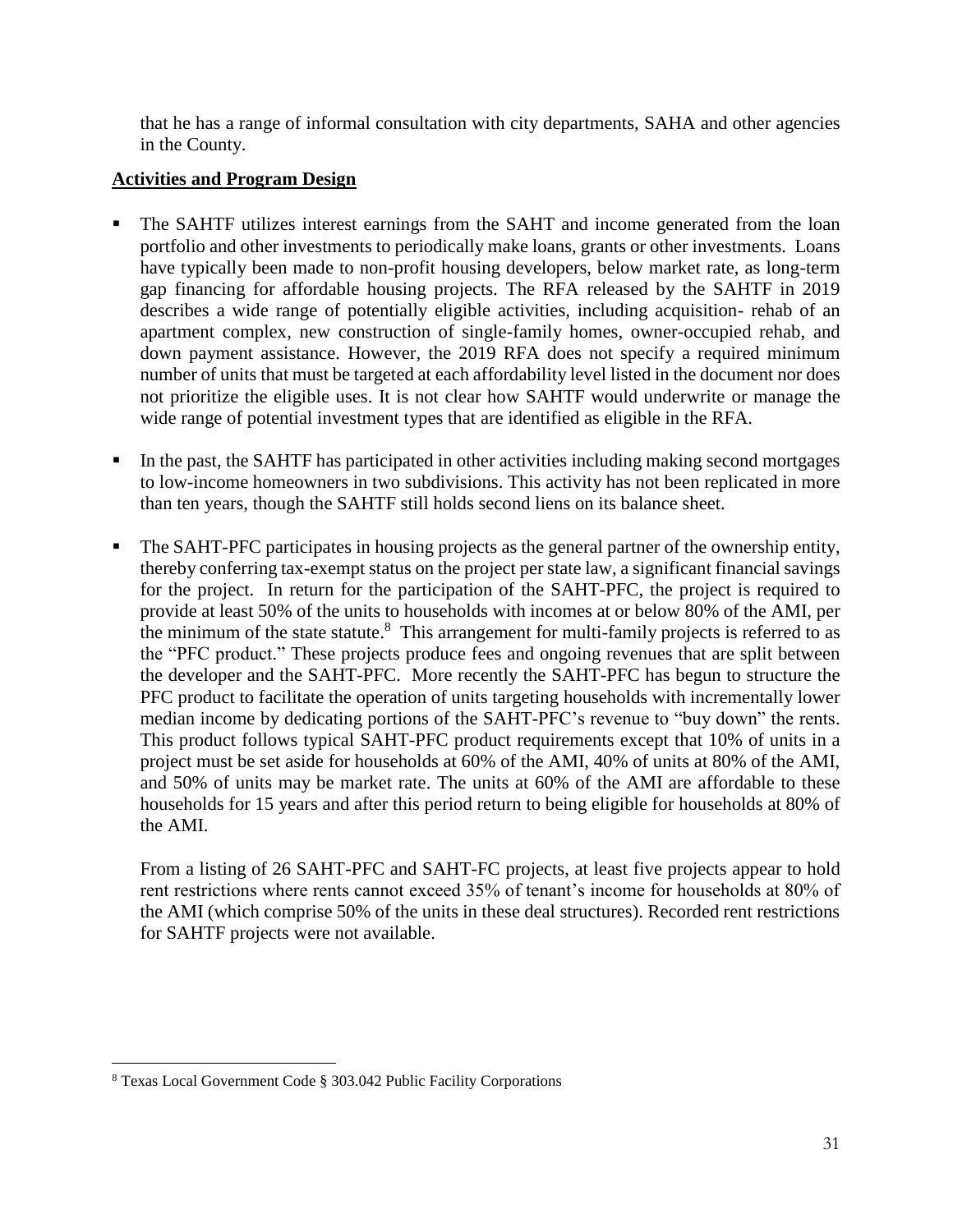| <b>Status</b>         | <b>Total Units</b> | Units at<br>30%<br>AMI | <b>Units</b><br>at<br>50%<br><b>AMI</b> | Units at<br>60%<br>AMI | <b>Units</b><br>at<br>80%<br><b>AMI</b> | <b>Market</b><br>Rate<br><b>Units</b> | Rent<br><b>Restricted</b><br><b>Units</b> | <b>Total Value of</b><br><b>Projects</b> |
|-----------------------|--------------------|------------------------|-----------------------------------------|------------------------|-----------------------------------------|---------------------------------------|-------------------------------------------|------------------------------------------|
| Completed             | 2422               | 12                     | 168                                     | 1410                   | 355                                     | 477                                   | $\mathbf{0}$                              | \$342,849,071                            |
| Under<br>Construction | 2269               | $\theta$               | 104                                     | 839                    | 589                                     | 737                                   | 463                                       | \$375,856,671                            |
| Planning<br>Phase     | 2298               | 32                     | 64                                      | 1209                   | 477                                     | 516                                   | 352                                       | \$386,286,952                            |

**Table 3. SAHT-PFC and SAHT-FC unit affordability by project status 2012-2019.**

The following summaries of several investments by the housing trust entities provide a snapshot of how the resources and authorities of these entities have been utilized. There is a notable difference in the approach taken by the SAHT-FC and SAHT-PFC in comparison to that of the SAHTF and SAHT.

SAHT-FC and SAHT-PFC participated in new construction projects sponsored by for-profit developers on largely vacant or underutilized land in which half of the units are affordable to households earning less than 80% of area median income (AMI). For these projects, this level of affordability was at, or only slightly below, the market rate, representing a modest commitment to affordability. Deeper affordability has been achieved for a portion of units in projects in which additional subsidy was brought to bear, such as federal HOME program dollars administered by the City of San Antonio and LIHTC. The tax-exemption and bond financing available through the SAHT-FC and SAHT-PFC provide insufficient subsidy for new construction projects to achieve a significant level of affordability below 60% of AMI without additional subsidy.

Affordability has not been the only goal of deals financed through the SAHT-FC and SAHT-PFC. Prior to 2017, these projects were primarily located in neighborhoods viewed as needing revitalization. With typical total development costs of \$30-\$50 million and introducing hundreds of new households to a neighborhood, economic development was viewed as a significant part of the public purpose of these projects. As real estate in San Antonio has appreciated in recent years, the SAHT-FC and SAHT-PFC have sought to identify the appropriate balance between economic development and affordability as the driving public policy goal for their projects.

The SAHTF utilized its resources to make long-term, low-interest loans to close gaps on projects sponsored by both non-profit and for-profit developers that are affordable to households earning below 60% of AMI. The Board members of the SAHTF clearly articulated affordability and non-profit capacity building as goals for the utilization of their resources. The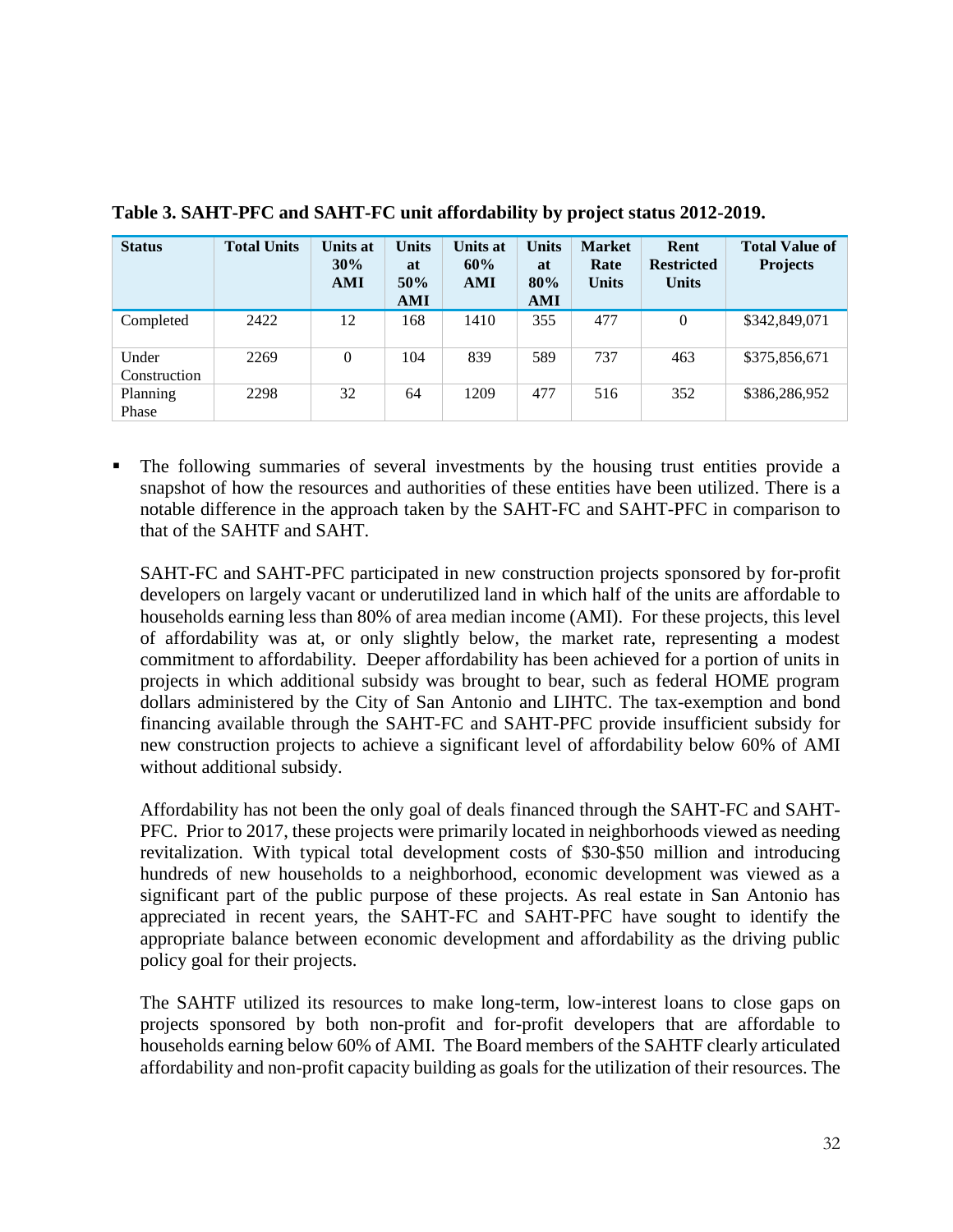SAHTF has had far fewer resources to deploy as compared to the SAHT-FC and SAHT-PFC and, as such, has had a more modest impact over the past ten years.

# SAHT-FC/SAHT-PFC – Cevallos Lofts – 301 E. Cevallos

One of the SAHT developments most referenced in the stakeholder interviews is Cevallos Lofts, a multi-family mixed-income development in the Lone Star neighborhood, south of Downtown, developed by NRP. Cevallos Lofts was completed in 2012 and was the first project developed with the PFC product. The SAHT-FC issued \$20,935,000 in Multi-Family Housing Revenue Bonds to provide financing for the construction of Cevallos Lofts. The project also included \$2.6 million in HOME funds and tax-emption status, that resulted in 252 total units. Out of the 252 units, 63 are restricted for households earning 50% of the AMI, 63 units are restricted at 80% of the AMI and the remaining 126 units are market rate. Cevallos Lofts represented the first new multifamily construction in the Lone Star neighborhood in many years and the project is viewed by some as having been critical for demonstrating the financial feasibility of the residential market south of downtown, leading to a greater willingness by financial institutions to invest in this area. Others viewed this same dynamic in a less positive light, expressing the perspective that the Cevallos Lofts led the market toward gentrification in the Lone Star neighborhood.

# SAHT-PFC - Woodlawn Ranch - 330 W. Cheryl

The SAHT-PFC partnered in a "PFC Product" deal with Homespring Residential. Completed in 2012, the development near St. Mary's University includes 252 units. Fifty-two units are market rate, 100 are affordable to households earning 60% of the AMI, 90 are for households earning 50% of the AMI and 10 are for households earning 30% of the AMI. The financing for this project included HOME program dollars from the City of San Antonio, which supported deeper affordability.

# SAHT-PFC – The Baldwin at St. Paul Square – 239 Crocket Street

The SAHT-PFC partnered in a "PFC Product" deal with NRP for the Baldwin at St. Paul Square, which was completed in 2018. This development is located in an area that has experienced significant public investment and rapid appreciation in property values. The Baldwin at St. Paul Square has 271 total units, with 136 restricted to 80% of the AMI and the remaining 135 units at market rate. The project was marketed as workforce housing for "essential employees" who are "vital to the urban core." Some interviewees expressed the point of view that the level of affordability in this property did not match the low-incomes of residents in the surrounding neighborhoods, which were appreciating rapidly. This created the perception for some that this project was intended primarily to attract new residents to the neighborhood rather than serve existing residents.

# Low-Interest Loans Provided by the SAHTF

The San Antonio Housing Trust Foundation managed a funding round in 2016 – 2017 to further its mission of creating housing opportunities for low- and moderate-income families by offering low-interest, longer-term loans primarily to non-profit affordable housing developers. Four projects were awarded loans totaling \$930,000. Those recipients were: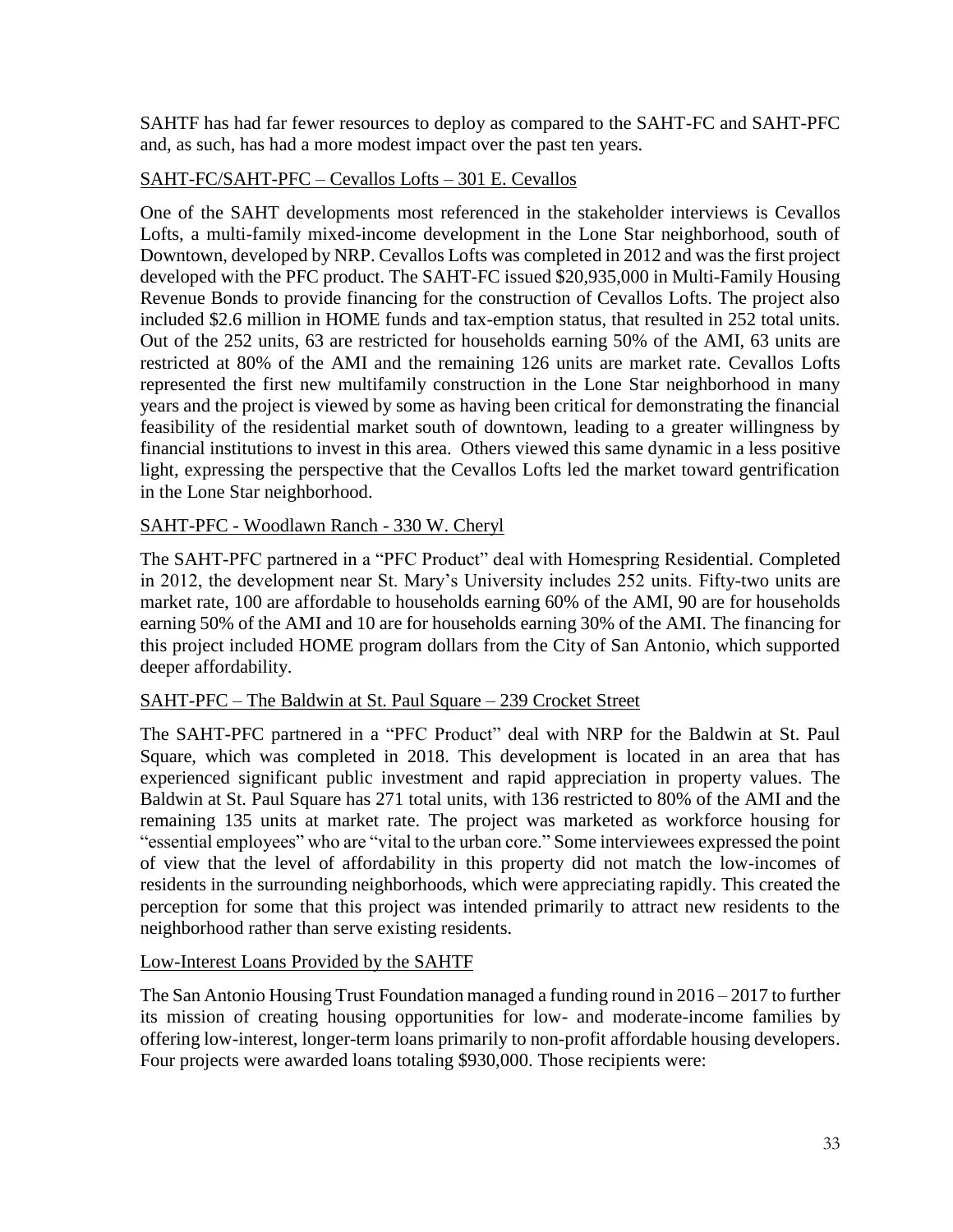- Cypress Cove by Alamo Community Group \$50,000 at 1% over 5 years; 136 total units, all at 60% of the AMI
- Calcasieu Apartments by Alamo Community Group \$450,000 at 2% over 35 years; 248 total units, all at 60% of the AMI
- Sutton Square Duplexes by Prospera Housing Community Services \$180,000 at 3% over 15 years; 30 total units, all at 50% of the AMIli
- Lord Road Apartments by The NRP Group \$250,000 loan for 44 years; 324 total units, 13 units at 50% of the AMI and 311 units at 60% of the AMI. Documents made available for this loan did not specify the interest rate. This was the only loan made to a for-profit developer within the last 10 years through the SAHTF.

### **Public Engagement and Communications**

- Based on interviews with a range of stakeholders, there is limited public understanding of the SAHT and a widespread perception that the SAHT operates with insufficient transparency for a public institution. These perceptions fundamentally limit the ability of the City to consider greater investment in the SAHT and makes it challenging to fully utilize the potential of the agency.
- The SAHTF does not have a staff person dedicated to consistent public engagement or communications. The SAHTF does not publicly present an annual report and its website does not provide recent and useful information about the Trust entities.
- The SAHTF tracks some high-level information about SAHT-PFC and SAHT-FC deals such as the number of units by targeted AMI, development partner and location. However, this information is not made publicly available. SAHTF does not consistently track similar metrics in a comprehensive manner for SAHTF projects. In addition, information on affordability terms for units, rent restrictions in place, and other publicly leveraged dollars in these projects was not easily accessible or verifiable.

### **Underwriting and Engagement with Housing Developers**

- None of the housing trust entities have written financial or policy underwriting criteria for any of their activities or products. The City of San Antonio, for example, publishes online an "Affordable Housing Policy," that describes specific underwriting criteria for each of the City's affordable housing programs. The SAHT-PFC and SAHT-FC rely on the financial underwriting of other entities, including the State of Texas and investors, for the deals in which they participate. This provides confidence that projects meet the financial and policy goals of those participating financial partners but does not ensure deals are consistent with the financial and policy goals of the trust entities.
- In 2019, while this assessment was underway, SAHTF released an RFA to advertise a funding opportunity that included written scoring criteria. In the past, similar funding opportunities were not advertised through an RFA process. The solicitation and selection of applications appears to have been decided based on the communication of potential applicants directly with the former Executive Director.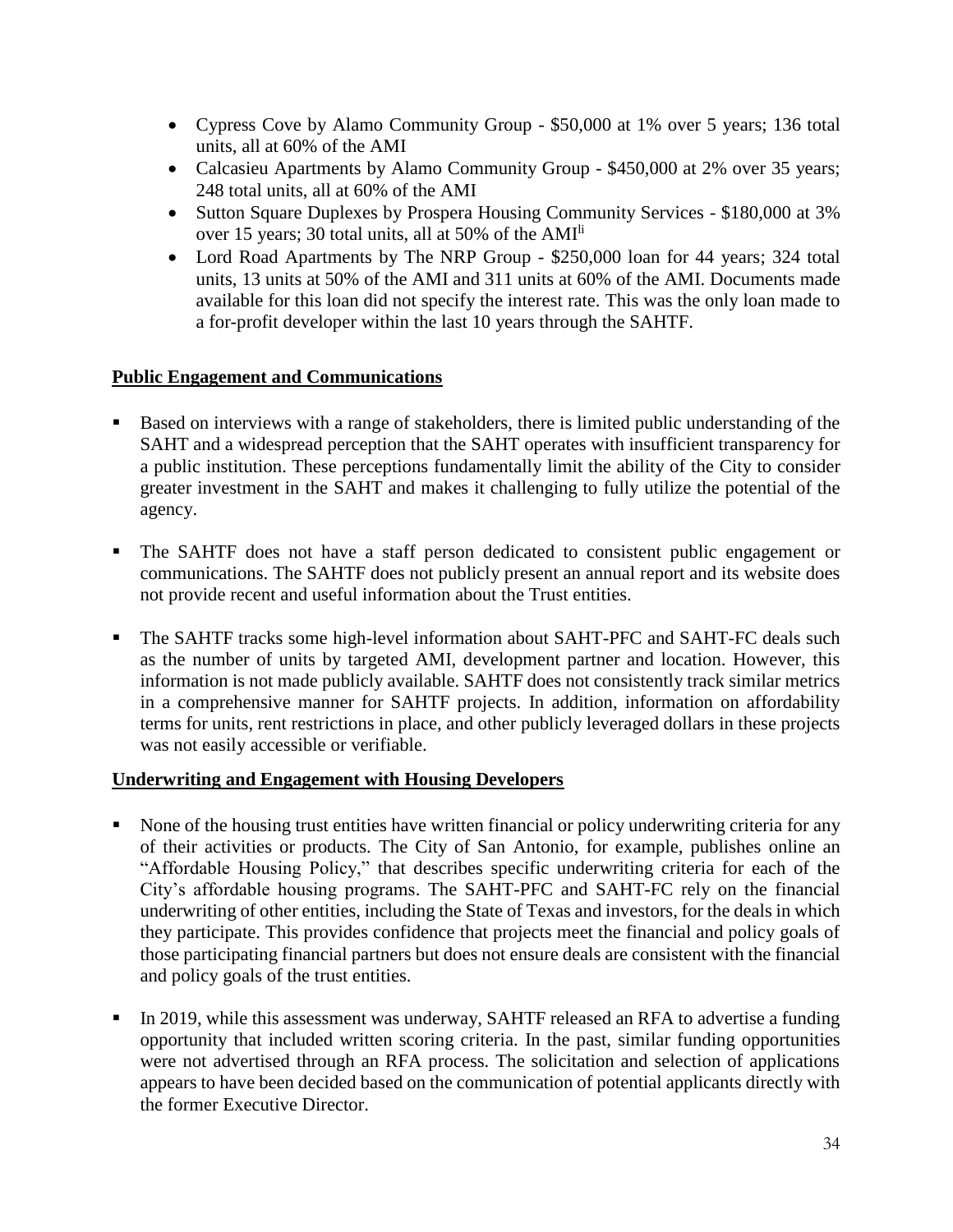The SAHT-PFC and SAHT-FC currently engage housing developers through an informal process that requires direct communication with the pro bono consulting attorney. The result has been a significant concentration of deals with a small number of for-profit developers. The SAHT-FC and SAHT-PFC have had little engagement with non-profit developers.

# **Monitoring Covenants**

- The SAHTF does not maintain comprehensive list of the restrictive covenants for all of the properties in which the Trust entities own or in which they are invested. There is no written procedure for monitoring restrictive covenants.
- In practice, the SAHTF staff review yearly income compliance for SAHT-PFC and SAHT-FC projects with LIHTC, relying on the fact that the Texas Department of Housing and Community Affairs has an established monitoring process for LIHTC deals. The SAHTF staff conduct more intensive monthly financial review of rent rolls, balance sheets, income statements, and occupancy reports for "PFC product" deals that were not financed with LIHTC. Staff report that in-person monitoring is sometimes conducted on an annual basis. SAHTF staff review tenant income non-compliance only when self-reported by property managers and do not conduct independent reviews. Staff reported needing training in this area.
- The SAHTF does not have monitoring procedures for its own \$2.3 million loan portfolio. Of the thirteen loan transactions provided for review during this assessment process, staff reported having a LURA or other regulatory agreement on file, although only one sample was provided. While these are maintained on file, it is not evident that they are referenced when monitoring units. A majority of these loans were made to non-profit housing developers. Information on the length of affordability for any of these transactions was not centrally stored and tracked.
- The SAHTF does not maintain documented monitoring procedures for grant programs funded by the SAHT such as the Under One Roof and Minor Home Repair programs. These programs are monitored through NHSD which administers the programs.

# **Operating Policies and Procedures**

- The latest SAHT operational policies are found in document adopted by City Council in 2004, entitled "Final Rules and Regulations for the Operations of the San Antonio Housing Trust." A substantial portion of the document embodies much of the same language from the 1989 ordinance that initially established the SAHT's first rules and regulations. As such, the 2004 document reflects overall organizational policies and procedures, paying special attention to the Board of Trustee's roles. This document includes some broad policies on applications for trust assistance, review of proposals, the award process, and monitoring of trust assistance. Last updated in 2004, the current rules and regulations do not make reference to other City policies or plans related to affordable housing that should be considered by the Board in reviewing proposals.
- Outside of the rules and regulations referenced above, it is not evident that the SAHT maintains any regularly updated policies, including for human resources, procurement and contracting,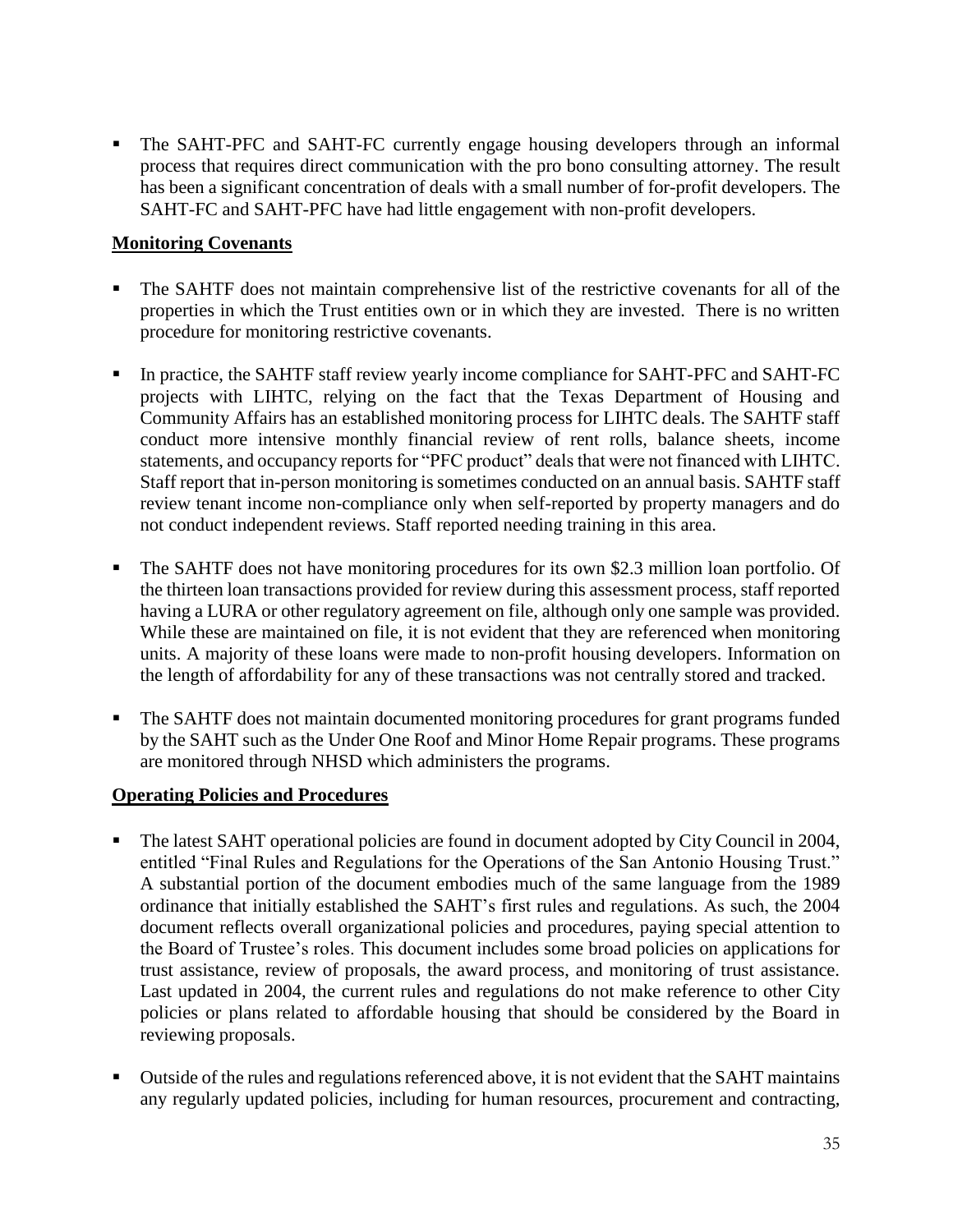or financial management. The SAHTF does not appear to have undertaken a competitive procurement process to engage third party legal or audit services.

# **Staffing**

- **SAHTF** staff provide administrative support to the Boards of the four entities. The SAHTF is led by and Executive Director who is supported by an Assistant Director, Asset Manager, and a Senior Administrative Assistant who is also a Residential Case Manager. In earlier years before the creation of the SAHT-PFC, staff worked primarily on single-family mortgages, providing loans primarily to non-profit organizations, and administering funds for City programs. With the increase of projects facilitated through the SAHT-PFC and SAHT-FC, staff duties have shifted to provide increased administrative, tracking, and reporting support to SAHT-PFC projects.
- None of the SAHTF staff positions is charged with underwriting or conducting financial analysis of housing projects in which the trust entities are invested.
- None of the SAHTF staff positions is charged with public engagement or communications.
- There is no staff training or professional development plan for the SAHTF.

# **Capitalization**

- The approach to the utilization of the approximately \$10 million corpus of the SAHT has been to preserve the corpus, first and foremost, and to utilize the modest interest proceeds to periodically make very low-interest loans as long-term gap financing or grants to the City of San Antonio for housing programs.
- Since 2010, the SAHT-FC and SAHT-PFC have begun to create significant revenue from developer fees and other participation in the revenue in the housing deals in which they participate. From 2018-March 2019, total revenues received were \$4,987,856, including various fees such as annual issuer fees, origination fees, application fees, and incentive management fees. These revenues have been, in significant part, granted to the City of San Antonio to support housing programs rather than being reinvested in the Trust corpus or utilized by the SAHTF for its lending activity.
- The revenue produced by the trust entities has been utilized by the City of San Antonio as a flexible source of funding to supplement general fund expenditures on housing programs. The City of San Antonio has not contributed to the financial corpus of the SAHT since it was established almost thirty years ago.
- There does not appear to have ever been a serious analysis of how much private sector investment could be leveraged by utilizing a portion of the Trust resources as "catalytic" capital in a fund structure, similar to what has been achieved in Los Angeles, Denver and San Francisco, among other places.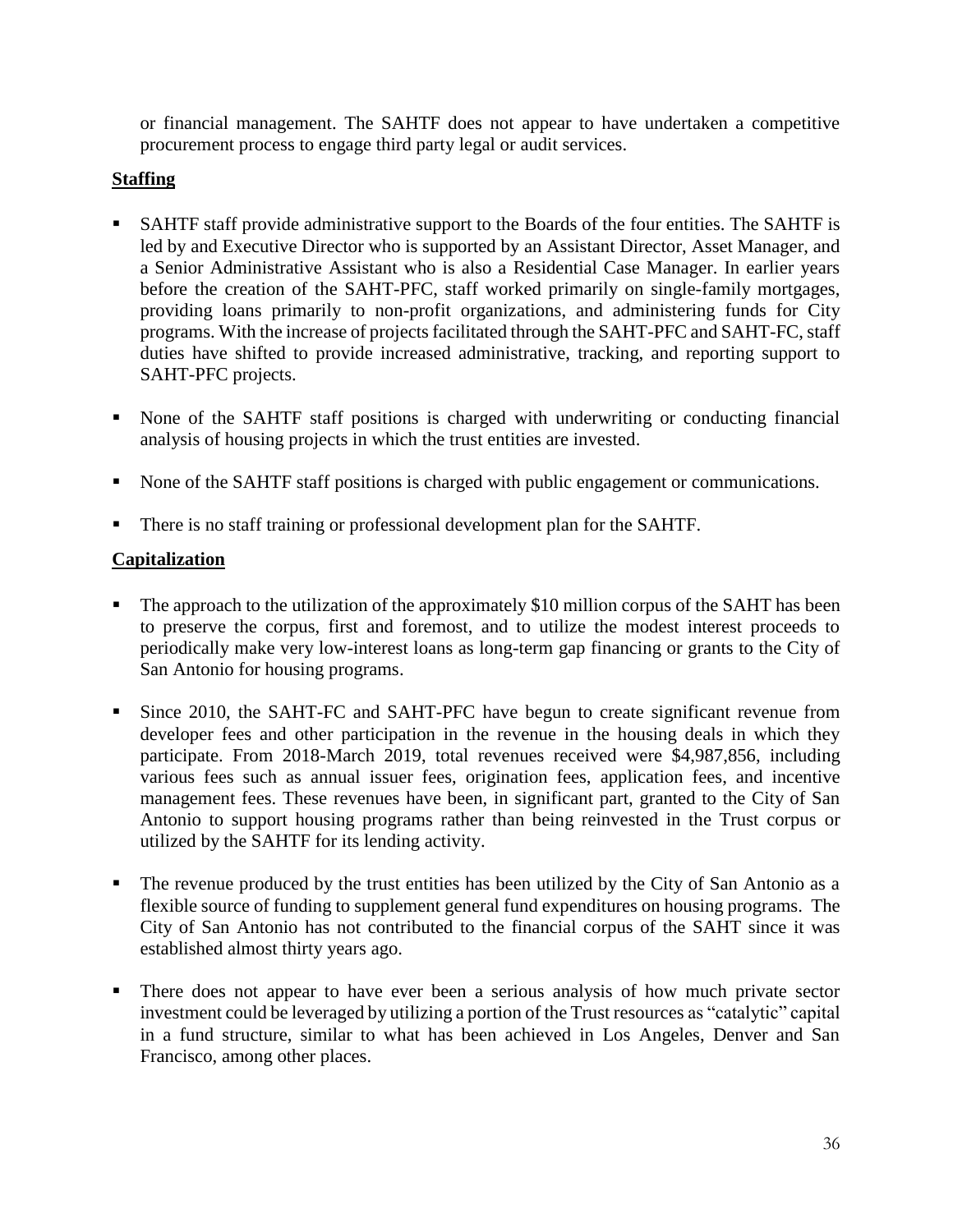The following recommendations have been developed based on the findings of the NALCAB Team's assessment of the San Antonio Housing Trust. The recommendations are organized into categories that are mirrored in the benchmarking review and the assessment portions of this report. The recommendations regarding governance and policy would require action by City Council to fully implement. The remainder of the recommendations can be implemented by the executive staff and governing board of the SAHTF and affiliated entities.

# **Governance and Executive Leadership**

**Re-align the Governing Boards of the Housing Trust Entities:** Achieving greater coordination and efficiency among the housing trust entities must begin with alignment at the governance level. The composition of the SAHTF Board of Directors should be changed to better integrate the governance of the four entities as well as to better balance the collective skills, interests, and authorities of the Board members. The composition of the SAHTF Board of Directors should include the five (5) City Council Members that make up the board of the SAHT-FC/SAHT-PFC, three (3) with expertise in banking/finance and/or housing development/management, and three (3) community representatives. Initially, some of the current members of the SAHTF should remain on the board to provide continuity. A delegate of the City Manager should fill a non-voting advisory seat to ensure coordination with other City agencies.

The five council members should be appointed by the Mayor and approved by the full Council consistent with the electoral cycle, as is currently the case, and the six non-Council members should be nominated by the Mayor to staggered terms and approved by the full Council. As with most governing boards, a well-developed committee structure would help to ensure appropriate consideration of matters brought to the board. Having in place six non-Council members will support a robust committee structure and could help to ensure quorum given the inevitable demands on the time of Councilmembers.

Under a re-aligned governance structure, programs and projects that require governance-level approval of the SAHT, the SAHT-FC, or the SAHT-PFC should first be reviewed and recommended for action by the SAHTF Board where Council members will be surrounded, on the Board itself and at the staff level, by individuals with the technical knowledge and community perspectives necessary for a robust decision-making process. A formal policy should be adopted by the boards of the four entities to reflect this progression of decisionmaking. The SAHTF Board can thereby ensure alignment and coordination of the resources and authorities of the SAHT, the SAHT-FC and the SAHT-PFC with one another and with COSA's overarching housing policy goals and resources.

▪ **The composition of the Trustees of the SAHT should be altered to mirror the Boards of the SAHT-FC and SAHT-PFC**: The SAHT is like the SAHT-FC and the SAHT-PFC in that each holds significant public resources and/or authorities. It is appropriate for the elected representatives of the people of San Antonio – a subset of the Council – to be the individuals charged with utilizing these resources and authorities. Under a re-aligned governance structure,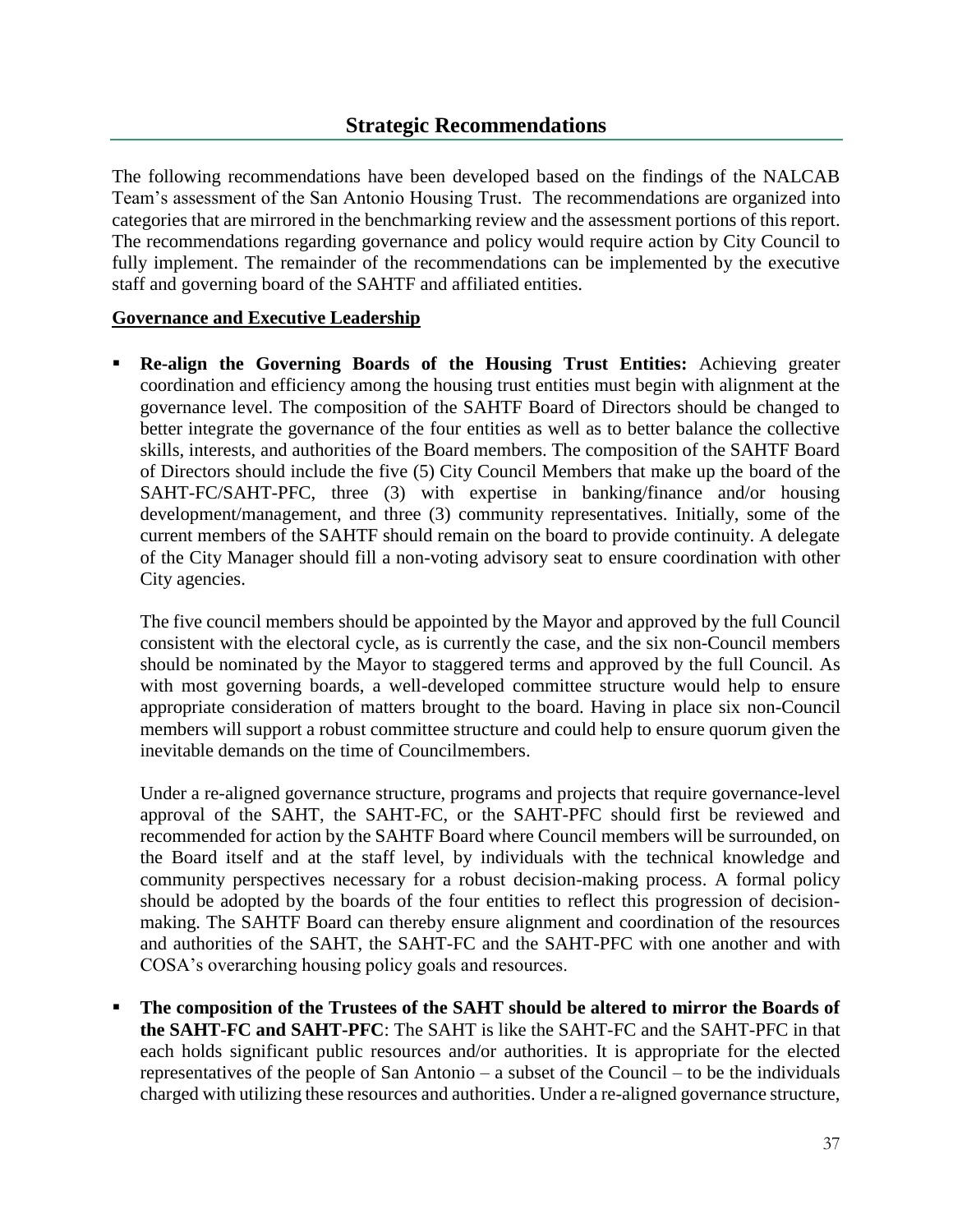the Trustees of the SAHT should mirror the Boards of the SAHT-FC and the SAHT-PFC. After review and recommendation from the SAHTF Board, Council members can deploy the resources and authorities of the SAHT, the SAHT-FC, and the SAHT-PFC confident that these actions have been vetted by the full SAHTF Board.

- End the Informal Practice of Limiting Which Council Members Can Serve on the **Housing Trust Entity Boards:** The City Council should not limit participation on the Boards of the housing trust entities to Council members representing Districts 1, 2, 3, 4, and 5. In the past, concern for housing affordability was more commonly raised by the representatives of these Districts, however today there is no compelling reason for the housing trust entities to only include representatives of certain districts without regard to the expertise or interests of Council members.
- **Eliminate Outdated and Unused Advisory Board Provisions in the SAHT Bylaws:** The 1988 bylaws for the SAHT anticipate two Advisory Committees that have not been implemented in the recent past. In revising the bylaws for the SAHT, these advisory committees should be eliminated. San Antonio's current Housing Commission was recently established consistent with the MHPTF Framework. A seat on the Housing Commission is reserved for the Executive Director of the SAHT specifically to encourage communication between the Trust and the Commission. Additional advisory boards within the Trust structure itself would have the potential to undermine the role of the Housing Commission.



**Exhibit 2. Recommended Governance Structure**

▪ **Better Define Board Roles, Onboarding Processes and Board Development Efforts:** The SAHT should clearly define roles and responsibilities in a board member job description. New board members should be formally oriented through an onboarding process that includes reviewing the job description and learning about the agencies' purpose, policy, background, and operations. Annually, all board members should have the opportunity to build their knowledge about housing policy and finance.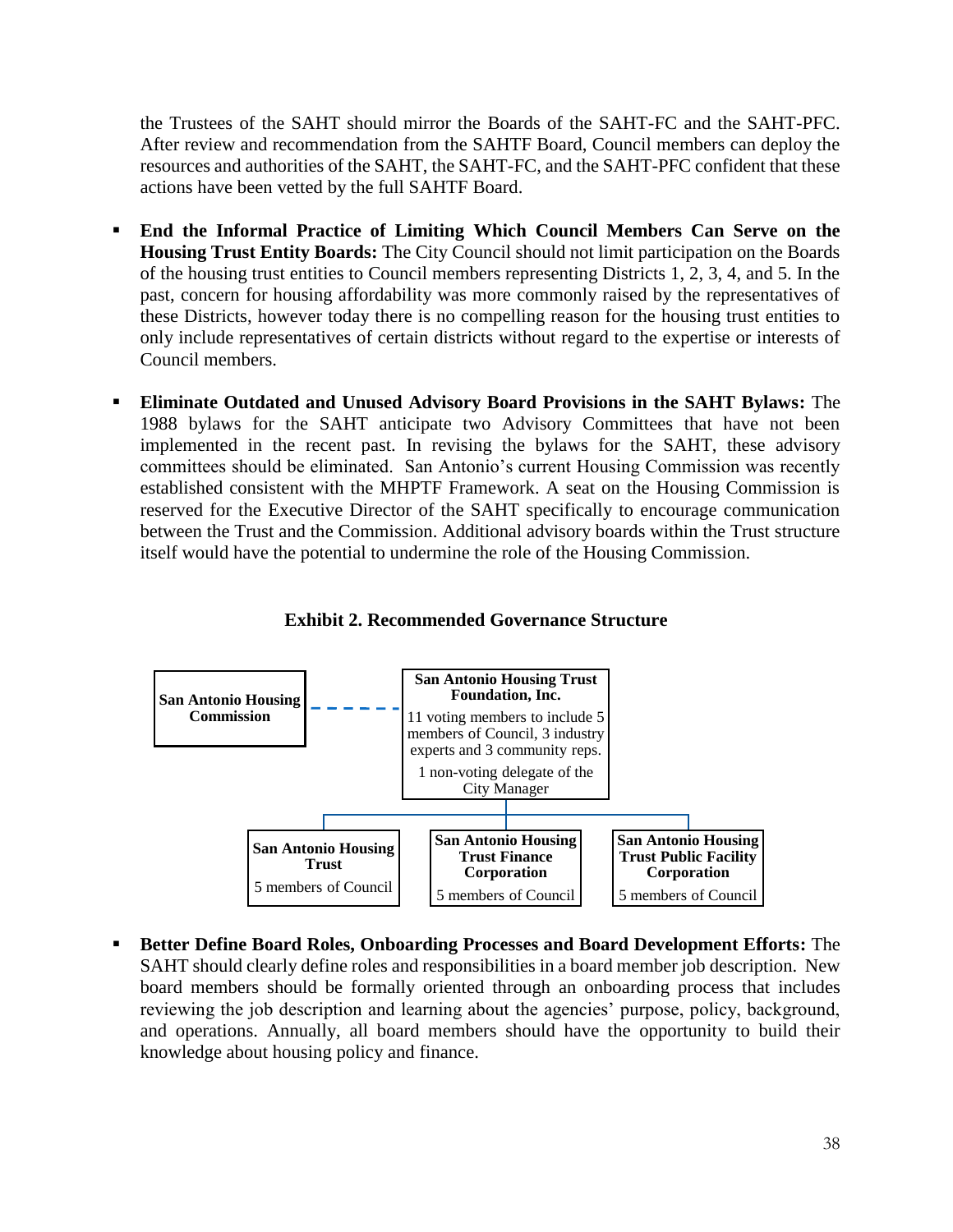**Hire an Executive Director for the SAHTF to Lead Organizational Change, Enhance Transparency and Increase Social Impact:** Revise the Executive Director job description to reflect high-level expertise in housing development and finance. Develop a competitive compensation package. Conduct a national search to fill the new position. The new Executive Director should lead a strategic planning process with the re-aligned Board of Directors and a process of implementing changes to the organizational chart and staffing to meet the needs of the organization. In addition, the active participation of the new SAHTF Executive Director in the new Housing Commission presents an opportunity to bring greater public oversight of the activities of the SAHT, potentially helping to mitigate concerns about transparency and appropriate utilization of the SAHT resources. The incoming Executive Director should be a champion for supporting existing local and regional affordable housing policies and goals, and a leading voice in coordinating and aligning these efforts. This includes but is not limited to – addressing barriers to affordable housing at the state level; engaging community in an authentic and transparent manner; coordination around property taxes with school districts and county officials; working in coordination with the San Antonio Housing Authority; and supporting the efforts of City staff and other community stakeholders.

# **Policy, Planning and Coordination**

- Adopt a Coordinated Housing Policy: In order to advance a coordinated housing system, the City of San Antonio should adopt substantive public policy guidance to all City departments and delegate agencies, including the SAHT, for how to prioritize the investment of affordable housing resources (including land, funding, debt, bond authority, tax-exempt status, etc.). The policy guidance should be distilled from the policy recommendations of the Mayor's Housing Policy Task Force and the goals of the SA Tomorrow Comprehensive Plan. This policy guidance should be communicated to the private and non-profit development and finance community so that there is an industry wide understanding of the COSA's policy goals. Further, COSA affordable housing policy guidance should be implemented with transparent criteria that are incorporated in notices of funding availability and the developer/ project selection processes.
- **Engage in Strategic Planning:** The newly re-aligned SAHT board should engage in a facilitated strategic planning process that will guide the future direction of the SAHT. This strategic planning process presents an opportunity to include community members as well as key leadership from the City of San Antonio, resulting in a strategic plan that strongly reflects community needs and integrates the resources and authorities of other City agencies.
- **Clarify and Formalize the SAHT's Relationship to Other City Departments and Delegate Agencies:** COSA should formalize the process of coordination and consultation for how COSA's funding resources are utilized to enhance affordability in SAHT affordable housing projects, including CDBG and HOME funding as well as general revenue bond proceeds that are designated for affordable housing. Further, COSA should require SAHA and the SAHT to develop a written MOU that defines the appropriate roles of the two agencies in the housing market and guidelines for the utilization of their respective Public Facilities Corporations.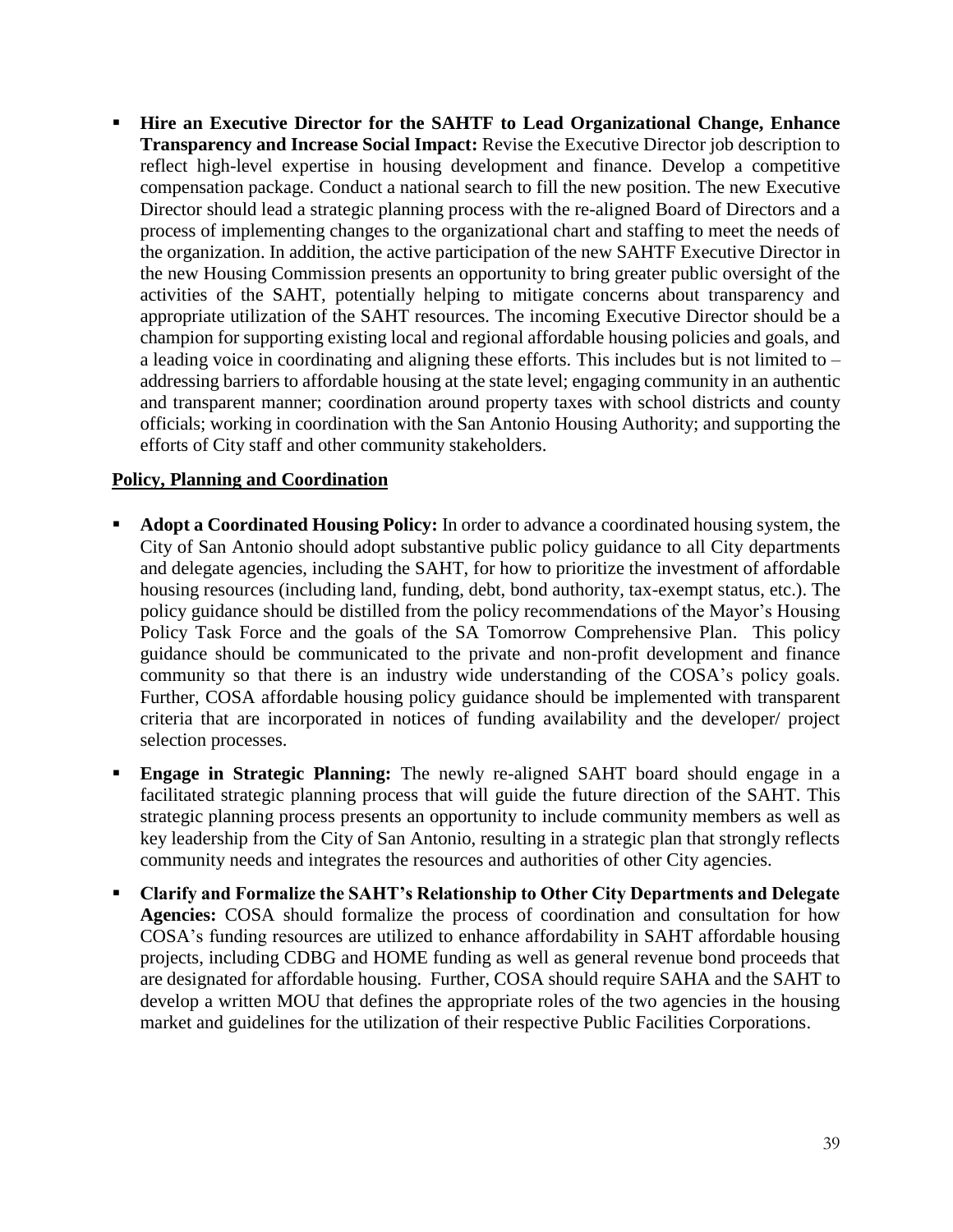# **Activities and Program Design**

- **Align Financial Products With Policy and Production Goals:** In order to address established policy priorities and achieve well-defined goals, the trust entities should review and formalize the financial products that they offer with a clear understanding of what housing needs are not being met by the existing public programs, non-profit services, and private investment and how the Trust's financing tools interact with and leverage the resources and capacities of other stakeholders.
	- *"PFC" Deals*: The SAHT-PFC should assess the range of subsidy sources that can be layered into "PFC" deals to achieve deeper affordability for more units. Further, the SAHT-PFC should go beyond new construction projects to consider acquiring and rehabilitating existing rental properties, particularly in areas with strong access to employment, quality education and health care resources.
	- *LIHTC Deals*: The SAHT-FC and SAHT-PFC should continue to scale its participation with private developers (for-profit and non-profit) in LIHTC deals consistent with established policies.
	- *Pre-development and acquisition loans*: The SAHTF should assess how it could provide low-cost loans for pre-development and/or acquisition to non-profit housing developers.
	- *Gap financing for non-profit housing projects*: The SAHTF should re-assess how it can participate with non-profit as a provider of gap financing in a manner that is financially viable for the SAHTF.
	- *Financing for small multi-family acquisition/rehab*: The SAHTF should explore partnerships with private developers and COSA to address the challenge of preserving the affordability of small multifamily rental properties.
	- *Grantmaking*: Given its limited resources SAHTF should review the efficacy of making grants.
- **Set Annual Production Goals:** The SAHTF Board and staff should set affordable housing production goals for each of its programs and products. The SAHT's products and programs should be designed to respond to community needs and not duplicate other available subsidy and financing in the market. Progress towards these goals should be tracked internally and shared on the City's affordable housing dashboard, hosted by NHSD. Goal changes and progress should be reported upon in quarterly reports to the restructured SAHTF Board and in publicly available annual reports.
- **Invest in the Capacity of Non-Profit Housing Developers:** As the capacity of the SAHTF grows, the organization should consider how to make capacity building investments for nonprofit housing organizations, potentially including financial products, by hosting trainings and/or by providing technical assistance on housing deals.
- **Consider Consolidating Municipal Housing Finance and Development Activities Within the Trust:** As the capacity of the SAHT is strengthened, COSA should consider what housing program-related functions or administration could be performed by the SAHT. Examples could include conducting underwriting for the HOME program, management of General Revenue Bond proceeds designated for housing, or the management of its land bank and redevelopment agency.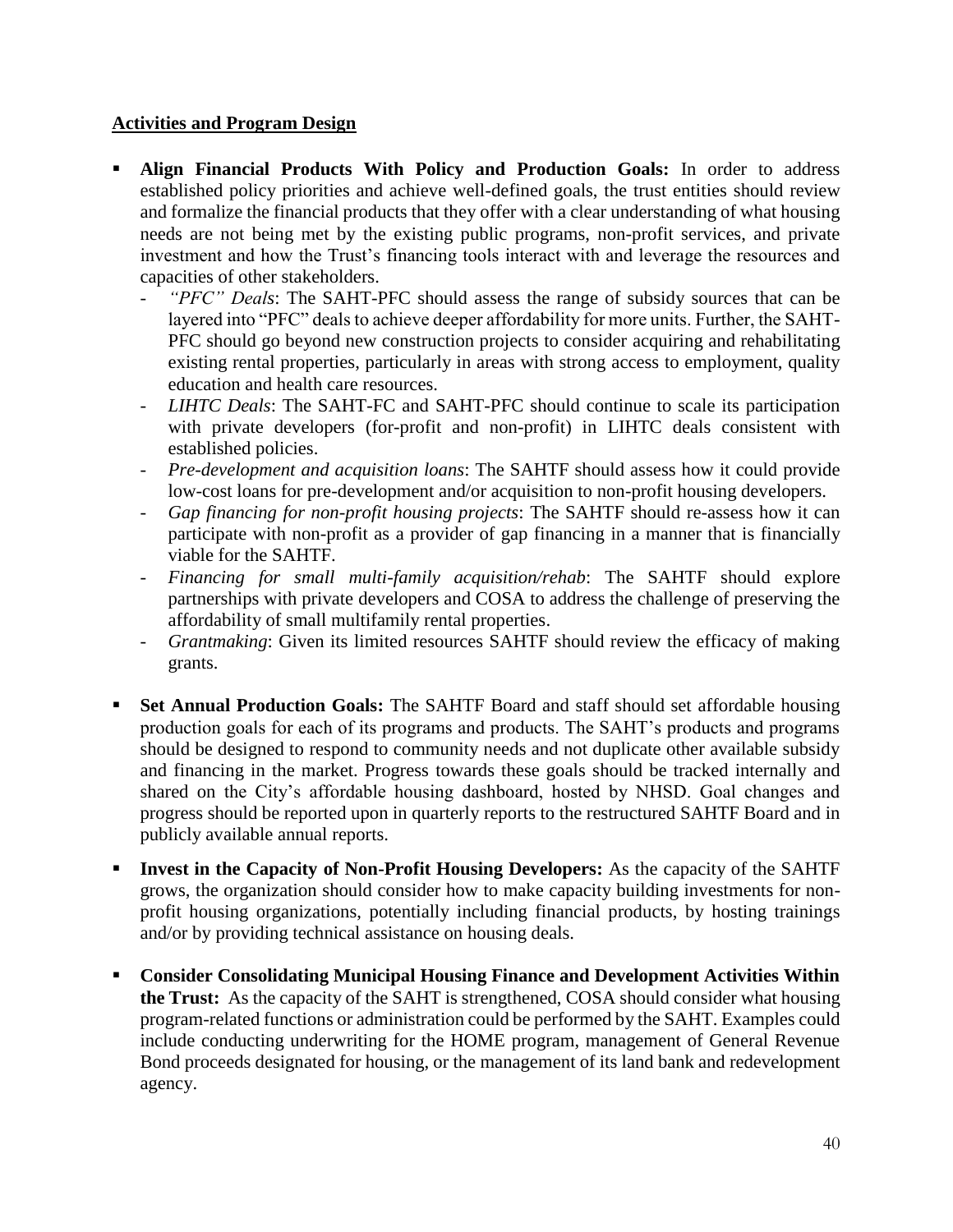# **Public Engagement and Communications**

- **Redesign the SAHT Website to Communicate Effectively with the Public:** The SAHT website requires a significant redesign and should become the primary platform for making information available to the public. In addition to funding priorities, mission, production goals, RFPs, term sheets, and underwriting criteria, the SAHT entities should publish current and historical board meeting agendas and minutes, annual reports, staff reports on project monitoring, and project profiles.
- **Engage the Public:** The SAHT should establish a regular process for public engagement and communication aimed at strengthening public trust in the institution's capacity and priorities. The Housing Commission is an important venue for public engagement and communications.
- **Establish Consistent Communications Deliverables:** The SAHTF should develop an annual report and a regular electronic communication tool (newsletter, social media, etc.).

# **Underwriting and Engagement with Housing Developers**

- **Establish Written Underwriting Criteria:** The SAHT should establish written financial and policy underwriting criteria so potential developer-partners understand, in advance, the terms on which SAHT resources can be integrated into a deal. Underwriting criteria should be reviewed regularly in the context of current market data and with feedback from housing practitioners and community members.
- **Utilize a Public Competitive Process for Selecting Developer Partners:** In order to maximize engagement with for-profit and non-profit housing developers, the SAHTF should utilize an RFP or other public solicitation processes to communicate priorities. To the extent that an RFP is not appropriate for certain products, the SAHTF should identify opportunities to ensure reasonable transparency by publishing term sheets for loans and lending policies.

# **Monitoring Covenants**

- **Establish a Comprehensive List of Existing Covenants:** The SAHTF staff should immediately research and document all of the restrictive covenants for its existing investments.
- **Establish an Internal Monitoring Function:** A member of the SAHTF staff should be charged with monitoring the compliance of developers and management companies with the restrictive covenants associated with the SAHT's investments. This monitoring process will also help the SAHTF anticipate expiring affordability and rent restrictions and respond with strategies to continue the use of affordable units where appropriate.

# **Operating Policies and Procedures**

▪ **Establish Procurement Policy and Competitively Select Contractors:** The SAHT should establish a written procurement policy and procure significant third-party contracts including bond counsel, general counsel, and independent auditor. The procurement policy should specify the release of a new Request for Qualifications for each contractor position on a regular schedule every three to five years.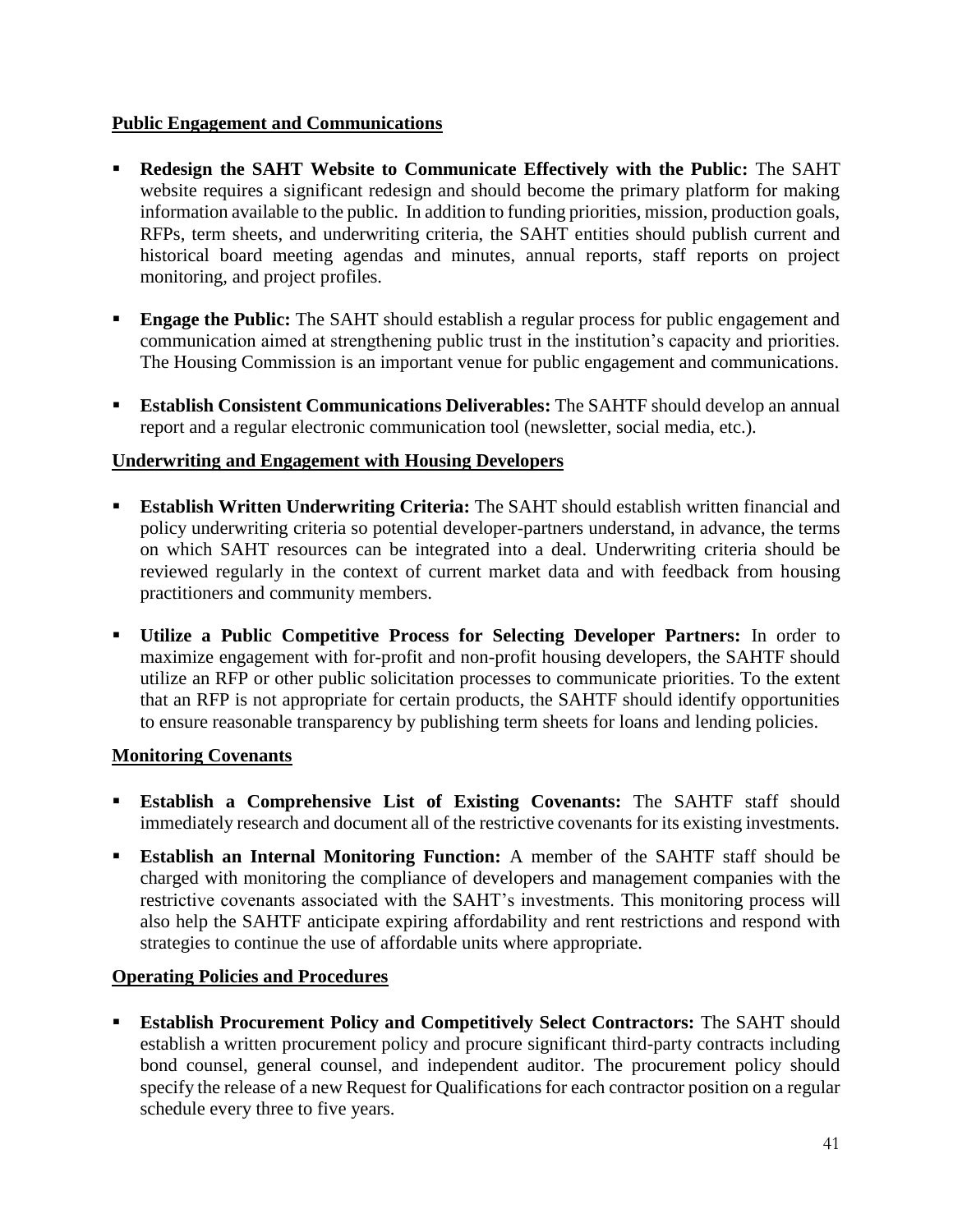- Update Personnel Policy and Operating Procedures: The SAHT should update their current organizational policies and procedures with a written personnel policy and financial operating procedures. Especially as a quasi-governmental entity outside of the City's organization, the SAHTF will need to provide its employees with regularly updated personnel policies to help guide their work. Financial operating procedures in areas such as budget administration, financial reporting, records and information management, and management of trust assets should be developed as well. The SAHTF's current policies and procedures reference managing and preserving trust assets according to the policies and procedures for managing City assets, however staff does not have documentation, or much training related to these City procedures.
- **Establish Written Descriptions and Procedures for Programs and Financial Products:** The SAHTF should create written descriptions and procedures for each program and financial product. For any major program that does not already have an associated procedure already in place by the City, the SAHTF should develop policies and procedures to support staff in implementing programs effectively. Having these in place and easily accessible online will also provide the public with transparent and clear information on program guidelines and priorities.

# **Staffing**

- **Establish an Internal Compliance Function:** SAHTF should establish an internal compliance function to ensure the covenants are monitored in a manner that most effectively meets the agency's mission and policy priorities. This function should go beyond reliance on third party monitoring efforts (such as the State of Texas' monitoring of properties owned by the SAHT-PFC that received support from the LIHTC program) and should include loans, equity investments, bond investments and covenants associated with the SAHT-PFC properties. The SAHTF should review the applicability of covenants by bedroom size within a property in order ensure a mix of unit sizes available to serve low-income families and individuals. Establishing a monitoring system will also allow SAHT to identify projects with a significant number of units with expiring covenants that may require additional action by housing trust entities, COSA or other partner organizations to preserve affordability.
- **Ensure Underwriting Capacity on the SAHTF Staff:** Ensure that at least one staff member has the capacity to financially underwrite a multi-family and single-family projects. As noted in previous sections of this report, the SAHT has traditionally taken the approach of filling a financing gap presented by the developer community, rather than proactively shaping their own products to meet local needs. In order to take a more proactive approach, SAHTF staff must be equipped to engage in product development and financial underwriting. If having an in-house underwriter is not feasible, the SAHTF should consider coordinating with NHSD or engaging with a third-party underwriting service.
- **Reassess Staffing Structure After Realignment of Governance and Strategic Planning:** A new Executive Director should reassess the staffing structure of the SAHTF in light of the changes that are actually undertaken.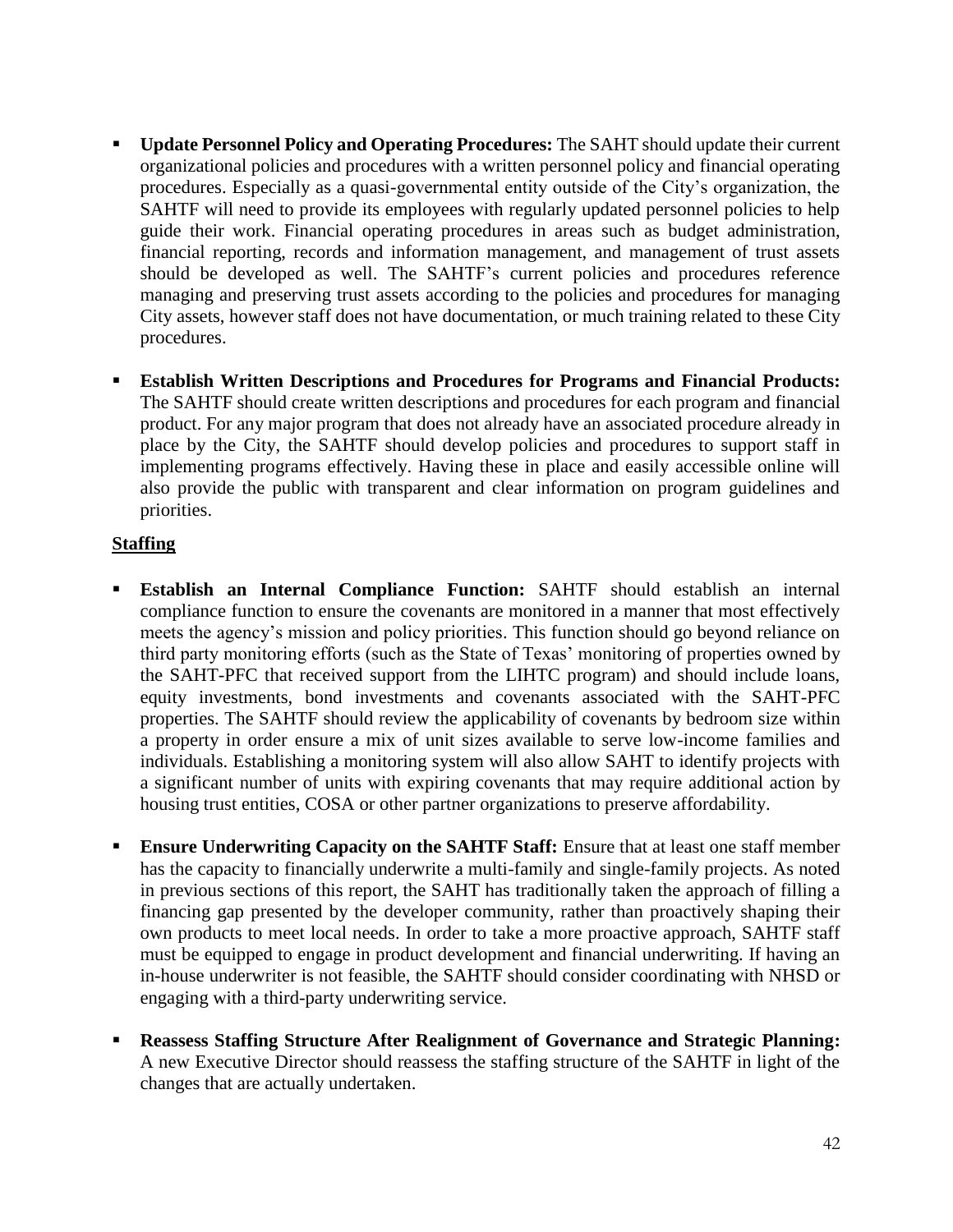▪ **Develop a Training Plan for SAHTF Staff:** The existing staff of the SAHTF should be afforded training opportunities in order to meet the evolving needs of the organization and advance their own professional development.

# **Capitalization and Leverage**

- **A Portion of Revenues from the SAHT-FC and SAHT-PFC Should be Reinvested in the Trust's Financial Corpus:** The revenues of the SAHT-FC and SAHT-PFC are primarily being granted to the City of San Antonio. A portion of these revenues should be reinvested in the financial corpus of the SAHT.
- **COSA Should Consider Investing in the Financial Corpus of the SAHT:** After strengthening the capacity of the SAHT with appropriate changes and enhancements to governance, policy, strategic planning, staffing, and operating procedures, the City of San Antonio should consider contributing to the SAHT financial corpus.
- **Utilize Trust Corpus to Leverage Private Investment:** Under a new Executive Director and Board structure, the SAHT should explore leveraging private capital in a structured fund in which public dollars provide "first loss" protection or other risk mitigation mechanism in exchange for private capital being used for a clear public purpose.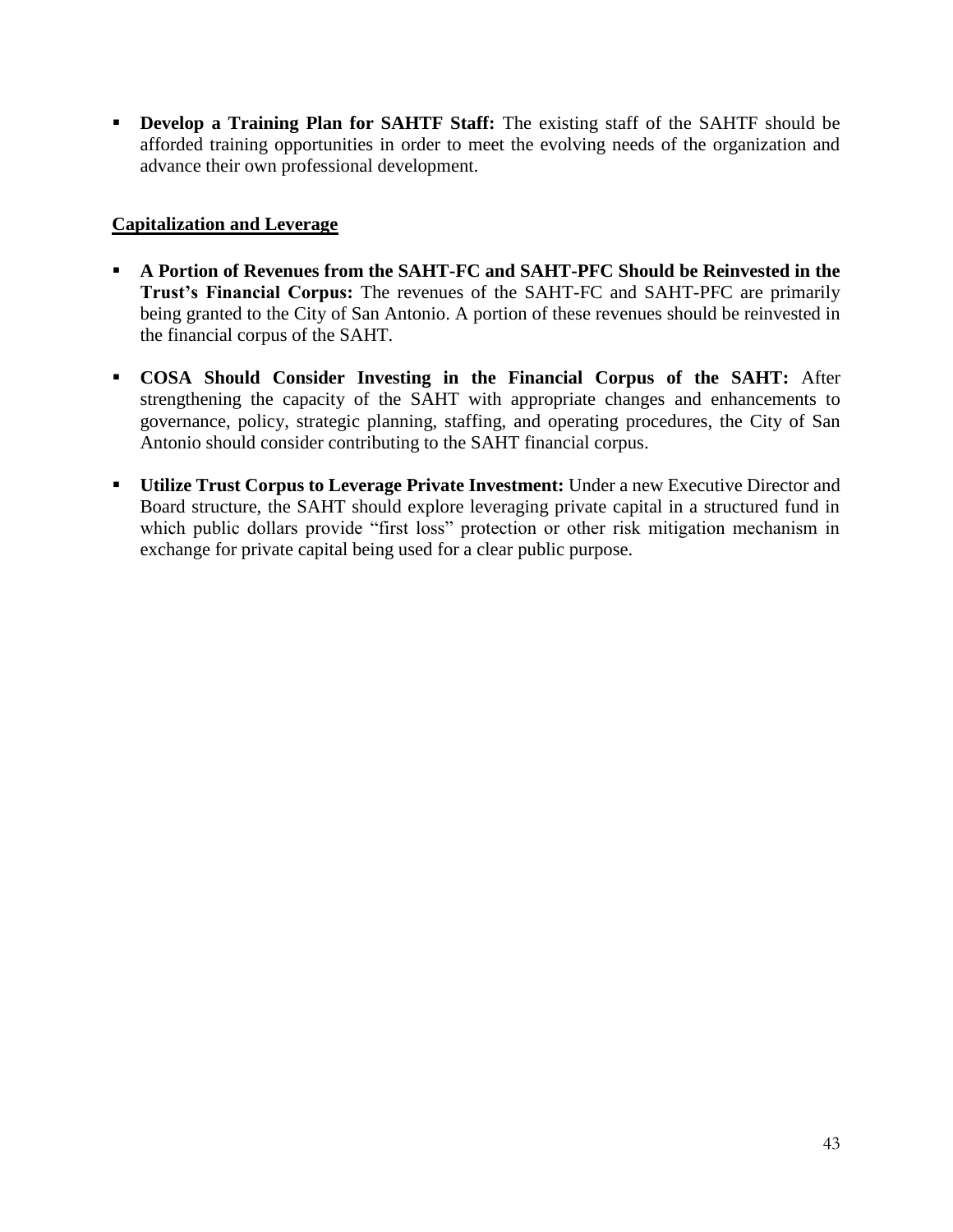# **A. Interviews Conducted**

|                  | <b>City/Organization</b>                                                                    | <b>Name</b>                                      | <b>Title</b>                                                                                                               | <b>Date</b> |
|------------------|---------------------------------------------------------------------------------------------|--------------------------------------------------|----------------------------------------------------------------------------------------------------------------------------|-------------|
| 1.               | <b>Texas State Affordable</b><br><b>Housing Corporation</b><br>(TSAHC)                      | David Danenfelzer                                | Senior Director,<br><b>Development Finance</b>                                                                             | 3/19/2019   |
| 2.               | <b>City of Austin</b><br>Neighborhood Housing<br>& Community<br>Development                 | Alex Zamora;<br>Jonathan Tomko;<br>Mandy De Mayo | Chief Admin Officer;<br><b>Action Housing Policy</b><br>and Planning Manager;<br>Community<br>Development<br>Administrator | 4/9/2019    |
| 3.               | City of Los Angeles<br><b>Affordable Housing</b><br><b>Managed Pipeline</b>                 | <b>Tim Elliot</b>                                | <b>Community Housing</b><br>Programs Manager                                                                               | 4/12/2019   |
| $\overline{4}$ . | City of Knoxville Multi-<br>family Affordable<br><b>Rental Development</b>                  | Janna Cecil                                      | <b>Housing Manager</b>                                                                                                     | 5/3/2019    |
| 5.               | <b>East Tennessee</b><br>Foundation, Knoxville<br><b>Affordable Housing</b><br><b>Trust</b> | Becky Wade;<br>Jeanne Campbell                   | Community<br>Development Director;<br>Financial/Administrative<br>Officer                                                  | 5/3/2019    |
| 6.               | City of Philadelphia<br>Division of Housing and<br>Community<br>Development                 | Melissa Long                                     | Director                                                                                                                   | 5/3/2019    |
| 7.               | <b>City of Nashville</b><br>Mayor's Office                                                  | Hannah Davis                                     | <b>Affordable Housing</b><br>Program Manager                                                                               | 5/16/2019   |
| 8.               | City of New Orleans                                                                         | <b>Brian Lawlor</b>                              | Former Director of<br>Housing Policy &<br>Community<br>Development                                                         | 5/16/2019   |
| 9.               | Mi Casa, Inc.<br>(Washington,<br>D.C./Baltimore, MD)                                        | Fernando Lemos                                   | <b>Executive Director</b>                                                                                                  | 4/8/2019    |
| 10.              | City of Seattle Office of<br>Housing                                                        | Laurie Olson                                     | Loan Manager                                                                                                               | 4/5/2019    |
| 11.              | San Luis Obispo<br>Housing Trust Fund                                                       | <b>Jerry Rioux</b>                               | <b>Executive Director</b>                                                                                                  | 6/21/2019   |
| 12.              | <b>Housing Trust Silicon</b><br>Valley                                                      | Julie Mahowald                                   | <b>Chief Financial Officer</b>                                                                                             | 7/19/2019   |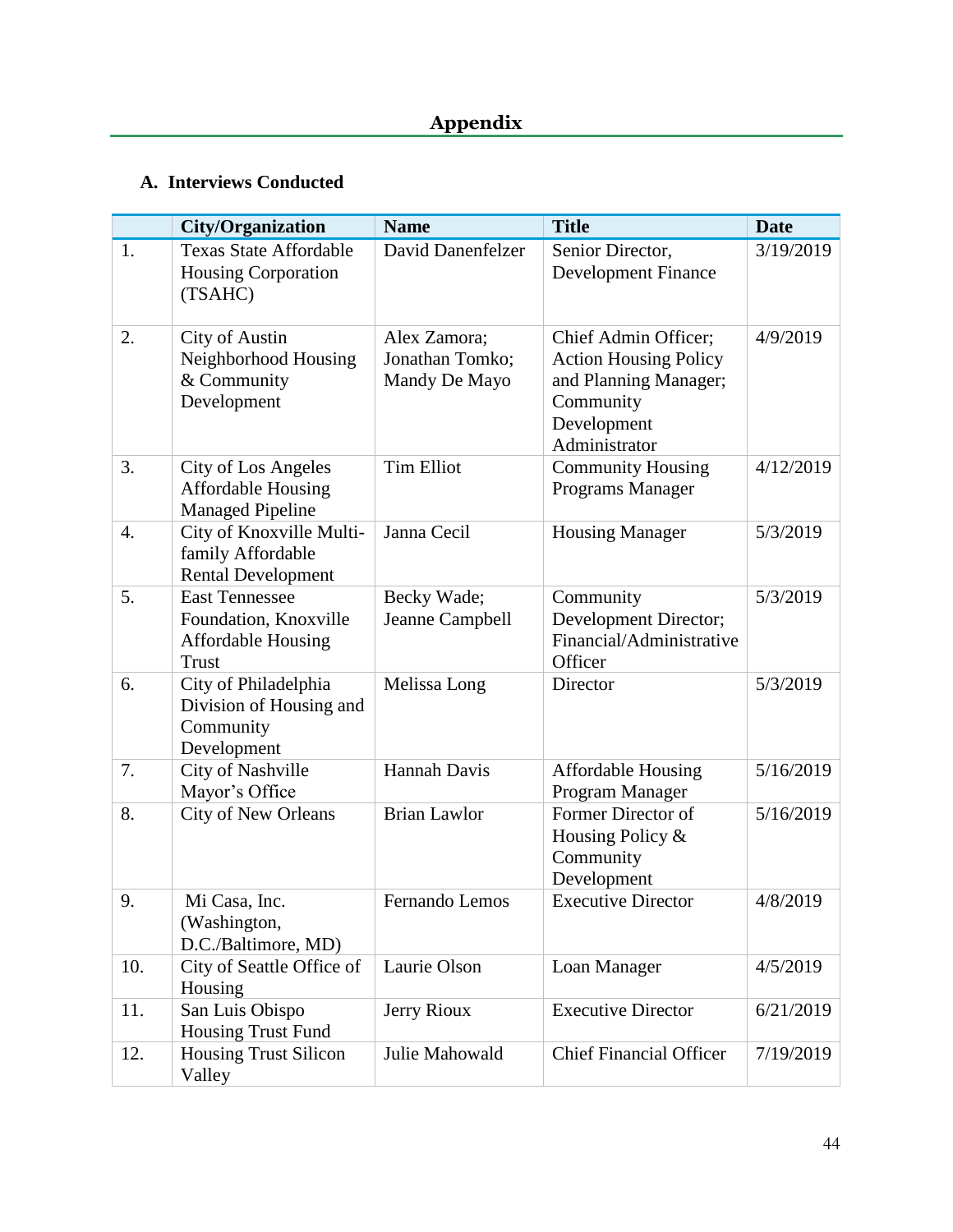| 13. | <b>LISC San Antonio</b>                       | Leilah Powell,                        | <b>Executive Director;</b>    | 6/5/2019  |
|-----|-----------------------------------------------|---------------------------------------|-------------------------------|-----------|
|     |                                               | Alice Salinas,                        | Senior Program Officer;       |           |
|     |                                               | Lori Hall                             | Program Officer               |           |
| 14. | J.P. Morgan Chase                             | Cecile Chalifour                      |                               | 3/22/2019 |
|     | Community                                     | and Malcolm                           |                               |           |
|     | Development                                   | Johnson                               |                               |           |
| 15. | Prudential                                    | Daryl Shore                           | Director, Inclusive           | 5/13/2019 |
|     |                                               |                                       | Communities                   |           |
| 16. | <b>Wells Fargo</b>                            | Laura Cabanilla                       | VP of Community               | 6/6/2019  |
|     |                                               |                                       | Relations and                 |           |
|     |                                               |                                       | Community                     |           |
|     |                                               |                                       | Development                   |           |
| 17. | San Antonio Housing                           | <b>Timothy Alcott</b>                 | Real Estate and Legal         | 5/1/2019  |
|     | Authority                                     |                                       | Services Officer              |           |
| 18. | The NRP Group                                 | Debra Guerrero                        | VP of Governmental<br>Affairs | 6/3/2019  |
| 19. |                                               |                                       | <b>Executive Director and</b> | 5/17/2019 |
|     | Prospera Housing<br><b>Community Services</b> | Gilbert Piette, Brad<br>McMurry, Ryan | CEO; VP of Asset              |           |
|     |                                               | Lucas                                 | Management                    |           |
| 20. | <b>Alamo Community</b>                        | Jennifer Gonzalez                     | <b>Executive Director</b>     | 6/5/2019  |
|     | Group                                         |                                       |                               |           |
| 21. | Affordable Central                            | David Steinwedell                     | <b>CEO</b>                    | 5/23/2019 |
|     | <b>Texas/Austin Housing</b>                   |                                       |                               |           |
|     | Conservancy                                   |                                       |                               |           |
| 22. | Habitat for                                   | Natalie Griffith;                     | President and CEO;            | 5/17/2019 |
|     | Humanity/Cross Timber                         | Michael Taylor                        | Vice President of Land        |           |
|     | Homes                                         |                                       | and Program                   |           |
|     |                                               |                                       | Development                   |           |
| 23. | San Antonio Housing                           | <b>SAHOC</b> members                  |                               | 5/11/2019 |
|     | <b>Oversight Coalition</b>                    |                                       |                               |           |
|     | (SAHOC)                                       |                                       |                               |           |
| 24. | Office of the City                            | Jameene Williams;                     |                               | 2/12/19   |
|     | Attorney                                      | <b>Scott Zimmerer</b>                 |                               |           |
| 25. | Former Executive                              | John Kenny                            | <b>SAHT</b>                   | 3/6/2019  |
|     | Director                                      |                                       |                               |           |
| 26. | Legal counsel (SAHT-                          | <b>James Plummer</b>                  | <b>Bracewell LLP</b>          | 4/24/2019 |
|     | PFC and SAHT-FC)                              |                                       |                               |           |
| 27. | <b>SAHT Board Member</b>                      | John Whitsett                         | District 10                   | 5/14/2019 |
|     |                                               |                                       | Representative                |           |
| 28. | <b>SAHT Board Member</b>                      | Laura Martinez                        | President, District 5         | 5/1/2019  |
|     |                                               |                                       | Representative                |           |
| 29. | <b>SAHT Board Member</b>                      | <b>Randy Rice</b>                     | Vice President, District      | 5/1/2019  |
|     |                                               |                                       | 7 Representative              |           |
| 30. | <b>SAHT Board Member</b>                      | Estrella Garcia-                      | District 3 Representative     | 5/6/2019  |
|     |                                               | Diaz                                  |                               |           |
| 31. | <b>SAHT Board Member</b>                      | Paul DeManche                         | District 1 Representative     | 5/6/2019  |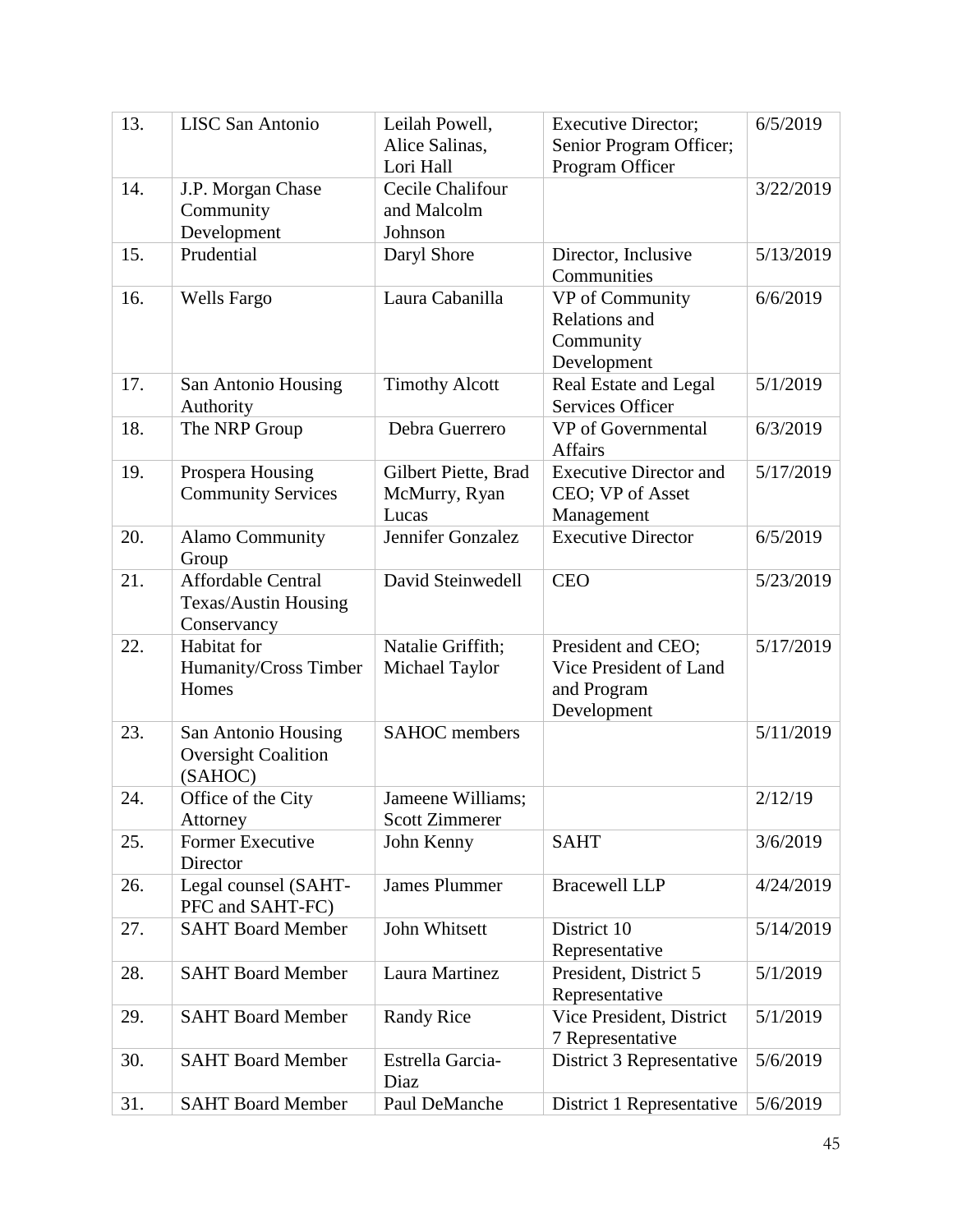| 32. | <b>SAHT</b> Foundation staff | Nicole Collazo, | Assistant Director, Asset   6/5/2019 |           |
|-----|------------------------------|-----------------|--------------------------------------|-----------|
|     |                              | John Hernandez  | Manager (Multi-Family)               |           |
| 33. | Legal counsel (SAHTF)        | Robert Wilson   | Sanchez & Wilson,                    | 6/11/2019 |
|     |                              |                 | <b>PLLC</b>                          |           |

# **B. Resources**

The following list provides notable examples of program documentation, policies and procedures, and publicly available resources from housing trust funds that were researched in the preparation of this report.

# ▪ **Policies and Procedures**

- o City of Los Angeles
	- https://hcidla.lacity.org/2018-affordable-housing-managed-pipelineregulations-rev-11-9-2018

# **Request for Proposals**

- o City of Minneapolis
	- http://www.ci.minneapolis.mn.us/www/groups/public/@cped/documents/ webcontent/wcmsp-217464.pdf
- o City of Denver
	- https://www.denvergov.org/content/dam/denvergov/Portals/690/Funding% 20Opportunities/HO%20FINAL%208.31.18%202019%20Housing%20N OFA%20Proposal%20Guidelines.pdf

# ▪ **Proposal Scoring Sheet**

- o City of Minneapolis
	- http://www.ci.minneapolis.mn.us/www/groups/public/@cped/documents/ webcontent/wcmsp-217465.pdf

# ▪ **Investment Term Sheets**

- o City of Denver
	- https://www.denvergov.org/content/dam/denvergov/Portals/690/Housing/1 %20Affordable%20Housing%20Financing%20Products%20- %202017.pdf
- o Housing Trust Silicon Valley
	- https://housingtrustsv.org/wp-content/uploads/2014/05/MFLP-150914- Short-Term-Loan-Pools.pdf
	- **Internal internal https://housingtrustsv.org/wp-content/uploads/2014/05/MFLP-150914-**Term\_Mezz.pdf

# ▪ **Sample Housing Websites**

- o City of Seattle
	- http://www.seattle.gov/underoneroof/
	- https://www.seattle.gov/affordable
- o Polk County, Iowa
	- https://www.pchtf.org/about-us/mission-and-vision/
- o City of Los Angeles map of housing trust properties
	- http://hcidapp.lacity.org/ahtfViewer1/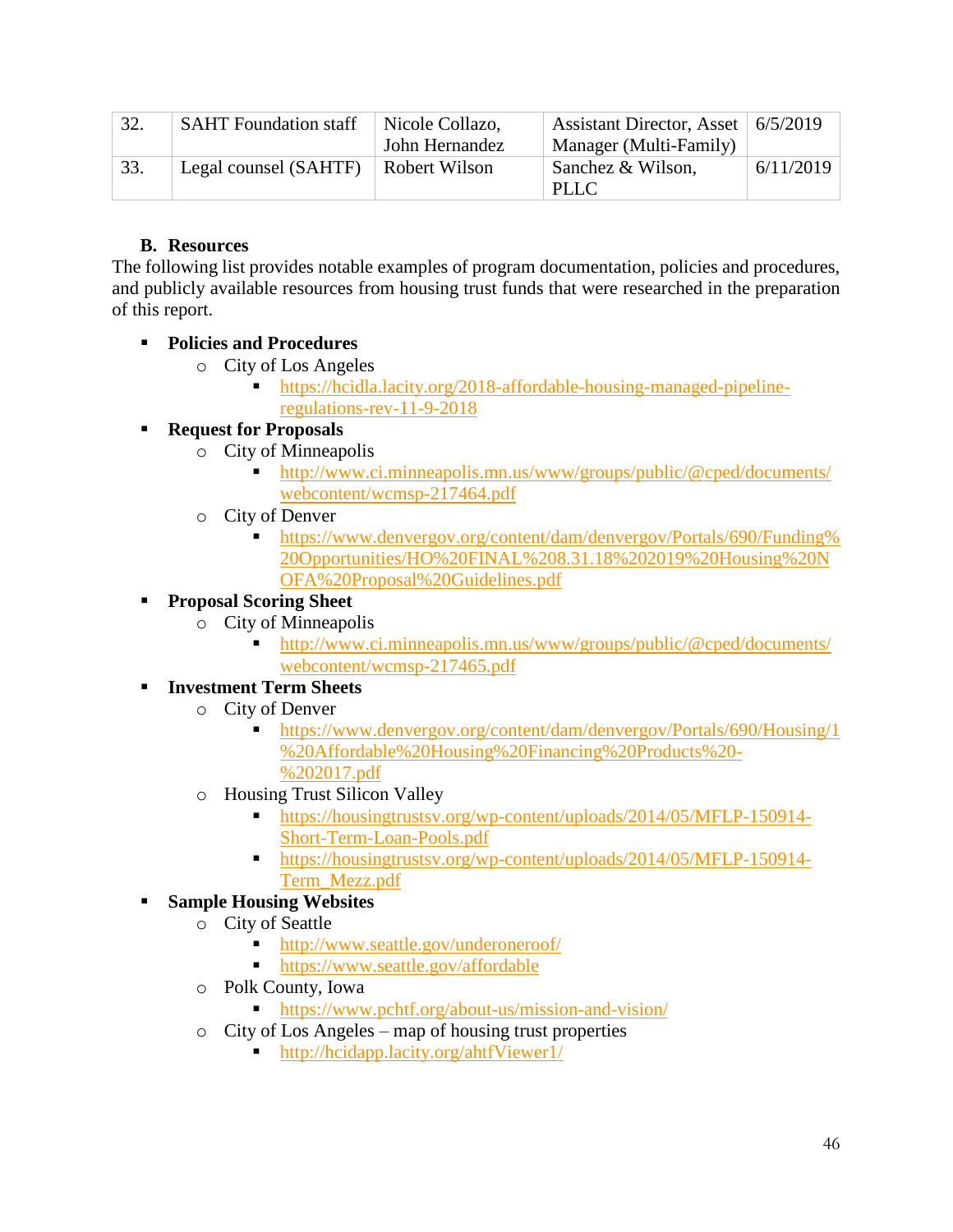### **C. Selection Criteria for SAHTF Community Representative Board Members**

The realignment of the San Antonio Housing Trust (SAHT) and its three affiliated legal entities' governance structure (SAHT Foundation, SAHT Public Facility Corporation, and SAHT Finance Corporation) is a key recommendation made in the organizational assessment of the SAHT conducted by NALCAB for the City of San Antonio. Under the newly realigned structure, the SAHTF Board would comprise the five City Council members who also sit on the SAHT-FC and SAHT-PFC along with six non-Council members, nominated by the Mayor. With the proposed changes to the governance structure, the SAHTF board will need to further define the types of expertise and representation that should be present within the six non-Council board member positions.

**As a quasi-government board, the SAHTF's proposed board composition will allow the board to provide advisory support to the City Council board members and also retain some responsibilities demanded by a typical private non-profit board.** Board members of a private non-profit board have the following basic responsibilities:

- Determine, understand, and promote the mission, purpose, policies, programs, and needs of the SAHT and the constituencies it serves.
- Monitor and assess programs.
- Develop, implement, and evaluate the organization's strategic plan.
- Ensure strong fiduciary oversight, annual budget adoption, and financial management.
- Actively serve on at least one committee and engage in committee special assignments.
- Fundraise for the organization. However, in the case of the SAHTF, this make take on a different form where a fundraising subcommittee that does not consist of council members, works to identify and secure financial resources and partnerships.
- Hire and evaluate Executive Director/ CEO.
- Recruit and orient new board members.
- Assess board performance.
- Serve as advocates for the SAHT in the community and actively participate in local discussions on affordable housing and housing policy in San Antonio and at the state level.

**Community representation from served constituencies could be integrated into the board, however many housing trust funds in other cities do not always adopt this practice.** Typically, the housing trust funds with boards in the form of advisory boards were found to have representation from community members whose neighborhoods were served by their local housing trust fund programs. Municipal staff added capacity and expertise by playing a more prominent role in decision-making and final approval of projects. Private funds tended not to have any community representation of this form.

As referenced in the report, NALCAB suggests that at least half (3 of 6) of the non-Council representative board positions be filled by community representatives. Detailed below are example criteria to be considered for community representative positions, mainly dependent on the forthcoming SAHT strategic plan: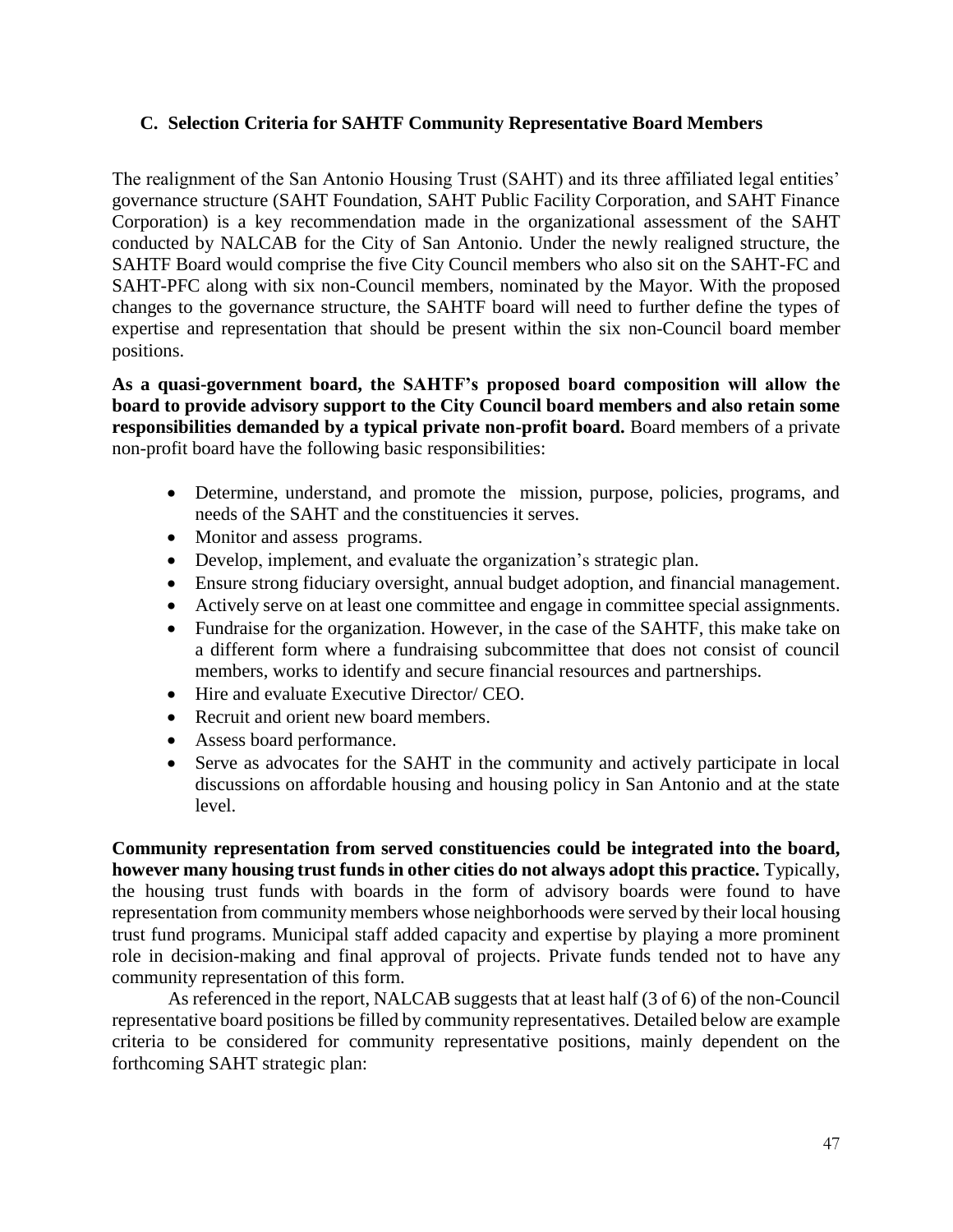- Must reside within the city of San Antonio.
- Possess knowledge of housing programs. Assessing the level of housing knowledge needed will depend on what the SAHTF's goals are and ensuring that expertise is aligned with the organization's strategic plan. Possessing knowledge of housing programs can take many forms such as:
	- o Professional experience in industries linked to deploying safe, quality, affordable housing such as construction, property management, architecture, consumer financial protection, and social services.
	- o Community organizing experience around areas such as securing affordable housing and preventing displacement.
	- o Direct participation in housing programs. Residents and small businesses impacted by the SAHTF's programs could also be considered.
	- o Experience informed by conducting research on housing markets, subsidies, financing, etc.
	- o Experience in directly developing or advocating for projects and policies at the intersection of housing, transit development, climate resiliency, and healthcare.
- Mix between renters and homeowners.
- Diverse incomes, that align with the income requirements of the programs offered by the SAHTF.
- Diversity in race, ethnicity, gender and age.
- Represent vulnerable and/or underserved populations.

### **For those interviewed housing trust funds, board composition and skill were aligned to fit the mission, programs, and strategic direction each housing trust fund had set for itself.**

For example, as a private non-profit fund the Housing Trust Silicon Valley provides financing for multi-family and some single-family development. Their board has members from different financial services sectors whose skills can be used to serve on the organization's credit committee and provide staff with recommendations and final approval on loans. Boards must identify both the field of expertise and level of involvement needed from their board members in order to advance their organization. As with most governing boards, a well-developed committee structure helps to ensure appropriate consideration of matters. The new board member recruitment process should consider gaps in current or future board committees as well. The SAHTF currently has listed five committees in its Board Member Book for FY2018-2019: personnel committee, loan committee, new initiatives committee, trust assistance oversight committee, and energy initiatives committee.

The SAHTF board may contribute guidance on designing community representative positions to help inform the Mayor's appointment process. Community representative positions should be designed based on the SAHTF's future strategic plans and product offerings. For example, if the SAHTF will engage primarily in multi-family development for low- to median-income households, then the SAHTF board should comprise both members with expertise in multi-family housing financing and community members who represent constituencies that the SAHT will target through these programs. The SAHTF can take some first steps towards informing this process by determining its board skills and knowledge needs with a board matrix that lists board members and their respective skills. A matrix can help point to gaps and needs in terms of skill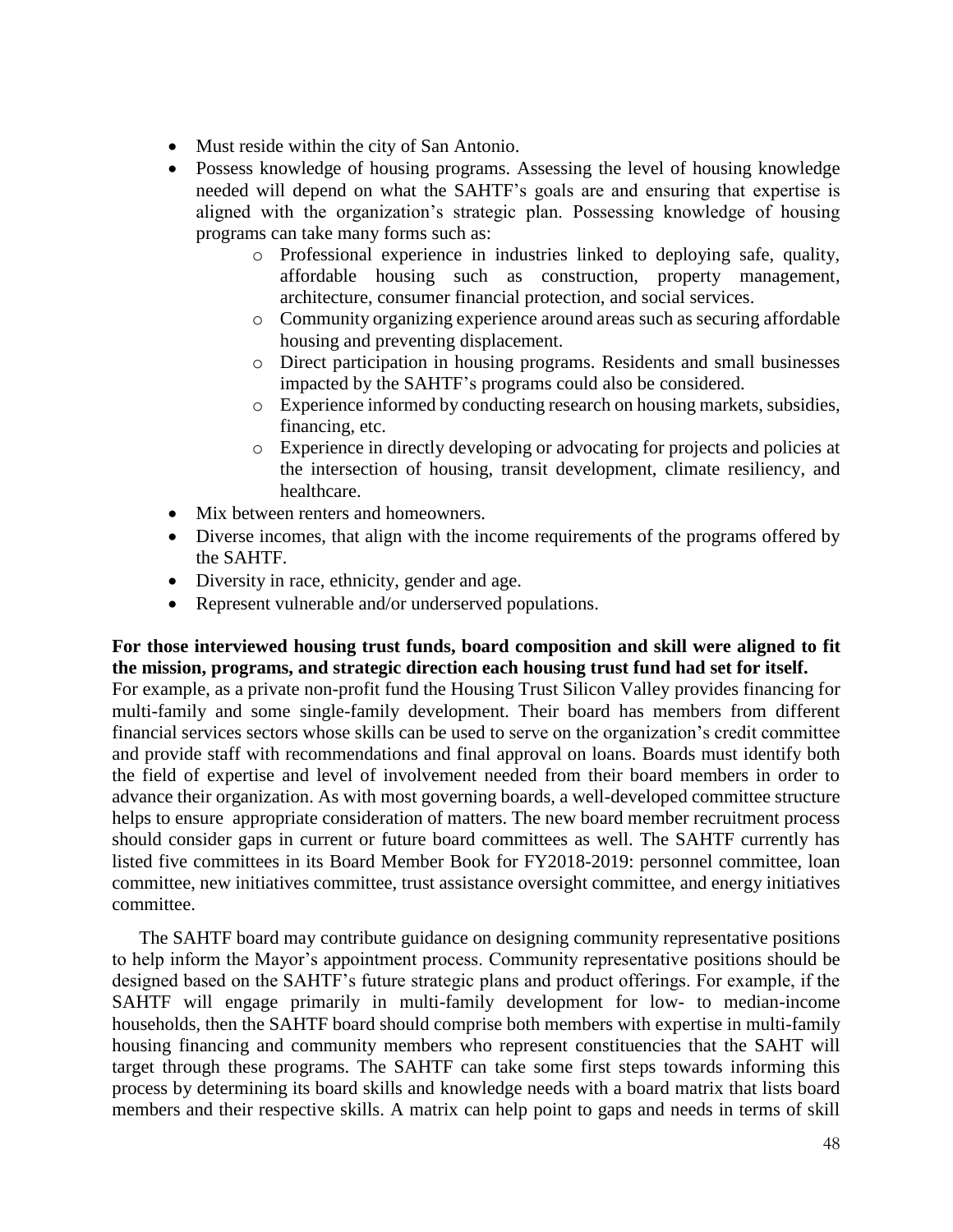and also sociodemographic representation. Here are is a list of assets and expertise that could be considered in a skill matrix for the SAHTF board:

- **i. Administration/Management/Human Resources** Experience in day-to-day management and operations of a complex organization; helping SAHTF acquire and retain the best talent possible.
- **ii. Business /Strategic Planning** Skill in identifying organizational outcomes and impacts and the optimal activities, strategies, and resources to achieve them.
- **iii. Community Development and Neighborhood Revitalization** Evidence of work with neighborhoods and stakeholders to identify assets and use them creatively to address local issues; creating opportunities to build social inclusion and equality; engaging in housing, infrastructure revitalization, and other community development initiatives.
- **iv. Community Engagement** Active education, advocacy, community organizing, and policy work within the community on issues that affect the community.
- **v. Knowledge of/Relationships with Communities SAHT Serves** Understanding the community, our residents, small businesses and/or other stakeholders.
- **vi. Relationships/Connections/Memberships** Possessing personal or professional relationships that will benefit the SAHTF, its constituents, and work (e.g. funders, partners, elected officials, advocates) or memberships in trade, civic, or social organizations.
- **vii. Financial Management and Accounting** Experience in fund management, budgeting, creating or reading financial statements such as balance sheets, statements of activities, audits, etc.
- **viii. Program Evaluation and Compliance** Interest and experience in measuring the impacts of non-profit programs and alignment with SAHTF's strategic plan; ensuring SAHTF is collecting correct and relevant data, maintaining correct files, and submitting timely and accurate reports to funders.
- **ix. Real Estate Development and Affordable Housing Financing**  Significant familiarity with the tools, processes, and mechanisms in affordable housing design, funding, construction and management at the local, state, and federal level. Depending upon SAHTF's set priorities this could include individuals experienced with financing and developing new construction, preservation, single-family, multi-family and mixed-use development. For example, if the SAHTF will target multi-family it should prioritize having expertise in the tools used to develop this housing type such as: Low-Income Housing Tax Credits (LIHTC), Historic Tax Credits, and local or state sources such as Tax Increment Financing.
- **x. Property and Asset Management** Knowledge of acquisition, oversight, and disposition of real estate that achieve the Trust's goals; understanding of day-to-day administration of real estate; knowledge of public/private policies and constraints, and professional property management standards.
- **xi. Banking/Lending** Deep understanding of financial products and services needed by SAHTF constituents (e.g. lines of credit, construction loans) and knowledge of investment banking in the real estate sector.
- **xii. Legal** Knowledge of the legal aspects and constraints of business and community development (e.g. corporate/business, real estate/construction, human rights, and/or employment law).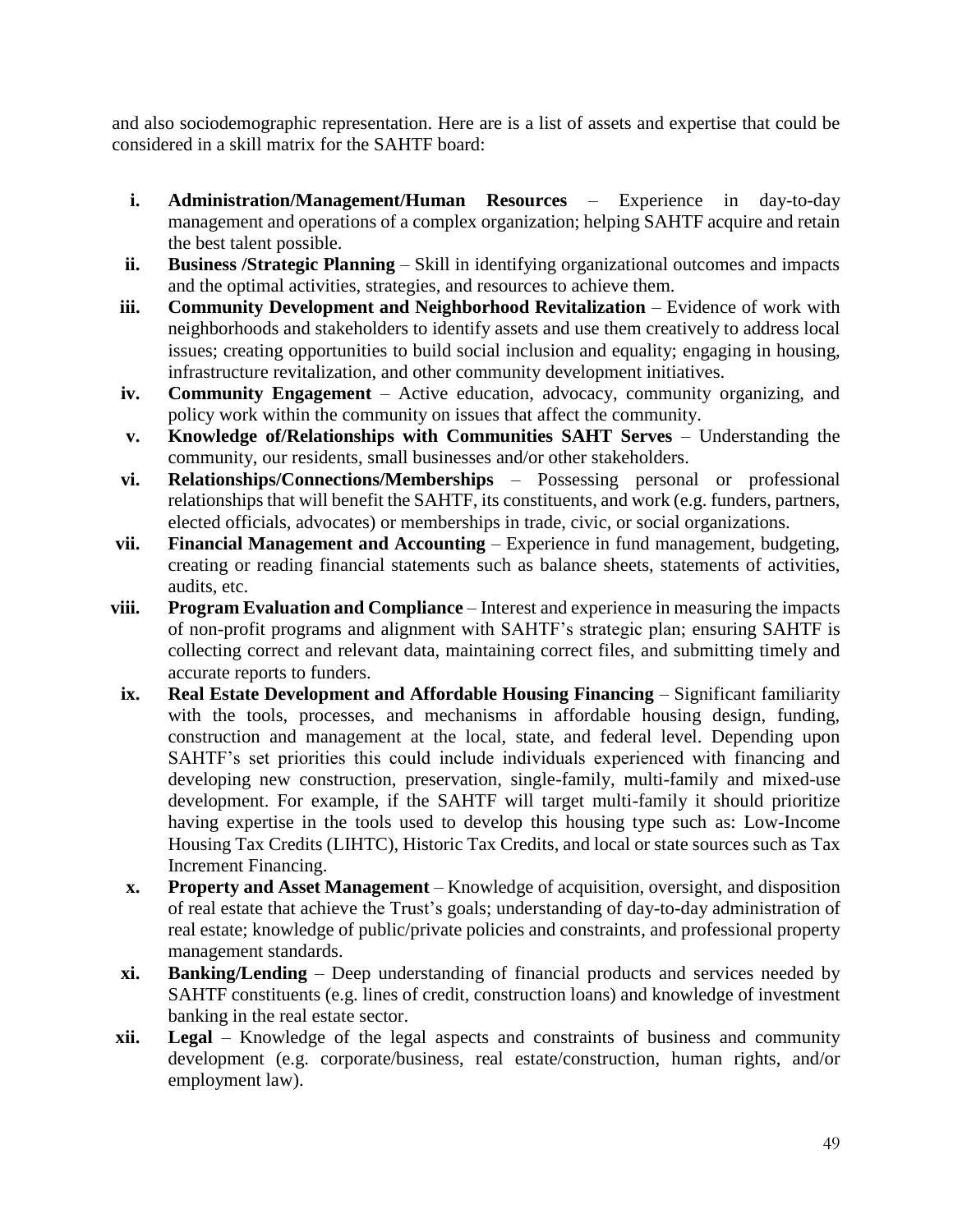- **xiii. Fundraising and Resource Development**  Experience with grant-writing and/or donor identification; experience in pursuing both equity and debt opportunities.
- **xiv. Marketing/Public Relations** Skill in crafting and telling the SAHT's story, identifying key audiences and messages and best approaches to quantify impact; an understanding of the value of social media.
- **xv. Technology** IT expertise (hardware, software, operating systems, computer networks, social media, and/or telecommunications and other resources for disseminating and storing information)
- **xvi. Multi-lingual and Culturally Competent** Possesses cultural awareness and knowledge as it relates to how different populations access housing opportunities or encounter housing barriers; speaks more than one language.
- **xvii. Other** What other skills, expertise, abilities, etc. are key to the SAHTF board's success and oversight?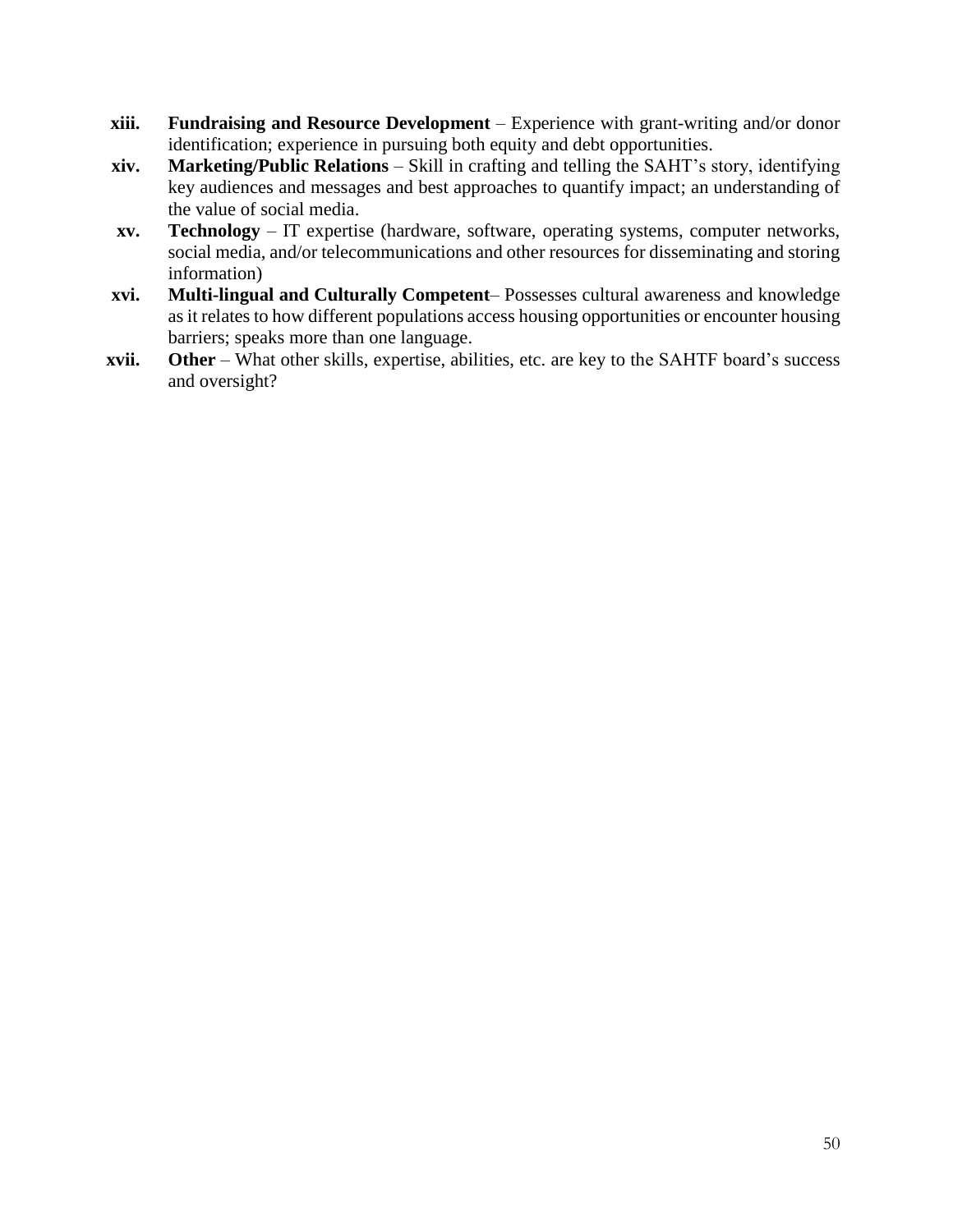### **D. SAHTF-PFC and SAHT-FC Projects**

Please note that information on additional sources of public investment and expiration terms of affordability covenants are not listed, as they were not consistently available for all projects listed below.

# **SAHT-PFC and SAHT-FC Project Listing by Unit Affordability**

AMI = Area Median Income. The 2019 Area Median Income for the San Antonio – New Braunfels Metropolitan Statistical Area (MSA) is \$71,000 (HUD).  $F =$ Finalized

C = Under Construction

 $I = Inducement$ 

| #              | Project                           | <b>Status</b>             | Complete   | Address                                     | Sponsor<br>Project    | Corporation | <b>Total Units</b> | 30% АМІ<br>Units at | Units at<br>50% AMI | Units at<br>60% AMI | <b>NMI</b><br>đ<br>Units<br>80% | Rate Units<br>Market | Value<br>$\bigoplus$<br>Total | <b>Bond</b> Issue |
|----------------|-----------------------------------|---------------------------|------------|---------------------------------------------|-----------------------|-------------|--------------------|---------------------|---------------------|---------------------|---------------------------------|----------------------|-------------------------------|-------------------|
|                | Acme Road                         | $\boldsymbol{\mathrm{F}}$ | 5/9/2018   | 527 S. Acme Rd.<br>SA, TX 78237             | NRP Group             | PFC/<br>FC  | 324                |                     | 8                   | 316                 |                                 |                      | \$44,573,570                  | \$23,200,000      |
| $\overline{2}$ | Cevallos Lofts                    | $\boldsymbol{\mathrm{F}}$ | 11/1/2012  | 301 E. Cevallos<br>SA, TX 78204             | NRP Group             | PFC/<br>FC  | 252                |                     | 63                  |                     | 63                              | 126                  | \$36,054,493                  | \$20,935,000      |
| 3              | Esperanza at Palo<br>Alto         | $\boldsymbol{\mathrm{F}}$ | 3/30/2017  | 12305 SW Loop<br>410 SA, TX<br>78224        | NRP Group             | PFC/<br>FC  | 322                |                     | 4                   | 318                 |                                 |                      | \$41,083,412                  | \$19,540,000      |
| $\overline{4}$ | Freedom Hills<br>Ranch            | $\mathbf{F}$              | 1/31/2018  | 6010 Ray Ellison<br>Dr. SA, TX 78242        | HomeSpring            | PFC/<br>FC  | 252                |                     |                     | 252                 |                                 |                      | \$33,466,311                  | \$17,150,000      |
| 5              | <b>Masters Ranch</b>              | $\mathbf{F}$              | 1/1/2017   | 3435 E.<br>Southcross Blvd.<br>SA, TX 78223 | HomeSpring            | PFC/<br>FC  | 252                |                     | 3                   | 234                 |                                 | 15                   | \$30,631,694                  | \$15,500,000      |
| 6              | Oak Valley                        | $\boldsymbol{\mathrm{F}}$ | 5/15/2019  | 12607 Judson Rd.<br>SA, TX 78233            | Pedcor<br>Investments | PFC/<br>FC  | 192                | $\overline{2}$      |                     | 190                 |                                 |                      | \$38,085,791                  | \$21,541,600      |
| $\tau$         | The Baldwin at<br>St. Paul Square | $\mathbf{F}$              | 10/30/2018 | 239 Crockett St.<br>SA, TX 78205            | NRP Group             | <b>PFC</b>  | 271                |                     |                     |                     | 136                             | 135                  | \$48,433,744                  |                   |
| 8              | The Upton at<br>Longhorn Quarry   | $\mathbf{F}$              | 12/15/2017 | 4906 Wurzbach<br>Parkway SA, TX<br>78233    | NRP Group             | <b>PFC</b>  | 305                |                     |                     |                     | 156                             | 149                  | \$38,187,121                  |                   |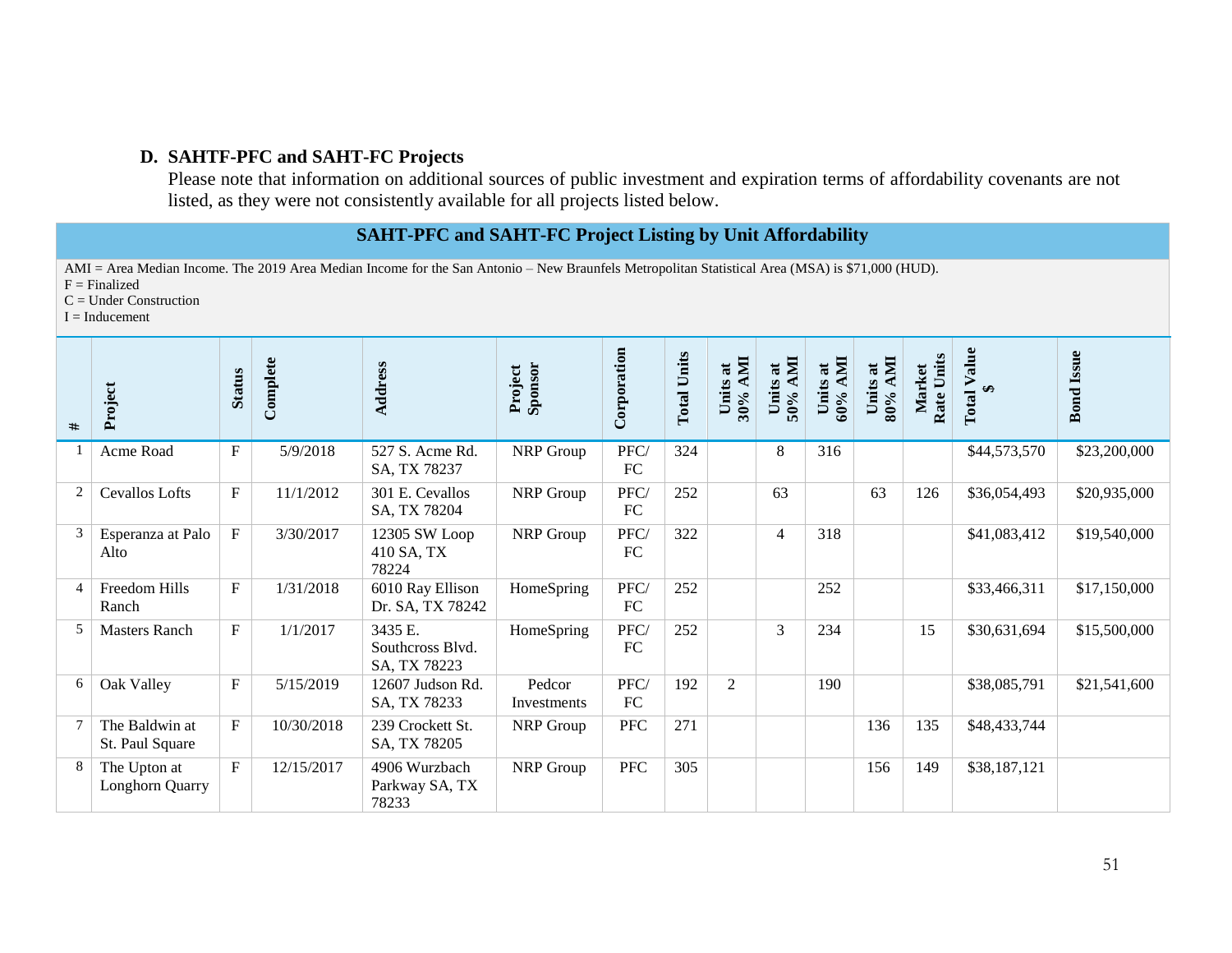| #  | Project                             | <b>Status</b> | Complete  | Address                                           | Sponsor<br>Project        | Corporation            | <b>Total Units</b> | 30% AMI<br>$\overline{\mathbf{a}}$<br><b>Units</b> | Units at<br>50% AMI | $60\%$ AMI<br>Units at | 80% AMI<br>Units at | Rate Units<br>Market | <b>Total Value</b><br>$\bullet$ | <b>Bond</b> Issue |
|----|-------------------------------------|---------------|-----------|---------------------------------------------------|---------------------------|------------------------|--------------------|----------------------------------------------------|---------------------|------------------------|---------------------|----------------------|---------------------------------|-------------------|
| 9  | Woodlawn<br>Ranch                   | $\mathbf{F}$  | 12/1/2012 | 330 W. Cheryl<br>SA, TX 78228                     | HomeSpring                | PFC                    | 252                | 10                                                 | 90                  | 100                    |                     | 52                   | \$32,332,935                    |                   |
| 10 | <b>Broadway Jones</b><br>Apartments | $\mathsf{C}$  |           | 1011 Broadway<br>Jones Avenue                     | NRP Group                 | <b>PFC</b>             | 283                |                                                    |                     |                        | 142                 | 141                  | \$56,115,149                    |                   |
| 11 | Brookwood                           | $\mathbf C$   |           | 9015 Ingram Road<br>SA, TX 78245                  | 210DG                     | PFC/<br>FC             | 197                |                                                    | 99                  |                        |                     | 98                   | \$31,712,227                    | \$18,000,000      |
| 12 | Copper Pointe                       | $\mathbf C$   |           | 6400 S. New<br>Braunfels Ave.<br>SA, TX 78223     | <b>LDG</b><br>Development | <b>PFC</b>             | 252                |                                                    |                     |                        | 126                 | 126                  | \$40,220,093                    |                   |
| 13 | Lord Road<br>Apartments             | $\mathbf C$   |           | 4835 Lord Rd.<br>SA, TX 78220                     | NRP Group                 | PFC/<br>FC             | 324                |                                                    | 5                   | 319                    |                     |                      | \$48,610,408                    | \$24,000,000      |
| 14 | Montebella II                       | $\mathbf C$   |           | 5415 North Foster<br>Rd. SA, TX<br>78244          | NRP Group                 | <b>PFC</b>             | 321                |                                                    |                     |                        | 161                 | 160                  | \$37,167,172                    |                   |
| 15 | St. John's                          | $\mathbf C$   |           | 222 E. Mitchell<br>SA, TX 78210                   | 210DG                     | PFC/<br>FC             | 228                |                                                    |                     | 176                    |                     | 52                   | \$39,537,921                    | \$23,000,000      |
| 16 | Trails at Leon<br>Creek             | $\mathbf C$   |           | 7615 Bandera Rd.<br>SA, TX 78250                  | Pedcor<br>Investments     | PFC/<br>${\rm FC}$     | 344                |                                                    |                     | 344                    |                     |                      | \$66,674,201                    | \$35,000,000      |
| 17 | <b>West Cevallos</b>                | $\mathbf C$   |           | West Cevallos &<br>West Peden St.<br>SA, TX 78204 | NRP Group                 | <b>PFC</b>             | 320                |                                                    |                     |                        | 160                 | 160                  | \$55,819,500                    |                   |
| 18 | <b>Alsbury Park</b>                 | $\bf{I}$      |           | 231 Noblewood<br>Dr. SA TX                        | Versa<br>Development      | PFC/F<br>$\mathcal{C}$ | 240                |                                                    |                     | 240                    |                     |                      | \$34,668,000                    | \$20,000,000      |
| 19 | Culebra Creek                       | $\bf{I}$      |           | FM 1560 & FM<br>471 SA, TX<br>78253               | Pedcor                    | PFC/<br>FC             | 312                |                                                    |                     | 312                    |                     |                      | \$63,157,635                    | \$36,000,000      |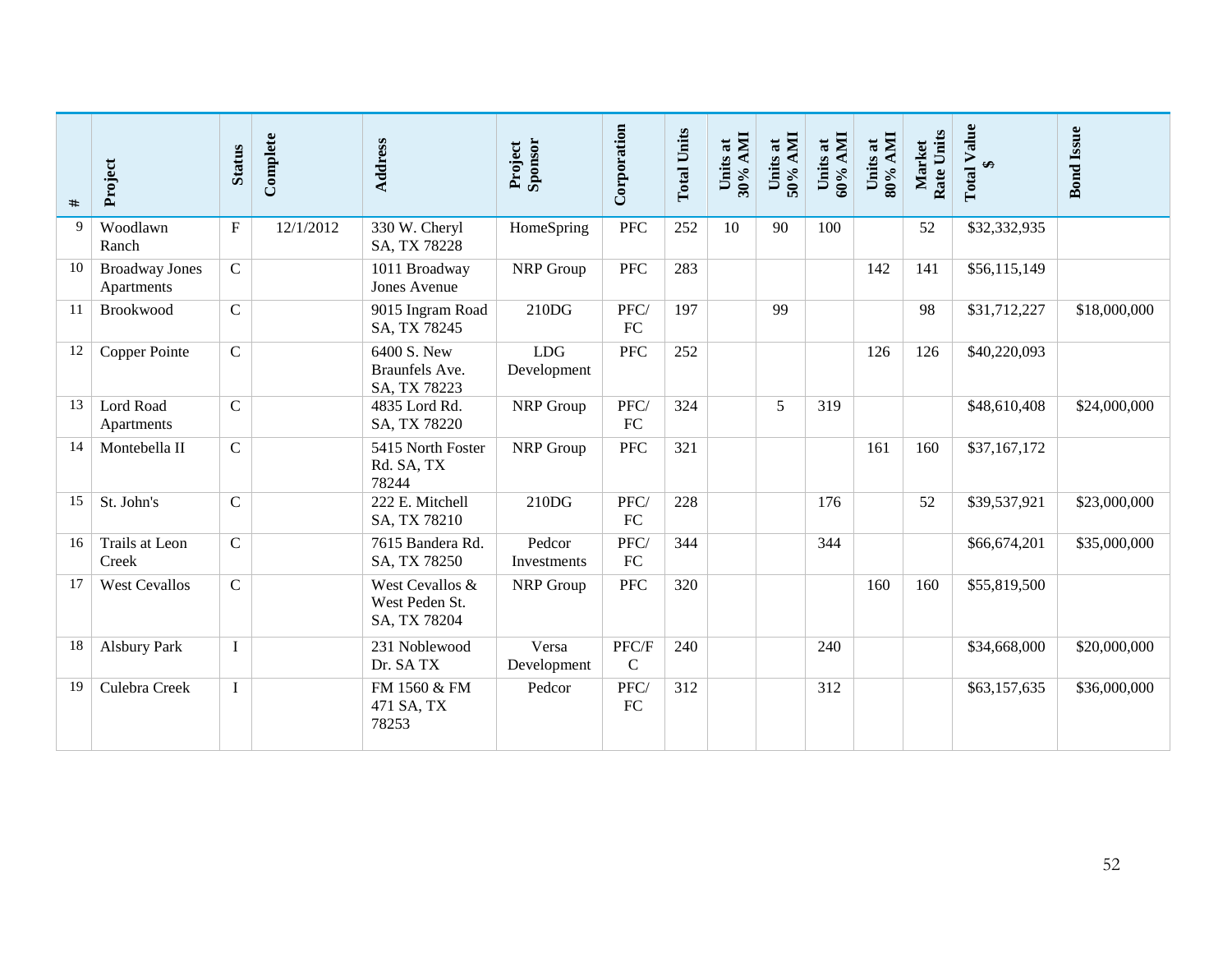| #  | Project                                     | <b>Status</b> | Complete | Address                                                             | Sponsor<br>Project                     | Corporation | <b>Total Units</b> | 30% AMI<br>Units at | Units at<br>50% AMI | Units at<br>60% AMI | 80% AMI<br>$\overline{\mathbf{a}}$<br><b>Units</b> | Rate Units<br>Market | <b>Total Value</b><br>$\bigoplus$ | <b>Bond</b> Issue |
|----|---------------------------------------------|---------------|----------|---------------------------------------------------------------------|----------------------------------------|-------------|--------------------|---------------------|---------------------|---------------------|----------------------------------------------------|----------------------|-----------------------------------|-------------------|
| 20 | Friedrich Lofts                             | $\bf{I}$      |          | 1617 E.<br>Commerce St. SA,<br>TX 78205                             | Provident<br>Realty<br><b>Advisors</b> | <b>PFC</b>  | 350                |                     |                     |                     | 175                                                | 175                  | \$68,260,792                      |                   |
| 21 | <b>Hamilton Wolfe</b><br>Lofts              | $\mathbf{I}$  |          | Northwest corner<br>of Hamilton<br>Wolfe Rd. and<br>Princeton Place | NRP Group                              | <b>PFC</b>  | 88                 | 16                  | 32                  | 31                  |                                                    | 9                    | \$19,729,035                      |                   |
| 22 | <b>Lackland Town</b><br><b>Center Lofts</b> | $\mathbf{I}$  |          | 7404 West US<br>Hwy 90 SA, TX<br>78227                              | NRP Group                              | <b>PFC</b>  | 354                |                     |                     |                     | 177                                                | 177                  | \$43,638,182                      |                   |
| 23 | Lookout<br>Apartments                       | $\mathbf{I}$  |          | 1604 & Lookout<br>Road SA, TX,<br>78154                             | Versa<br>Development                   | PFC         | 312                |                     |                     | 32                  | 125                                                | 155                  | \$41,320,146                      |                   |
| 24 | Luna Lofts<br>Apartments                    | $\mathbf{I}$  |          | 4415 San Pedro<br>Ave. SA, TX<br>78212                              | NRP Group                              | ${\rm PFC}$ | 74                 | 16                  | 32                  | 26                  |                                                    |                      | \$18,151,746                      |                   |
| 25 | Majestic Ranch<br>Apartments                | $\bf{I}$      |          | Majestic Dr. &<br>Callaghan Rd. SA,<br>TX 78228                     | HomeSpring                             | PFC/<br>FC  | 288                |                     |                     | 288                 |                                                    |                      | \$41,914,375                      | \$23,000,000      |
| 26 | Mesa West                                   | $\bf{I}$      |          | 10300 Block of<br>Ingram Rd. SA,<br>TX 78245                        | Pedcor                                 | PFC/<br>FC  | 280                |                     |                     | 280                 |                                                    |                      | \$55,447,041                      | \$33,000,000      |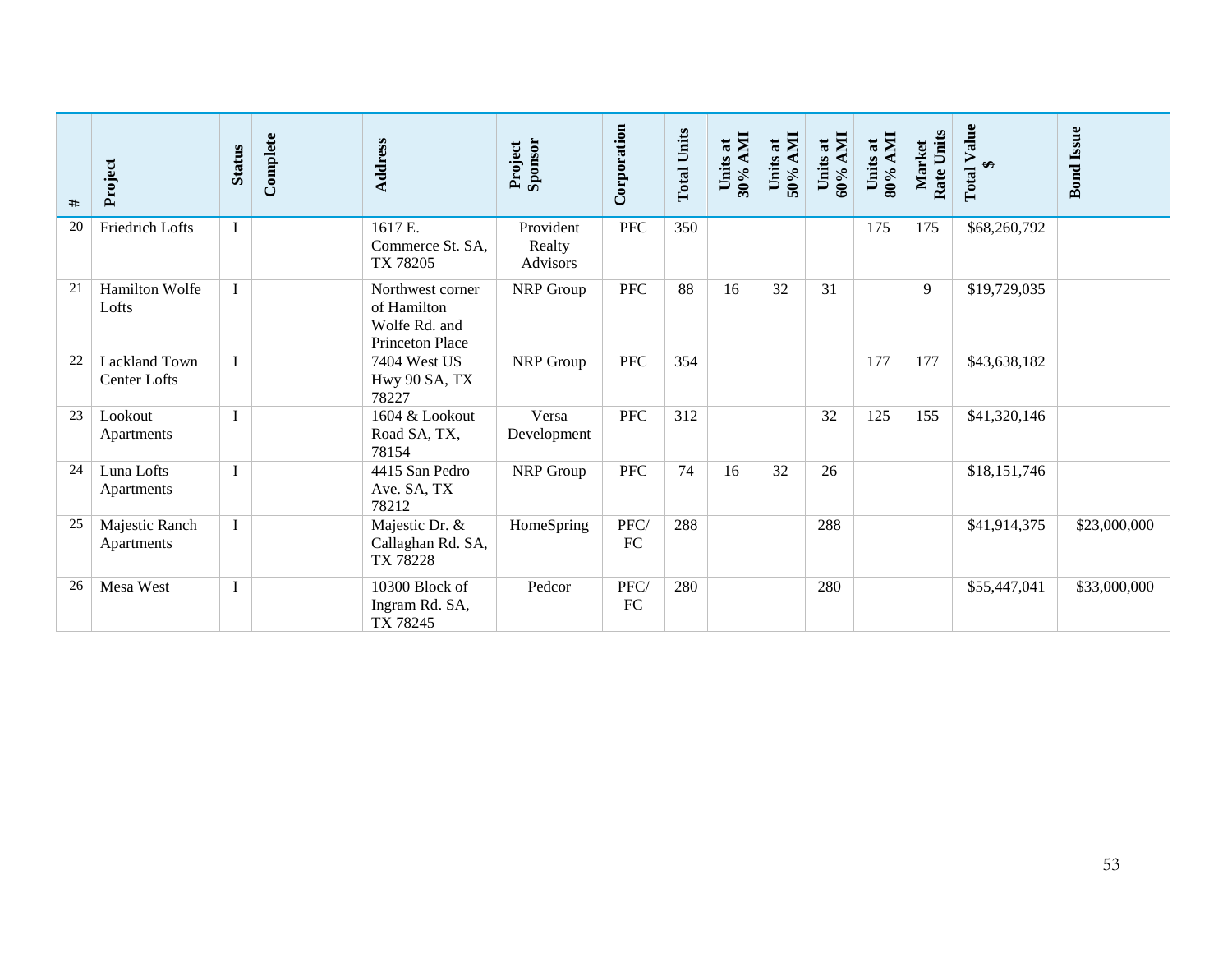Endnotes

 $\overline{a}$ 

<sup>i</sup> City of San Antonio, 'SA Tomorrow Comprehensive Plan' <https://sacompplan.com/> [accessed 31 May 2019].

ii Center for Community Change Housing Trust Fund Project, *Opening Doors to Homes for All: The 2016 Housing Trust Fund Survey Report*, 2016 <http://housingtrustfundproject.org/wpcontent/uploads/2016/10/HTF\_Survey-Report-2016-final.pdf> [accessed 29 March 2019].

iii City of Austin, 'Austin Housing Trust Fund List of Developments', *Neighborhood Housing and Community Development*  <http://www.austintexas.gov/sites/default/files/files/HTF\_unit\_count\_5-2-18.pdf> [accessed 31 May 2019].

iv City of Philadelphia, 'Division of Housing and Community Development' <https://www.phila.gov/departments/division-of-housing-and-community-development/> [accessed 31 May 2019].

<sup>v</sup> Seattle.gov, 'Seattle Housing Levy', *Seattle Housing Levy*, 2019 <https://www.seattle.gov/housing/levy#seattlehousinglevyhistory> [accessed 31 May 2019].

vi City of Los Angeles Housing & Community Investment Department, 'HCIDLA Funded Properties on a Map' <http://hcidapp.lacity.org/ahtfViewer1/> [accessed 31 May 2019].

vii *The Barnes Housing Trust Fund Delivering Affordable Housing Solutions for Nashville*, 2018 <https://www.nashville.gov/Portals/0/SiteContent/MayorsOffice/AffordableHousing/NashvilleB arnesFund\_AnnualReport2017.pdf> [accessed 31 May 2019].

 $\frac{dx}{dx}$  San Diego Housing Commission, Affordable Housing Funds, 2016 <https://www.sdhc.org/wpcontent/uploads/2018/04/Affordable-Housing-Funds\_FS-1.pdf> [accessed 29 March 2019].

<sup>x</sup> Michael Anderson, 'Austin Builds Its Housing Trust Fund', Center for Community Change,  $2016$  <http://housingtrustfundproject.org/austin-builds-its-housing-trust-fund/> [accessed 9 April] 2019].

<sup>xi</sup> City of Austin Neighborhood Housing and Community Development, Austin Strategic Housing Blueprint, 2017

<https://www.austintexas.gov/sites/default/files/files/NHCD/Strategic\_Housing\_Blueprint\_4.24. 17\_\_reduced\_.pdf> [accessed 10 April 2019].

xii City of Philadelphia, Housing for Equity: An Action Plan for Philadelphia, 2018 <https://www.phila.gov/media/20190115161305/Housing-Action-Plan-Final-for-Web.pdf> [accessed 13 May 2019].

xiii City of Seattle, 'Seattle Housing Levy: Housing Levy Oversight Committee', 2019 <http://www.seattle.gov/housing/levy/levy-oversight-committee> [accessed 9 April 2019].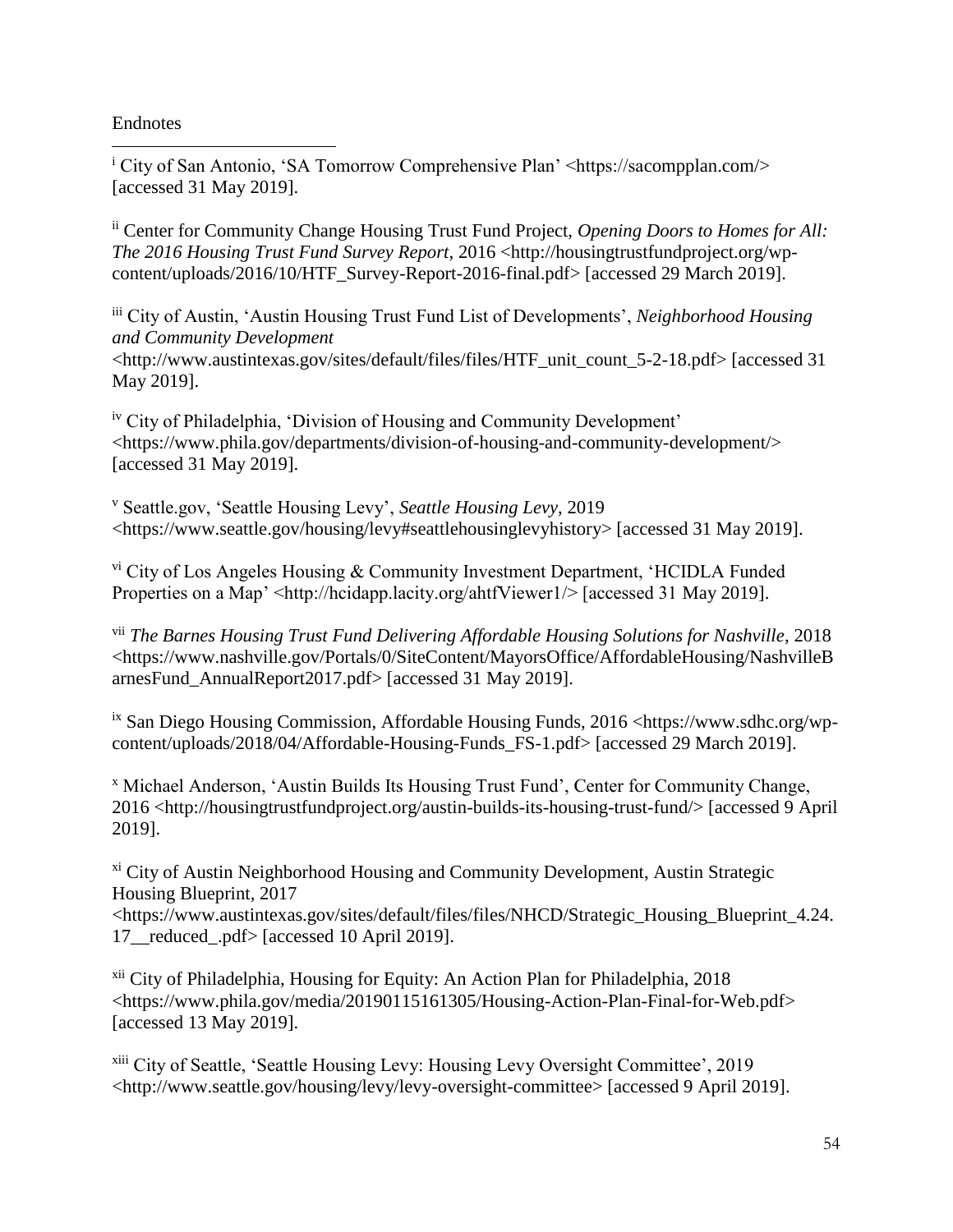xiv Seattle Office of Housing, Seattle Housing Levy Administrative & Financial Plan: Program Years 2017-2018 and Housing Funding Policies, 2017 <https://www.seattle.gov/Documents/Departments/Housing/Footer Pages/HousingLevy\_A-F-Plan\_2017-18.pdf> [accessed 8 April 2019].

xv Seattle.gov, Seattle Housing Levy, 2019 < https://www.seattle.gov/housing/levy#seattlehousinglevyhistory> [accessed 31 May 2019].

<sup>xvi</sup> Edward B. Murray, Tim Burgess, and Steve Walker, 2009 Seattle Housing Levy Final Report and 2016 Accomplishments, 2015 <https://www.seattle.gov/Documents/Departments/Housing/Footer Pages/Levy-Annual-Report\_2016.pdf> [accessed 5 April 2019].

xvii Seattle Housing Levy, 2016 Seattle Housing Levy, 2016 <https://www.seattle.gov/Documents/Departments/Housing/Footer Pages/2016HousingLevy\_FactSheet.pdf> [accessed 5 April 2019].

 $\overline{a}$ 

xviii Los Angeles Housing & Community Investment Department, 'Affordable Housing Managed Pipeline', 2019 <https://hcidla.lacity.org/Affordable-Housing-Trust-Fund-pipeline> [accessed 23 April 2019].

 $x$ <sup>xix</sup> City of Los Angeles Housing & Community Investment Department Interview, Tim Elliot (Development & Finance Division, Housing Trust Fund). [accessed 12 April 2019].

xx Affordable Central Texas/Austin Housing Conservancy Interview, *David Steinwedell, CEO*. [accessed 23 May 2019].

xxi Austin Housing Conservancy, 'Invest in Austin's People, Preserve Austin's Housing', *Affordable Central Texas* , 2019 <https://www.austinhousingconservancy.com/> [accessed 13 June 2019].

xxii Enterprise, Denver Regional Transit-Oriented Development (TOD) Fund, 2019 <https://www.enterprisecommunity.org/financing-and-development/community-loanfund/denver-regional-> [accessed 13 May 2019].

<sup>xxiii</sup> Bay Area Metropolitan Transportation Commission, 'Affordable Housing | Fund + Invest' <https://mtc.ca.gov/our-work/fund-invest/investment-strategies-commitments/focusedgrowth/affordable-housing> [accessed 31 May 2019].

xxiv Texas State Affordable Housing Corporation (TSAHC) Interview, *David Danenfelzer, Senior Director, Development Finance*. [accessed 19 March 2019].

xxv Austin Strategic Housing Blueprint Implementation, *Blueprint Implementation Briefing Book*, 2019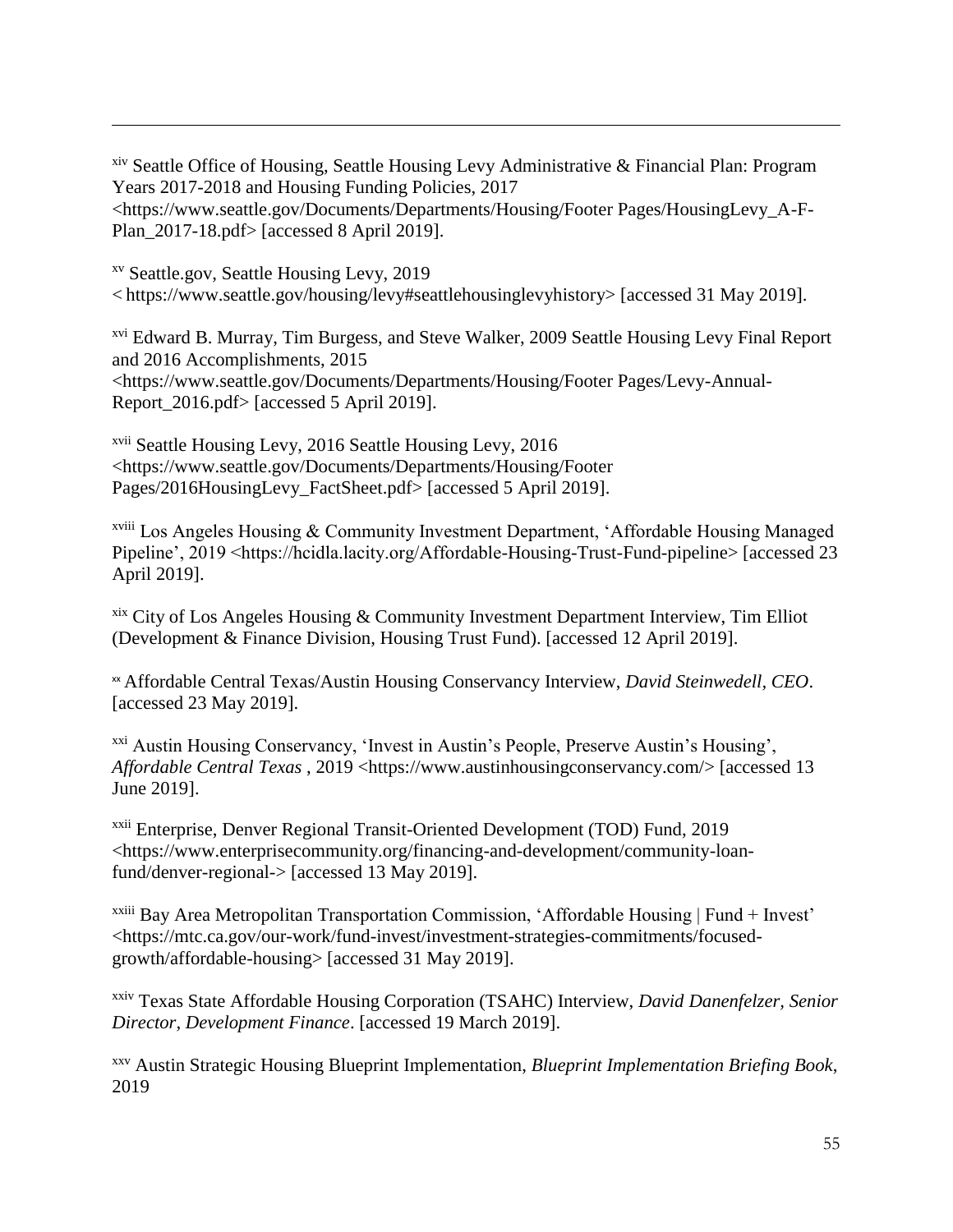$\overline{a}$ <http://www.austintexas.gov/sites/default/files/files/Housing/ASHBI\_Book\_2\_4\_19\_FINAL\_V ERSION.pdf> [accessed 31 May 2019].

xxvi Denver Economic Development & Opportunity, 'Housing Advisory Committee' <https://www.denvergov.org/content/denvergov/en/denver-office-of-economicdevelopment/housing-neighborhoods/HousingAdvisoryCommittee.html> [accessed 31 May 2019].

xxvii Mayor's Housing Policy Task Force, *Housing Policy Framework: The Cornerstone of Economic Development* (San Antonio, 2018) <https://3snpdc2ba9m5uwuk62n8cs84 wpengine.netdna-ssl.com/wp-content/uploads/2018/08/Mayors-Housing-policy-taskforce\_2018REPORT\_DIGITAL\_FINAL.pdf> [accessed 25 March 2019].

xxviii 'Chicago Low-Income Housing Trust Fund Rental Subsidy Program', *Chicago Low-Income Housing Trust Fund*, 2019 <http://www.chicagotrustfund.org/programs-and-initiatives/rentalsubsidy-program/> [accessed 24 June 2019].

xxix 'City of Nashville Barnes Housing Trust Fund', *Nashville.Gov*, 2018 <https://www.nashville.gov/Mayors-Office/Housing/Barnes-Fund.aspx> [accessed 24 June 2019].

xxx Denver Economic Development & Opportunity, 'Dedicated Affordable Housing Fund', 2019 <https://www.denvergov.org/content/denvergov/en/denver-office-of-economicdevelopment/housing-neighborhoods/DenversPermanentFundforHousing.html> [accessed 29 March 2019].

xxxiSan Luis Obispo County, 'About Us: Key HTF Information', *Housing Trust Fund: San Luis Obispo County*, 2019 <http://www.slochtf.org/aboutus.html> [accessed 12 July 2019].

xxxiiChicago Trust Fund, 'Chicago Low-Income Housing Trust Fund', 2019 <http://www.chicagotrustfund.org/about-us/our-history/> [accessed 29 March 2019].

xxxiii Austin Affordable Housing Conservancy, 'Invest in Austin's People, Preserve Austin's Housing', 2019 <https://www.austinhousingconservancy.com> [accessed 13 June 2019].

xxxiv City of Los Angeles, 'Comprehensive Homeless Strategy', 2016 <http://clkrep.lacity.org/onlinedocs/2015/15-1138-s1\_misc\_03-21-2016.pdf>.

xxxv Mi Casa, Inc. Interview, *Fernando Lemos, Executive Director*. [accessed 8 April 2019].

xxxvi Mayor Jenny A Durkan, *Executive Order 2019-02: Actions to Increase Affordability and Address Residential Displacement*, 2019 <https://durkan.seattle.gov/wpcontent/uploads/2019/02/2019-02-20-Executive-Order-2019-02-Affordability-and-Antidisplacement.pdf> [accessed 31 May 2019].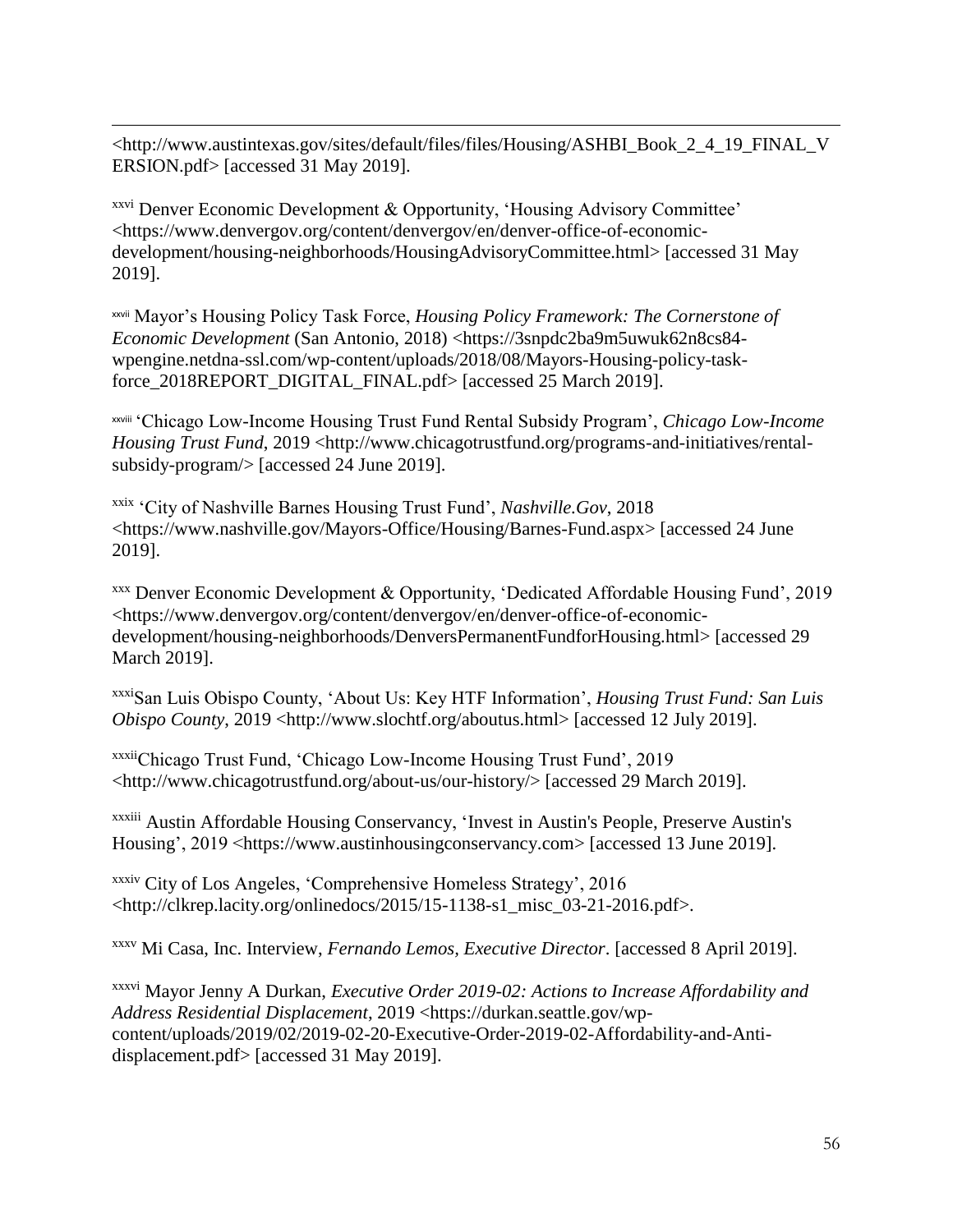xxxvii City of San Diego, *San Diego Affordable Housing Fund Annual Plan* (San Diego, 2005) <https://www.sandiego.gov/sites/default/files/legacy/planning/community/pdf/cpc/agendas/attac hments/annualplanfy06.pdf> [accessed 25 March 2019].

 $\overline{a}$ 

xxxviii City of Philadelphia Division of Housing and Community Development, Melissa Long (Director, City of Philadelphia Division of Housing and Community Development). [accessed 3 May 2019].

xxxix Housing and Community Services Department City of Berkeley Health, *City of Berkeley Housing Trust Fund Program Guidelines* (Berkeley) <https://www.cityofberkeley.info/uploadedFiles/Housing/Level\_3\_-\_General/Revised 2016 HTF GUIDELINES.pdf> [accessed 25 March 2019].

xl City of Knoxville Interview, Janna Cecil (Knoxville Multi-family Affordable Rental Development, Manager) [3 May 2019].

xlixli Housing Trust Silicon Valley, *TECH Fund: Tech + Equity + Community + Housing* <http://www.housingtrustsv.org/tech-fund/> [accessed 31 May 2019].

xlii Housing Trust Silicon Valley, *2018 Annual Report*, 2018 <https://housingtrustsv.org/wpcontent/uploads/2018/10/FY18-Annual-Report-for-Web.pdf> [accessed 31 May 2019].

xliii Denver Economic Development & Opportunity, 'Dedicated Affordable Housing Fund'. 2019, <https://www.denvergov.org/content/denvergov/en/denver-office-of-economicdevelopment/housing-neighborhoods/DenversPermanentFundforHousing.html> [accessed 29 March 2019>.

xliv City of Austin, 'Neighborhood Housing and Community Development: Housing Trust Fund', 2019 <http://www.austintexas.gov/department/housing-trust-fund> [accessed 29 March 2019].

xlv Charlotte Housing & Neighborhood Services, 'The Housing Trust Fund', *Resources for Landlords & Developers* <https://charlottenc.gov/HNS/Housing/Landlords/Pages/HTF.aspx> [accessed 29 March 2019].

xlvi Michael Anderson, 'Philadelphia Gains Increased Revenues for Housing Trust Fund |', *Center for Community Change*, 2012 <https://housingtrustfundproject.org/philadelphia-gainsincreased-revenues-for-housing-trust-fund/> [accessed 29 March 2019].

xlvii National Low Income Housing Coalition, 'State & City Funded Rental Housing Programs', 2019 <http://nlihc.org/rental-programs/catalog/san-francisco-housing-first-program> [accessed 29 March 2019].

xlviii Texas Housers: Texas Low Income Housing Information Service, 'State Bans Another Local Affordable Housing Tool with Anti-Linkage Fees Legislation', *Texas Housers*, 2017